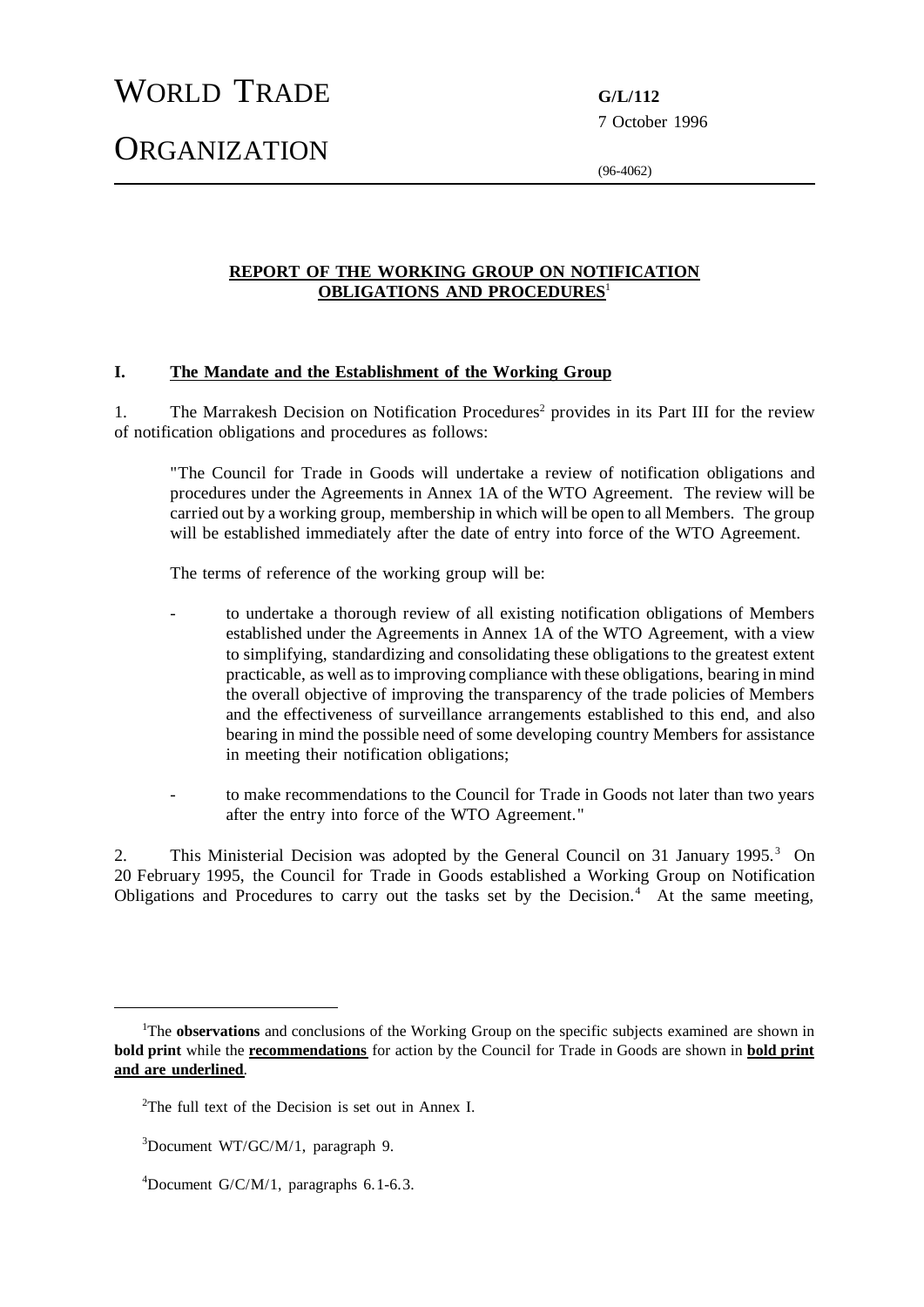Mr. A. Shoyer (United States) was appointed Chairman. This appointment was renewed by the Council for Trade in Goods at its meeting on 14 February 1996.<sup>5</sup>

# **II. The Task and Organization of the Working Group**

3. The Working Group held 11 meetings, on 7 July, 19 October and 28 November 1995, plus 7 February, 11 March, 16 April, 7 May, 6 June, 3 July, 13 September and 3 October 1996.

4. At itsfirst meeting the Working Group noted that it was being called upon to thoroughly review all existing notification obligations in the 12 Agreements listed in Annex 1A of the WTO Agreement, as well as the GATT 1994, including the six Understandings interpreting certain articles thereof. The mandate did not include the Agreements on Services, TRIPs, DSU, TPRM orthe Plurilateral Trade Agreements. The question arose at the outset as to whether the recommendations of the Group should focus exclusively on procedural aspects or if they should or could extend to matters entailing possible changes in notification obligations. As noted in the Group's 1995 report to the Council for Trade in Goods (G/L/30, paragraph 2), it was considered that the Group could undertake its work with wide scope to make whatever recommendations it felt appropriate within the terms of reference of the Ministerial Decision. As is borne out in the following sections, however, the recommendations of the Group do not extend to the substantive aspects of the notifications, which the Group considered best served by the respective committees.

5. In launching its work, Members were requested to provide written inputsidentifying problems and suggestions, both of a general nature and with respect to particular agreements. The Chairman undertook to contact the chairpersons of various committees with an interest in the Group's work, to encourage them to inform the Group of areas which it could usefully examine. Following replies received, the Chairman observed at the meeting in October 1995 that the committees were well aware of the importance and difficulties in the notification requirements and were actively working towards an efficient system in each of their respective areas of responsibility. For the purposes of this Group, however, he suggested that a horizontal approach across all Annex 1A agreements, would be the most productive. For this, as had been suggested, identification of areas for examination would have to originate with Members directly. The individual Members were exposed to notification demands across the whole spectrum, while the committees were focusing, quite rightly, only on their specific areas of responsibility.

6. To assist the Group in its work, the Secretariat prepared three papers in the early stages: (i) a background note on notification procedures in the GATT since 1979; (ii) a comprehensive list of notifications required from WTO Members under agreements in Annex 1A of the WTO Agreement; and (iii) information on formats for notifications under the covered agreements.<sup>6</sup>

7. The Group's work consisted basically of three phases: the first entailed the development of an inventory of those notification obligations or procedures where Members considered that problems might exist. This was addressed at the three meetings in 1995. The second phase, for the first half of 1996, was dedicated to a detailed examination of these possible problem areas. This was followed by the third phase, in September-October 1996, when the present report was prepared and the Group's recommendations formulated.

 $5$ Document G/C/M/8, paragraphs 6.1-6.3.

<sup>6</sup>A list of all documents provided to the Group is contained in Annex II.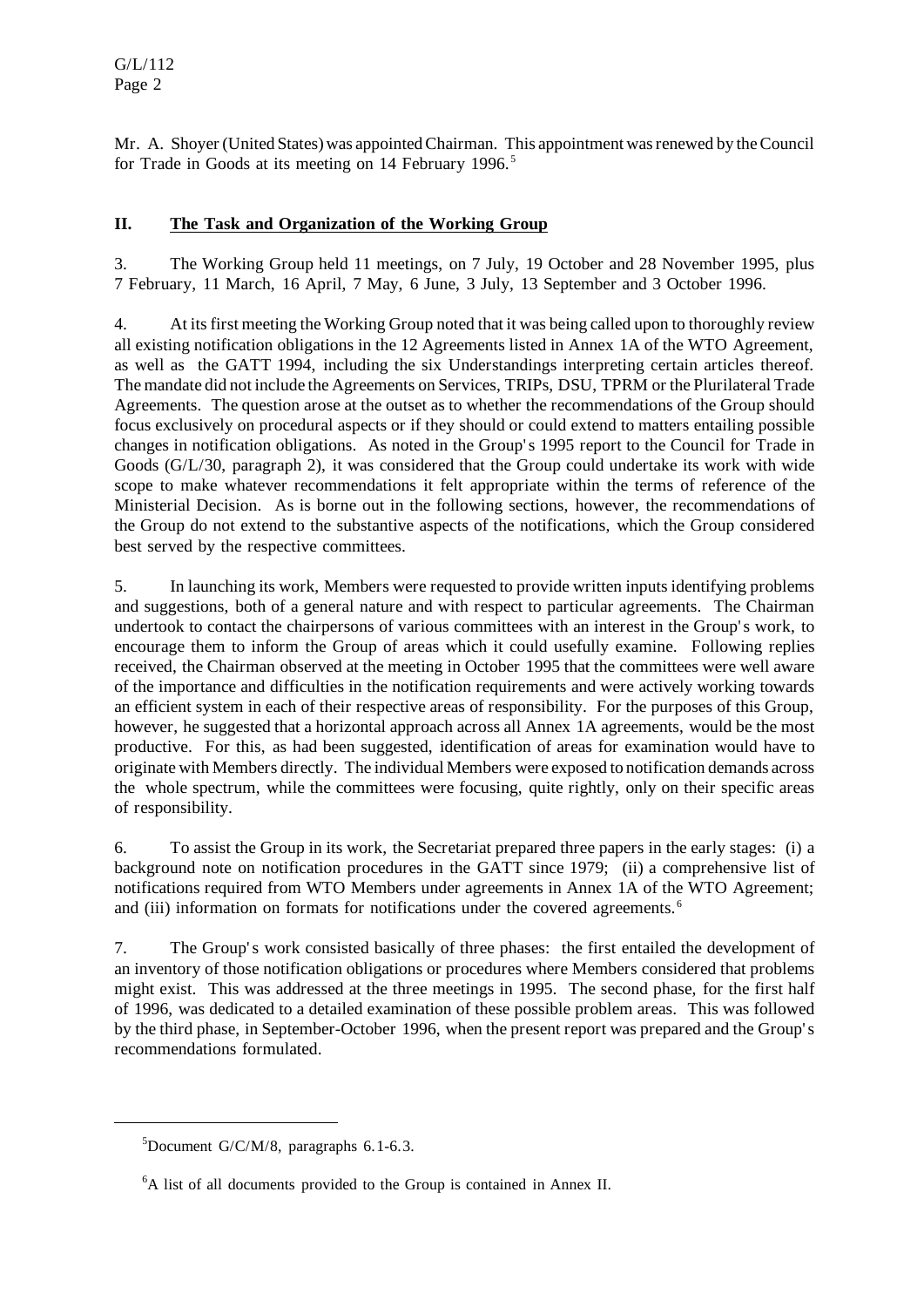8. At its first meeting the Group heard a presentation, for information purposes, on the implementation and operation of the Central Registry of Notifications, created under Part II of the Ministerial Decision. Updates were provided at the Group's meetingsin October and November 1995.

## **III. Overall Observations**

9. While the details of the specific work conducted by the Group, along with its observations and recommendations, are set out in Sections A to F below, the Group considered that the following overall observations should be brought to the attention of the Council for Trade in Goods.

10. At the outset of the Group's work, delegations emphasized that a credible notification process was essential for the effective operation of the WTO. Difficulties experienced in the past with respect to notification requirements could be compounded in the future by the increased obligations on Members resulting from the Uruguay Round. Therefore, it was important that the Working Group address aspects of the notification and counter-notification process with a view to improving compliance with obligations, while also seeking to rationalize requirements and avoid duplication. Some stressed, however, that in its efforts towards such goals, the Group should not lose sight of the obligations and objectives in the various agreements and the specific information required for the proper functioning of individual committees. Furthermore, the overall contribution of the notification process to improved transparency and effective surveillance of trade policies and practices should not be compromised.

11. A number of delegations were concerned that it would be difficult to conduct a comprehensive examination of the notification situation at a point in time when Members had only limited experience in the operation of the notification system under the WTO. It was noted that since the entry into force of the WTO on 1 January 1995, little practical experience had been gained in both the preparation of notifications and their examination in the relevant Committees. In some respects, therefore, the work of the Group was seen as being premature, lacking a broad overview of the real difficulties Members would experience in carrying out their notification obligations. This situation would require that the Group examine the notification obligations and arrive at conclusions and recommendations for improvements more on the basis of theory than from practical experience. In these circumstances, it would be difficult to achieve the compromises needed to harmonize procedures in certain areas.

12. With respect to the relationship with other committees, it was also pointed out that this Group might have certain limitations in expertise when it came to examining the specific or technical details of the notification obligations in each of the agreements in question. On the other hand, the Group could provide input from its more detached and global perspective which individual committees might lack. The Group might, therefore, identify problems and make recommendations as to the approach or processes under which specific problems might be dealt with, leaving the actual work of redressing the specific problems, taking note of the recommended approach, to the relevant committees themselves. The view was generally shared that there was no overlap of jurisdiction between the Group and the committees, whose respective responsibilities and perspectives differed in nature.

13. The Group observed that there were three types of notification obligations and procedures in Annex 1A: (i) ad hoc notifications which are specifically required when certain actions are taken by a concerned Member; (ii) "one-time only" notifications, most of which are required to provide information on the situations existing at the entry into force of the WTO Agreement for a Member, or within a specified period calculated from that date; and (iii) the regular or periodic notification obligations(semi-annual, annual, biennial, triennial). Of the 175 notification obligations or procedure found in Annex 1A, twenty-six were deemed to be of the regular or periodic type. In light of the ongoing nature of these obligations and procedures, the Group focused particular attention in its work on these provisions.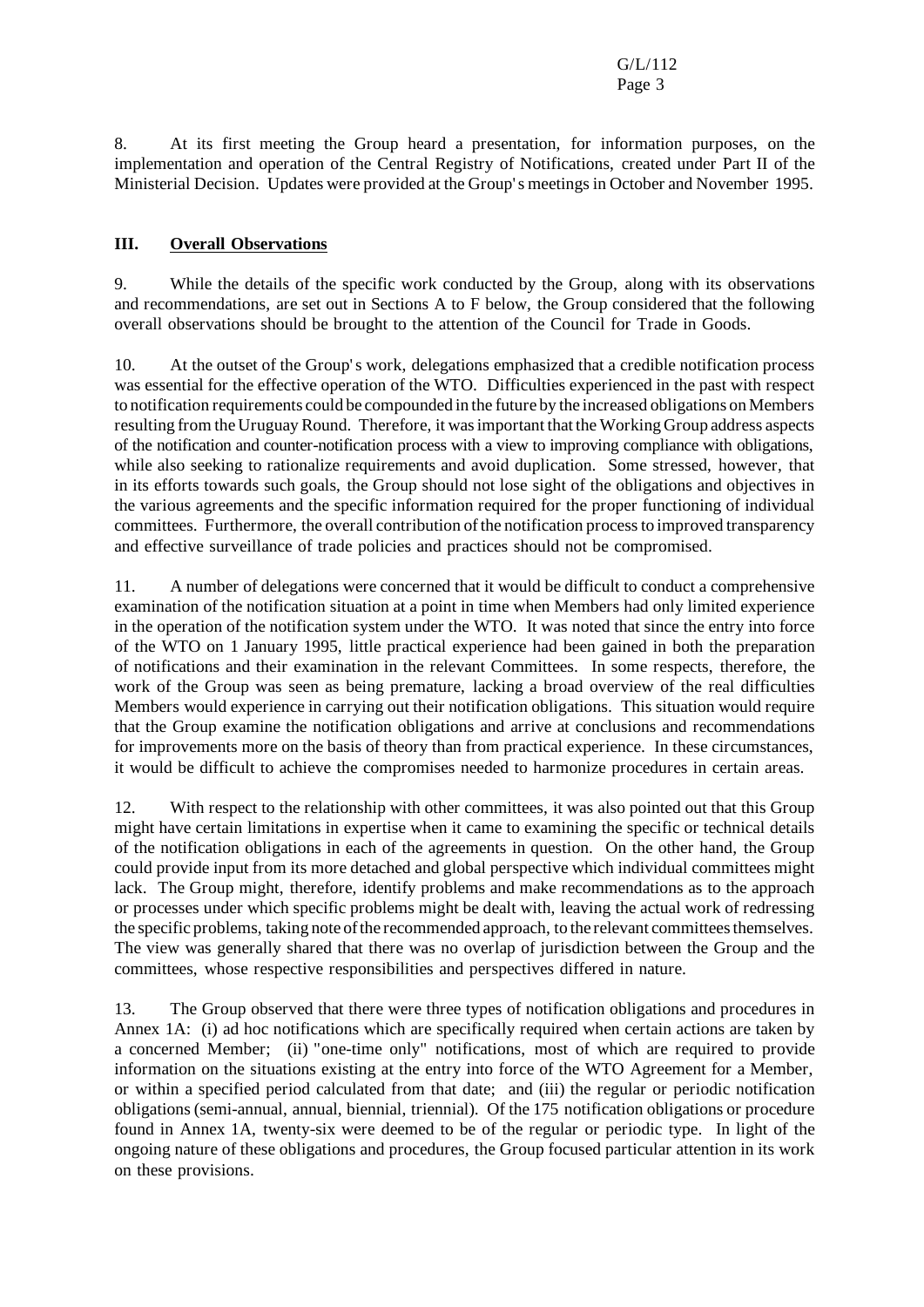14. In the Group's examination of the specific notification obligations and of the questionnaires and formats used to present the required information, the key topics were the potential for overlapping or duplication in the notification obligations and the possibilities for simplifying or standardizing the various questionnaires and formats. After much examination and discussion, the Group found that duplication in the reporting requirements was not a widespread phenomenon. Indeed, only in the case of the Agreement on Agriculture and the Agreement on Subsidies and Countervailing Duties was there sufficient scope for elaborating a recommendation for change. In all other cases the duplication was either minor in its extent or related to one-time notifications which did not warrant change.

15. The Group also found that there was little scope, at this point in time, to improve the questionnaires and formats which had been developed, in many cases, very recently through negotiations in the Uruguay Round. Furthermore, the highly technical nature of the requirements in the agreements convinced many participants that changes should be initiated and developed within the respective committees where the greatest technical expertise and sensitivity resided. In this regard, the Group noted that such work was proceeding in many committees as they developed new or amended questionnaires and guidelines, and elaborated their individual reporting processes. It became clear that the committees were very active in this area rendering less critical the need for the Group to make recommendations.

16. Asthe Group expanded the scope of its discussions, particularly in the latter stages of its work, it became increasingly aware of the importance of two other topics - improvement in the rate of compliance with notification obligations and the need for assistance in this regard to some developing country Members. Increasingly it was recognized that much work needed to be done to improve compliance rates in all agreements, to ensure the efficient operation of the agreements, to ensure maximum transparency and to bring all Members fully into the functioning of the WTO system.

17. It was further recognized that the key to improved rates of compliance, at least with respect to certain developing country Members, was extensive and carefully focused technical assistance in a number of forms. A concerted effort from three sides was considered to provide the best means of providing this assistance: (i) intensive training to inform Members of their obligations; (ii) guidance in setting up systems in the domestic administration to channel the obligations and the responses; and (iii) a practical handbook to provide detailed information on the preparation of notifications.

# **IV. The Individual Areas of Examination**

18. In the first year, four broad areas were identified by the Group where problems might exist, namely: (a) duplication or overlapping in certain notification obligations; (b) the scope for simplification of data requirements and the standardization of formats; (c) the possibility to coordinate the timing aspects of the reporting processes (uniform periodicity); and (d) the need of some developing country Members for assistance in meeting their notification obligations;

19. As mentioned in the Chairman's informal updating report to the Council for Trade in Goods on 19 March 1996<sup>7</sup> , discussion of a further issue, i.e. the question of improving Member's compliance with the notification obligations, was at that point in time in its early stages. Yet a further issue, i.e. the status of notification obligations established pursuant to Decisions of the GATT 1947 CONTRACTING PARTIES, was taken up as of April 1996.

<sup>&</sup>lt;sup>7</sup>The text of this report is re-printed as an Annex to document  $G/NOP/6$ .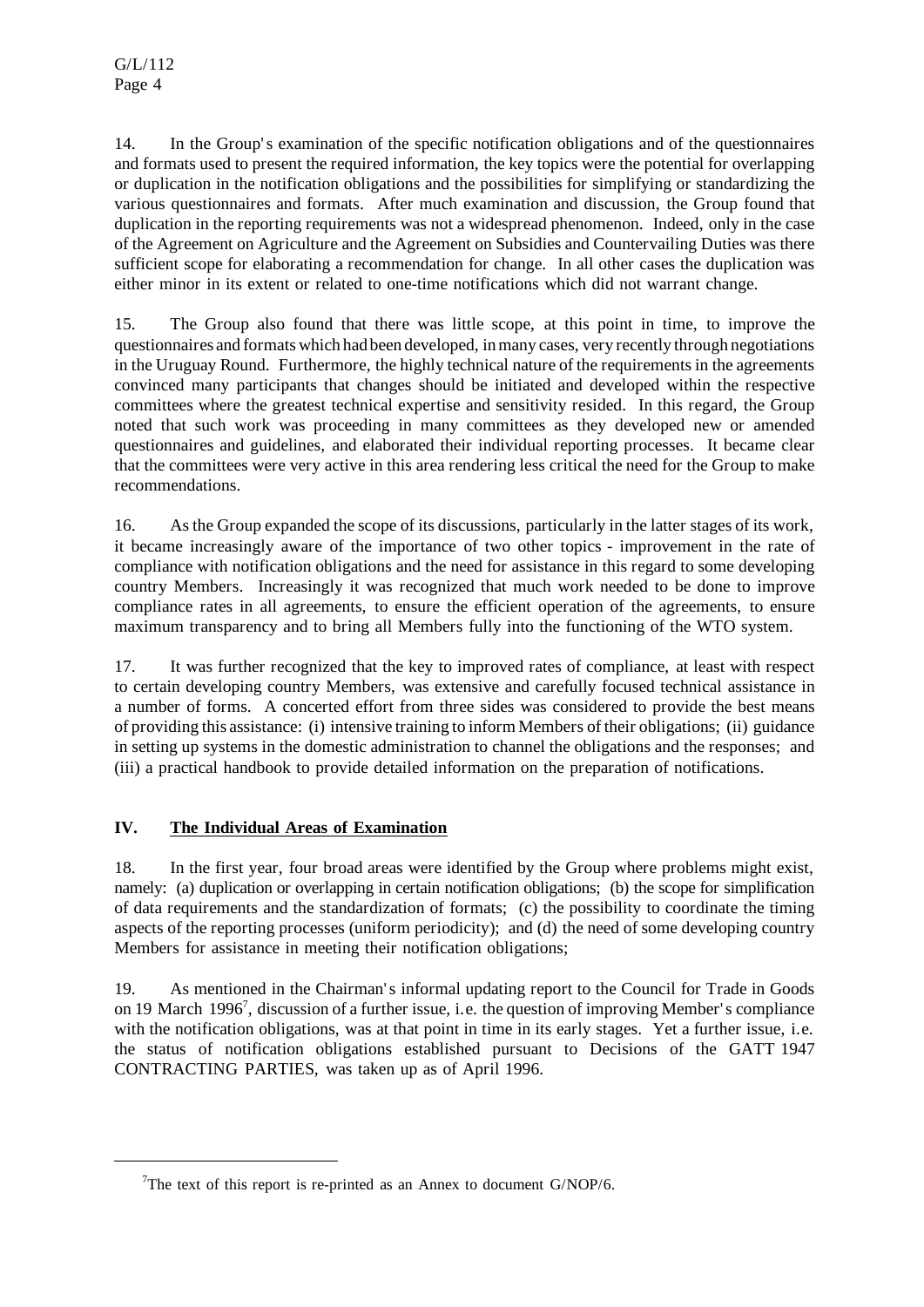20. The points raised in the Group's examination of these six areas, along with its conclusions, observations and, where considered appropriate, recommendations are set out in the following six sections.

## **Section A**: **Duplication or Overlapping in Certain Notification Obligations**

21. Participants identified four sets of agreements where some elements of duplication or overlapping might exist. These were: (i) Agreement on Trade-Related Investment Measures (TRIMs) and Agreement on Subsidies and Countervailing Measures; (ii) Agreement on Agriculture and Agreement on Import Licensing Procedures; (iii) Agreement on the Application of Sanitary and Phytosanitary Measures (SPS) and Agreement on Technical Barriers to Trade (TBT); and (iv) Agreement on Agriculture, Agreement on Subsidies and Countervailing Measures and Article XVI of GATT 1994.

## **(i) Agreement on Trade-Related Investment Measures (TRIMs) and Agreement on Subsidies and Countervailing Measures (Subsidies Agreement)**

22. As regards the possible duplication or overlapping in the TRIMs and Subsidies Agreements, it was noted that the Subsidies Agreement prohibited specific subsidies of a type which might have a parallel in the TRIMs Agreement, namely those subsidies which were contingent upon the use of domestic over imported goods (Article 3.1). These could not be granted or maintained under the Subsidies Agreement although special provisions in its Article 27.3 indicated that this prohibition need not be applied for five and eight years to LDCs and LLDCs respectively. In the TRIMs Agreement, the Annex pointed to certain measures that were inconsistent with the national treatment obligations in GATT Article III:4 and which might be of a similar nature to those covered by the Subsidies Agreement.

23. The Group noted, however, that the TRIMs notification in thisregard was a one-time obligation and was due within 90 days of the entry into force of the WTO followed by the elimination of any measures not in conformity with the Agreement within two years(five for LDCs and seven for LLDCs). At the time of the examination of this matter, the 90-day period had elapsed for such notification while for new Members the obligation would remain, but as a one-time only requirement.

24. **The Group concluded that while these TRIMs measures could be maintained by some Members for certain periods of time, they would have to be notified only on one occasion under this Agreement and although some element of duplication with the Subsidies Agreement was present, there would be little purpose in the Group taking steps to address non-recurring duplication. No further action by the Group was considered necessary.**

## **(ii) Agreement on Agriculture and Agreement on Import Licensing Procedures**

25. With respect to the potential for duplication between the Agreement on Agriculture and the Agreement on Import Licensing Procedures, it was noted that, pursuant to Article 7.3 of the latter Agreement, Members were required to complete the annual questionnaire and submit itto theCommittee on Import Licensing by 30 September each year. This questionnaire required Members to provide a description of their import licensing system, its purposes, coverage and procedures and all related conditions and documentation. Changes to a Member's system made in the interim were to be reported on an ad hoc basis. Under the Agreement on Agriculture it was possible for a Member to establish a licensing system as part of a tariff or other quota allocation programme. Full notification of any such quota administration system was required on a "one-off" basis in 1995 with any substantial changes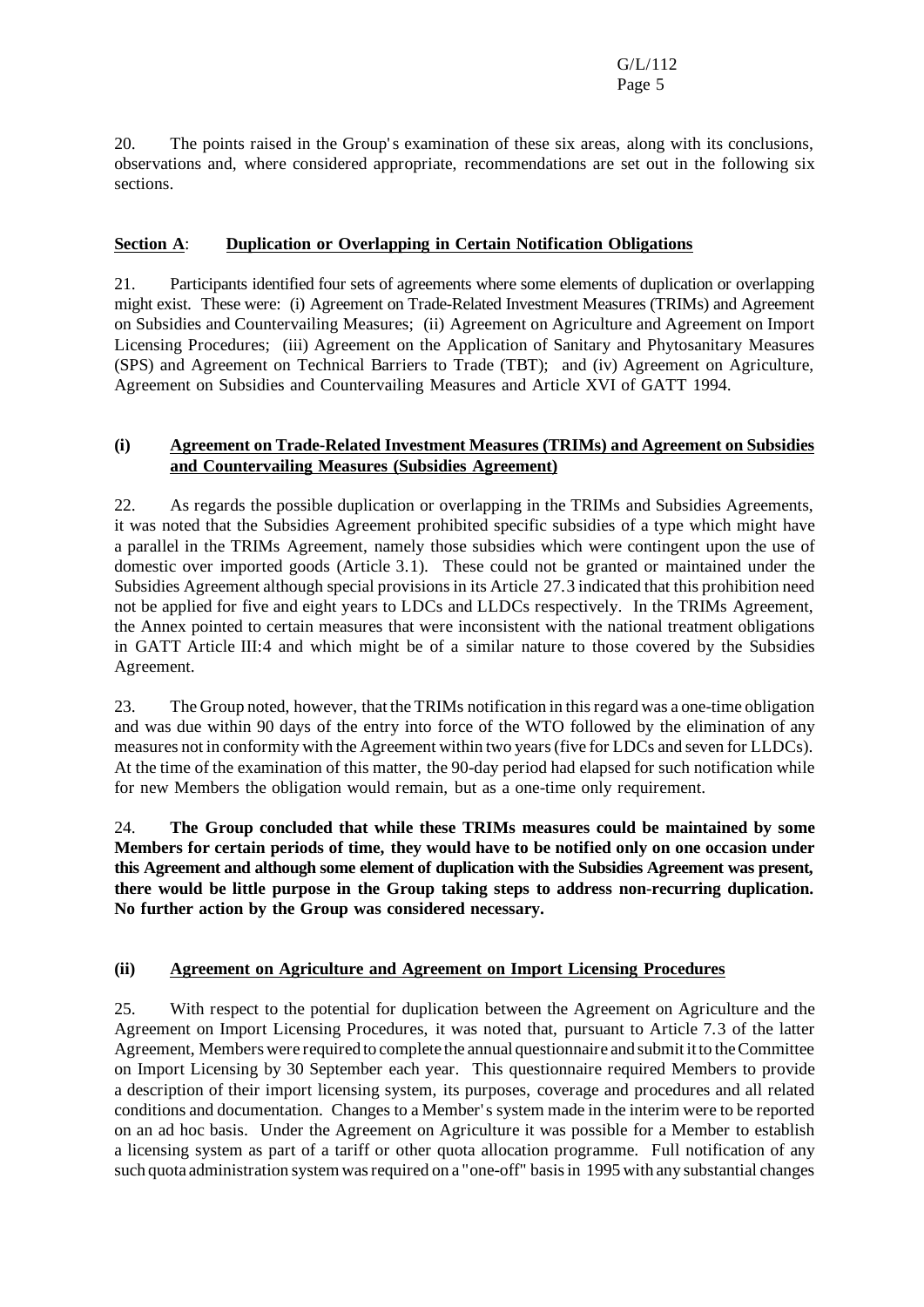in the system being notified ad hoc. The specific informational requirements for notifications under the Agreement on Agriculture were summarized in document G/AG/2.

26. This examination generated discussion of the broader question whether agriculture tariff rate quota systems with import licensing procedures needed to be included in general notification obligations of the Agreement on Import Licensing Procedures. One view was that since the import licensing questionnaire was all-inclusive, all licensing schemes, no matter what their source, needed to be included in the notifications to that Committee. There were no provisions in either Agreement for an exclusion. Another view was that under tariff rate quotas, where the importer was free to make out-of-quota imports, the quota allocation was not a prior condition for imports and was not covered by the Agreement on Import Licensing Procedures. On this latter basis, there would be no overlapping between the two Agreements.

27. While bearing thisin mind, some participants were of the view that the actual extent of overlap in the areas of Agriculture and Import Licensing was minimal. The view was also expressed that the overlap between the Agriculture and Import Licensing Agreements reflected a legal difference which could entail an interpretation of the notification obligations themselves. It was questioned if such matters were appropriate to this Group or rather should be left to the respective committees.

**28. In considering all of these points, the Group concluded that, in these particular circumstances, efforts to remove the possible duplication were not warranted. No further action by the Group was considered necessary.**

## **(iii) Agreement on the Application of Sanitary and Phytosanitary Measures (SPS) and Agreement on Technical Barriers to Trade (TBT)**

29. The Group noted that the TBT Agreement required notification of proposed new or changed technical standards or regulations, while the SPS Agreement required that Members notify proposed new or changed sanitary or phytosanitary regulations which could significantly affect trade. Provisions also exist in both for emergency actions to be subsequently notified. The Group also observed that the notification formats and the procedures agreed by both the TBT and the SPS Committees were very closely aligned in recognition of the fact that often the same officials were responsible for notifications under both agreements and the type of information requested was also similar. It was clear that there was the possibility of some overlap in that a single regulation might contain elements which were relevant to the SPS Agreement and other elements which were relevant under the TBT Agreement. However, both Committees had committed to coordinate closely in this respect and to work with the governments concerned to limit any duplications.

30. In fact, the potential for overlap between TBT and SPS notifications has long been recognized and in November 1995 a joint meeting of the two committees was held to examine notification problems (G/TBT/W/16 and G/SPS/W/33). To deal with instances where a notification contained elements relevant to both TBT and SPS, two suggestions were advanced: a Member could submit a single notification to the Secretariat to be circulated as both an SPS and TBT Committee document but clearly indicating the respective SPS and TBT elements of the proposed regulation, or Members could separate the subject matter into individual notifications for the SPS and TBT Committees each containing only the relevant information.

31. After examination of the possible duplication, the Group was ofthe view that the subject matters and operation of these two agreements were clearly intended to be kept separate. Article 1.5 of the TBT Agreement states that the provisions of that agreement do not apply to sanitary and phytosanitary measures as defined in Annex A of the SPS Agreement. Some participants also felt the problem was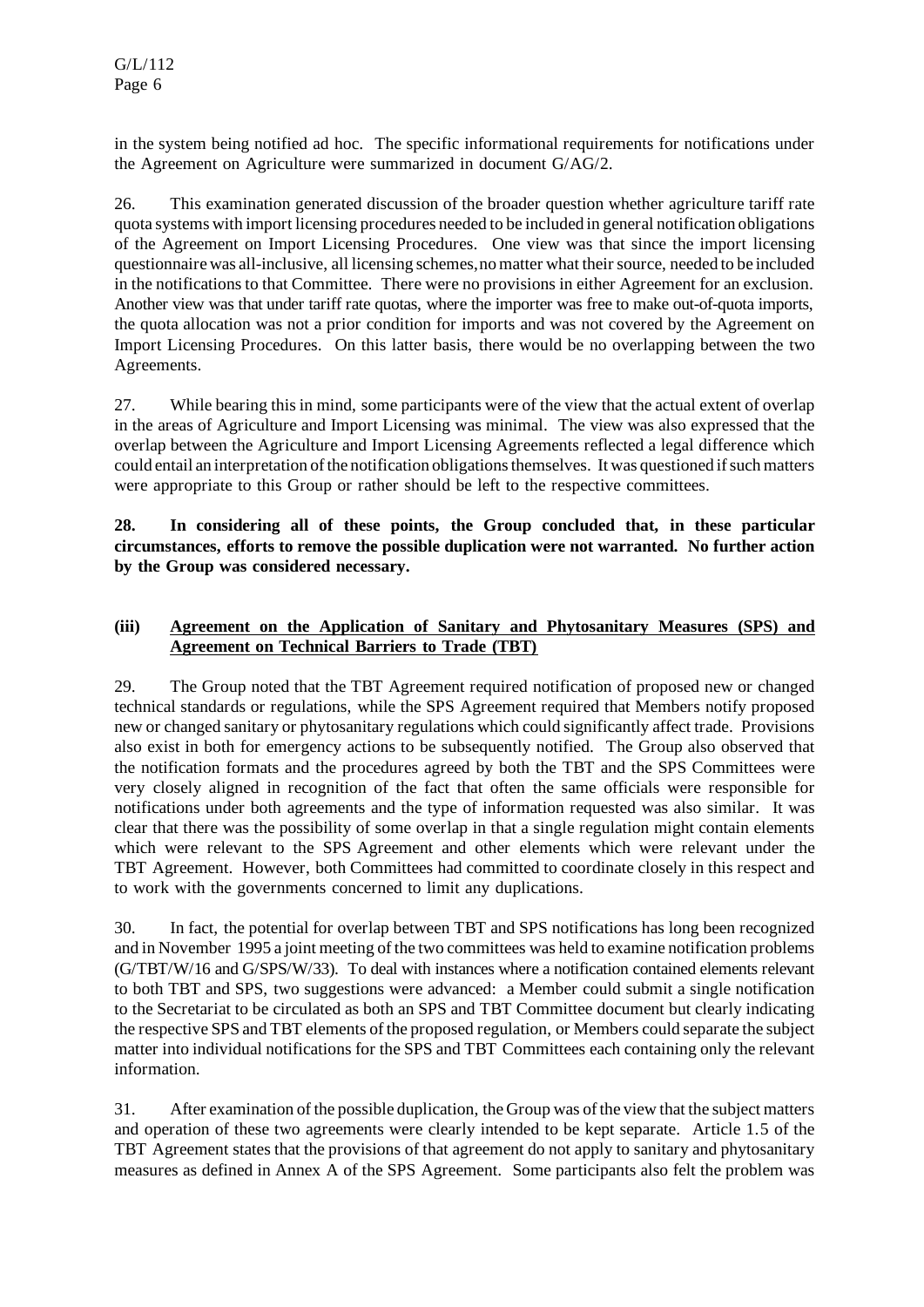being resolved over time as Members became more familiar with the operation of the two Agreements, and the two Committees were aware of the problem and had been jointly working to resolve it.

32. **Accordingly, the Group concluded that the problems encountered in respect of these two Agreements were more in the nature of a possible confusion as to which Agreement should be invoked in making the notification, that is, was the matter being notified a subject appropriate to the SPS or TBT Agreements? It was not considered to be a question of duplication, but a "mechanical"problem,withthedistinction betweenthe reportingprocesses ofthese two agreements being generally understood by Members**. **No further action by the Group was considered necessary.**

#### **(iv) Agreement on Agriculture and Agreement on Subsidies and Countervailing Measures (Subsidies Agreement)/Article XVI of GATT 1994**

33. Fromthe outset,it wasrecognized that there were differencesin the objectives ofthe notification procedures of these agreements. In the Agriculture Agreement, the objective of subsidy notification was to ensure compliance with the reform programme which was largely based on quantitative measurements while in the Subsidies Agreement and Article XVI of GATT 1994<sup>8</sup>, the notifications procedures had the objective of setting out legal, economic and other qualitative information related to the commitments themselves. It was considered that it might be possible to work towards a degree of unification in the notification formats, and perhaps a common format. It was stressed that care must be taken to ensure that efforts to arrive at a common format in this area would not have the effect of exempting certain products or subsidies from notification. One benefit of eliminating duplication would be to encourage broader fulfilment of these notification requirements by all Members.

34. Afterlengthy discussion of possible approachesto this question, New Zealand provided a paper (G/NOP/W/7) which set out three options on how to approach the question of duplication/overlapping in the notification of agricultural subsidies. The first option was that no change should be made to the present arrangements; rather, the Group could decide to review the arrangements at a specified date in the future when Members would have had the experience of a full cycle of notifications in their present format. The second option foresaw the development of a revised notification format for agricultural subsidies which would merge the two current sets of obligations, resulting in one single notification format meeting the requirements of all three Agreements. The third option would start with the Agriculture Agreement notification format and add to it the additional qualitative information required by the Subsidies Agreement notification format to respond to the needs of all three Agreements through one format.

35. In the ensuing discussions, some participants indicated a preference for the first option of making no change to the present formats at this time. They considered that it was too early to undertake a review of the notification process without the experience of a full cycle of Subsidies and Agriculture notifications; some Members had not yet submitted their Subsidies Agreement or Article XVI notifications and many Agriculture Agreement notifications were due only later in 1996. Some considered that the Group did not have enough basic information to make reliable judgements or recommendations in this matter. Others were of the view that the present notification requirements had not presented serious problems; that the agreements did not have extensive specific overlapping; and therefore, they did not warrant substantive changes.

<sup>8</sup>Notifications required by Article XVI:1 of GATT 1994 are currently subject to the questionnaire format developed by the Committee on Subsidies and Countervailing Measures (G/SCM/6).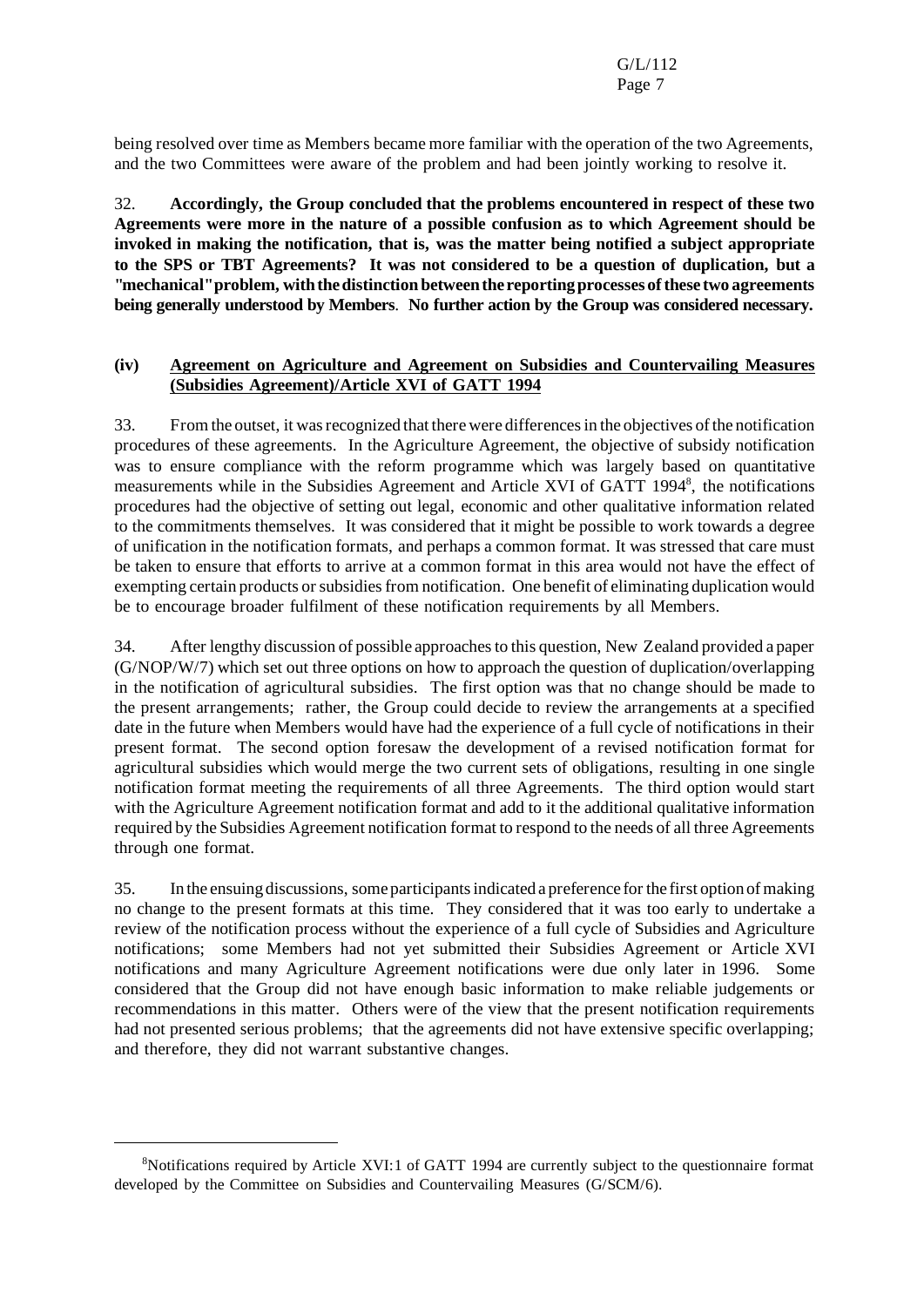36. Other participants, however, considered that options two and three presented a good basis for a substantive discussion in the Group. It was stressed that a single notification format for agricultural subsidies would simplify the administrative process by removing the double collection of information on the same programmes. There were a number of descriptive or information requirements in the Subsidies format which could be accommodated in the format adopted for the Agriculture Agreement, such as the titles of the programmes and information on their operation. It was considered worthwhile to examine the possibility of adding these to the Agriculture format to arrive at a single notification while not changing the transparency of substantive obligations of the Agreements concerned. In addition, the United States suggested in a paper (G/NOP/W/8) that the Group consider the elimination of requirements to provide information on subsidy per unit and trade effects of agricultural subsidies, except where information is reasonably available for commodity-specific programmes.

37. To illustrate its suggestions, the United States provided a paper (G/NOP/W/10) which started with the existing notification requirements relating to domestic support and export subsidies under the Agreement on Agriculture and added a number of questions under the columns which required descriptions of policies. These questions were taken from the notification requirements under the Subsidies Agreement and Article XVI of GATT 1994. The objective was to combine the statistical features of the Agriculture Agreement notifications with the descriptive elements of the Subsidies requirements. This would provide a fuller explanation of subsidy policies in both a quantitative and contextual basis. The proposal would apply only to subsidies covered by the current agriculturalsubsidy notifications; other types of subsidies would remain subject to the notification procedures of the Subsidies Agreement and Article XVI of GATT 1994.

38. The European Community also introduced a paper (G/NOP/W/11) which went in the same direction as that of the United States starting with the Agriculture format and supplementing it with details from the Subsidies format. They considered that the duplication in these requirements could be avoided by creating a single format which would be applicable only to agricultural subsidies.

39. A number of participants, including Argentina (G/NOP/W/12), commented on these proposals. In particular, they stressed that the goal of any recommended modifications to the notification formats should be to meet all of the informational requirements of the Agreements concerned while removing the reporting duplication. However, simplification must not entail changes in the notification obligations themselves, nor impair the achievement of the objectives of the Agreements. They observed that the proposal of the United States, as supported by the European Community, would involve modifications to elements found in the Subsidies Agreement.

40. The question of timing under a unified format was also examined. It was stressed that the proposed revisions to the notification formats would not alter existing deadlines. Members would continue to be subject to the various deadlines for notifications in both the Agreement on Agriculture and the Subsidies Agreement, and those established by the Committees. Members could use the formats to notify measures to the Committee on Agriculture according to the intervals determined by that Committee in G/AG/2 (according to crop year, marketing year, etc.), and could submit the same notifications to the SCM Committee no later than 30 June of each year to satisfy the notification obligations and procedures of the Subsidies Agreement.

41. After extensive discussion, the Chairman undertook to prepare a text for the Group's consideration, drawing on these proposals and the points raised in the Group's discussions. His draft text (G/NOP/W/15) contained notification formats for measures that were subject to the notification obligations and procedures of both the Agreement on Agriculture, on the one hand, and the Agreement on Subsidies and Article XVI of the GATT 1994, on the other. Certain supporting tables adopted by the Committee on Agriculture (G/AG/2) were modified so that a Member could use the formats adopted by the Committee on Agriculture to satisfy the existing requirements in that Agreement (G/AG/2)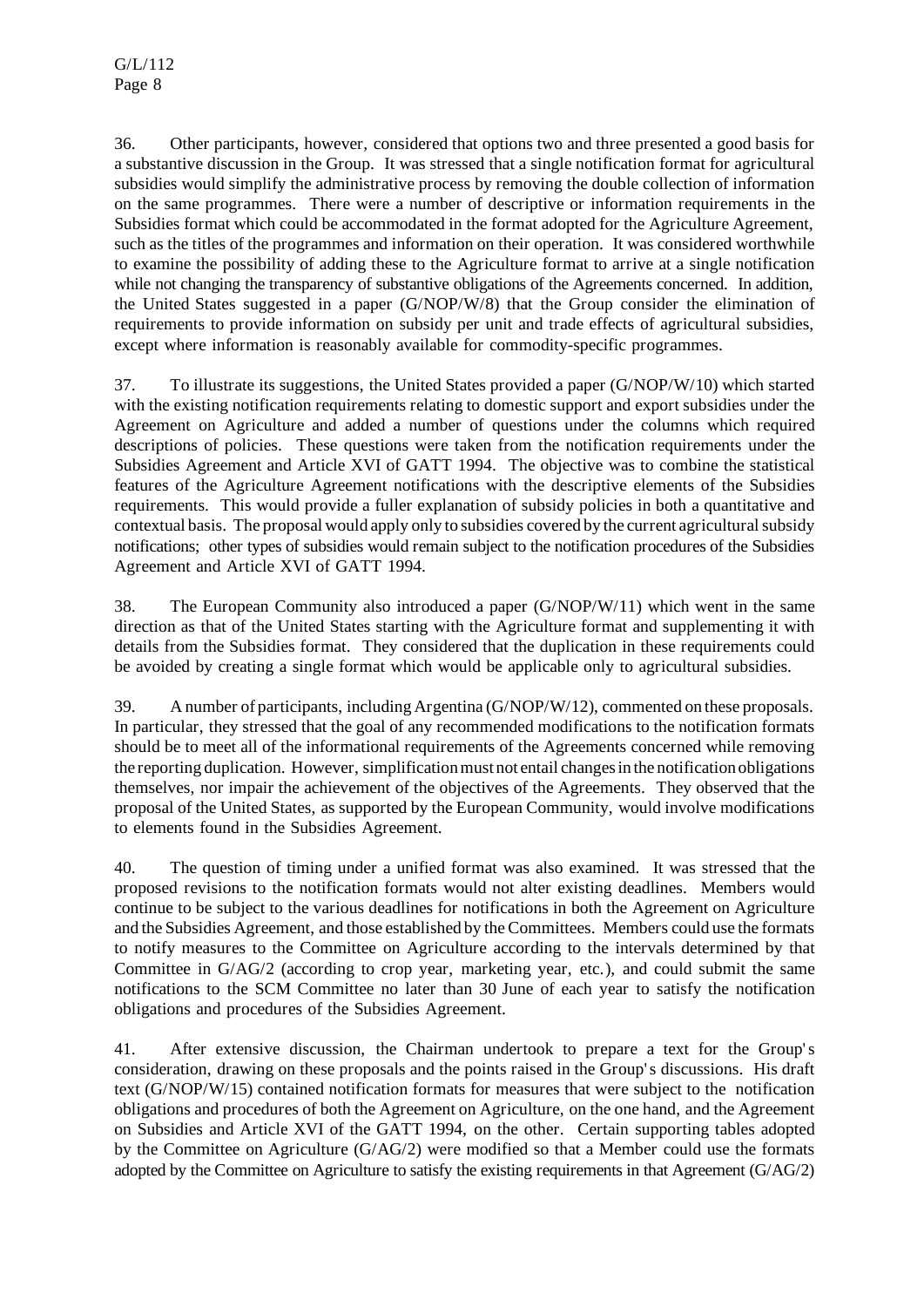as well as the elements set forth in Article 25.3 of the Subsidies Agreement, Article XVI of the GATT 1994 and the relevant portions of the formats adopted by the Committee on Subsidies and Countervailing Measures (G/SCM/6). No other revisions to these documents were proposed and nothing was deleted from the documents. The Chairman noted that the adoption of these revised documents would not suggest that the scope of review of the relevant Committees had been modified. Some of the information in the new formats would not be relevant under the provisions of all of the relevant agreements and it was clear that each Committee would be required to examine only the information falling within its mandate.

42. The Chairman's Text was presented at the July 1996 meeting and was examined in detail at the September meeting.

43. **The Working Group recommends that the Council for Trade in Goods request the Committee on Agriculture to consider the modified notification formats contained in the draft revision to document G/AG/2, asset out in document G/NOP/W/15 and that the Council for Trade in Goods request the Committee on Subsidies and Countervailing Measures to consider the modified notification formats contained in draft revision to document G/SCM/6, as set out in document G/NOP/W/15. Both Committees should consider the modified notification formats with a view to achieving greater coherence and efficiency in the notification system.**

#### **Section B: The Scope for Simplification of Data Requirements and the Standardization of Formats**

44. The Group noted that questionnaires and formats had been developed both through the Uruguay Round negotiating process and through the work of some committees to facilitate the presentation of the information required to be notified. In this regard the questions raised in the initial consideration of this topic were: (i) if any of these formats went beyond the obligations of the agreements concerned; (ii) if there were any further areas which would lend themselvesto standardized formats; and (iii) could formats be developed such that one submission could respond to the requirements of more than one agreement. To assist these discussions, the Secretariat prepared a list of all agreements for which notification formats had been developed (G/NOP/W/3).

45. There was concern in examining thistopic that changes to formats would require both technical expertise on the nature and goal of the agreement itself as well as a sensitivity to the negotiation background of the existing formats. Hence the suggestion was made that possible improvements under this topic should be the responsibility of the respective committees which possess the specific technical expertise. It wasstressed that, at a minimum, this Group should not propose to modify formats without the consideration and input of the concerned committees.

46. It became clear through several months of examination and reflection that it would not prove fruitful for this Group to conduct a detailed examination of all the individual formats and questionnaires currently being used in the various committees. Accordingly, it was decided that the Chairman should send a note to the chairpersons of the committees in the "goods" area indicating that these issues had been discussed in the Working Group and would continue to be considered, but that it might be useful to have these questions examined in the relevant committees as well. Subsequently, a number of responses were received indicating that the committees were considering, as an ongoing responsibility, the various aspects ofthe questionnaires and formats, adapting existing ones as circumstances warranted and, in some cases, developing new ones.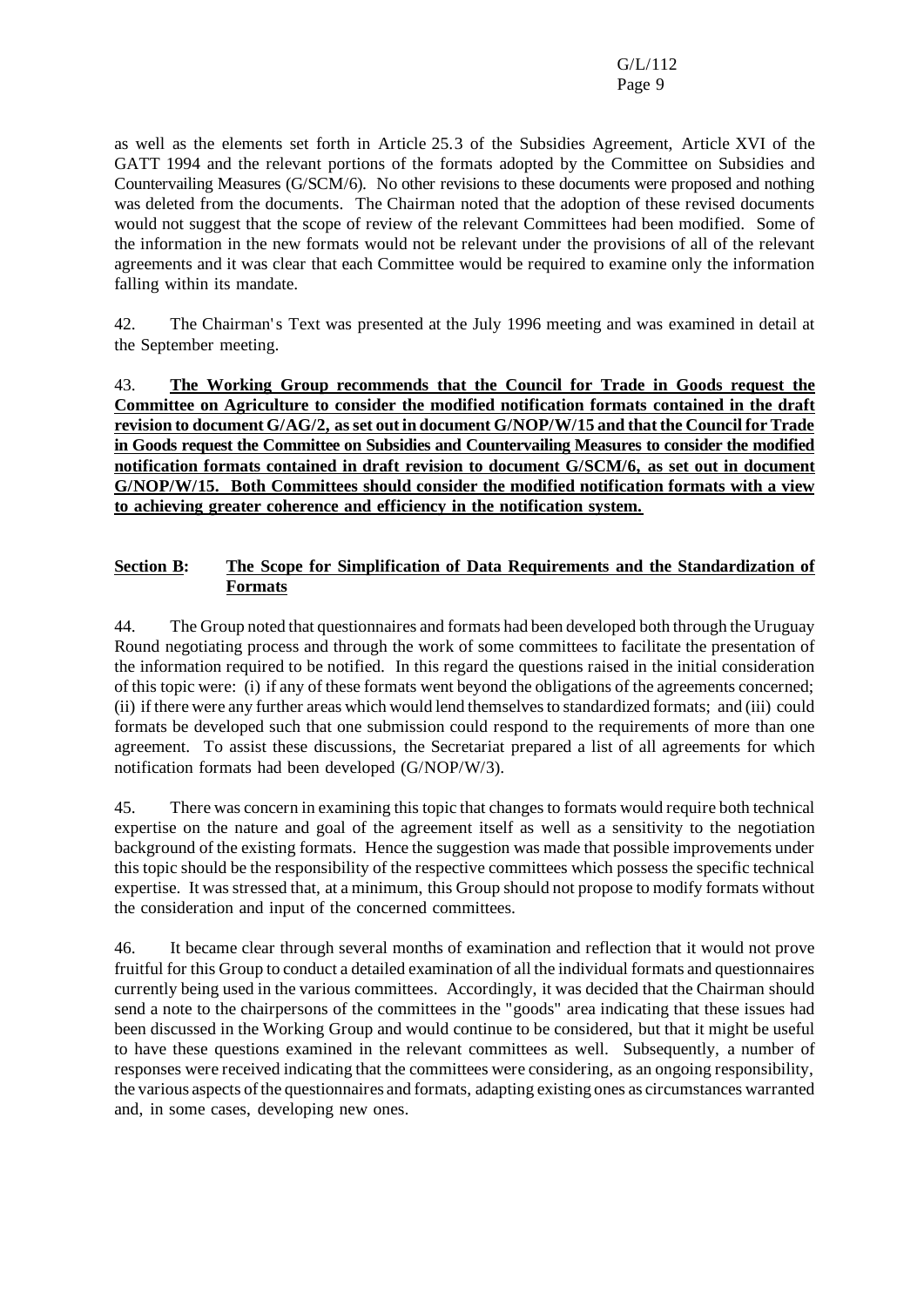47. To assist the Group in its efforts to maintain an awareness of the work which was being done in the various committees on this topic, the Secretariat assembled an overview of such discussions drawing upon committee meeting reports or minutes (G/NOP/W/13).

48. **In the absence of any firm proposals under this topic and recognizing that several committees were actively working to improve their own systems, the Group decided that no further action was necessary.**

## **Section C: Coordination of Timing Aspects of the Reporting Processes**

49. It wassuggested that the Group could usefully examine the scope forimprovementsin the timing aspects of the notification process as the overall burden of preparing, submitting and reviewing notifications might be eased if these obligations were not grouped at certain times but were staggered over the full year.

50. To assist the Group in this discussion, the Secretariat prepared a document  $(G/NOP/W/5)$  setting out the timing aspects of the notification requirements in the agreements in the "goods" area. It was found that there were 175 such notifications comprising 106 ad hoc requirements whereby a Member was obliged to submit a notification only if a specific action wastaken and 43 one-time only obligations, most of which related to the implementation of the agreements in 1995 or upon accession. There were also a further 26 regularor periodic requirements(3 semi-annual, 17 annual, 3 biennial and3 triennial).

51. The Group examined the regular notifications with specific reporting dates, and noted in particular that the dates set out in the agreements had particular relevance to the obligations of each particular agreement and to the needs of the respective committees. It was considered that this was not a question for separate examination but might be more appropriately included in the Group's examination of two othertopics, duplication/overlappingandsimplification/standardization. Itwassuggestedthatinmaking proposals on these two topics, consideration of the timing aspects should be built in to such proposals rather than their being dealt with as a stand-alone item.

## 52. **On this basis, the Group decided not to pursue the topic of timing as a separate matter.**

## **Section D: The Need of Some Developing Country Members for Assistance in Meeting their Notification Obligations**

53. Opening the consideration of this item, some developing country participants pointed out that in view of the ever-increasing workload, combined with limited resources in the small delegations, they had great difficulty in advising their governments on all aspects of the notifications required. Many developing countries had difficulty understanding the frequently complex and highly technical information demanded, and therefore faced a prohibitive task in providing complete responses to the notification requirements and formats. While they recognized that these notifications were part of their Membership obligations and they were prepared to respond to the maximum of their abilities, there were serious constraints to what they could achieve due to their limited resources. In this regard it was recognized that the WTO Technical Co-operation and Training Division was aware of the problem, had developed two workshops for delegations on this specific topic in 1995 and 1996 and would continue to provide assistance on notification obligations through their seminars and other programmes. More generally, the Group noted that the Committee on Trade and Development wasin the process of drawing up guidelines for the technical cooperation activities of the WTO as they relate to developing country Members.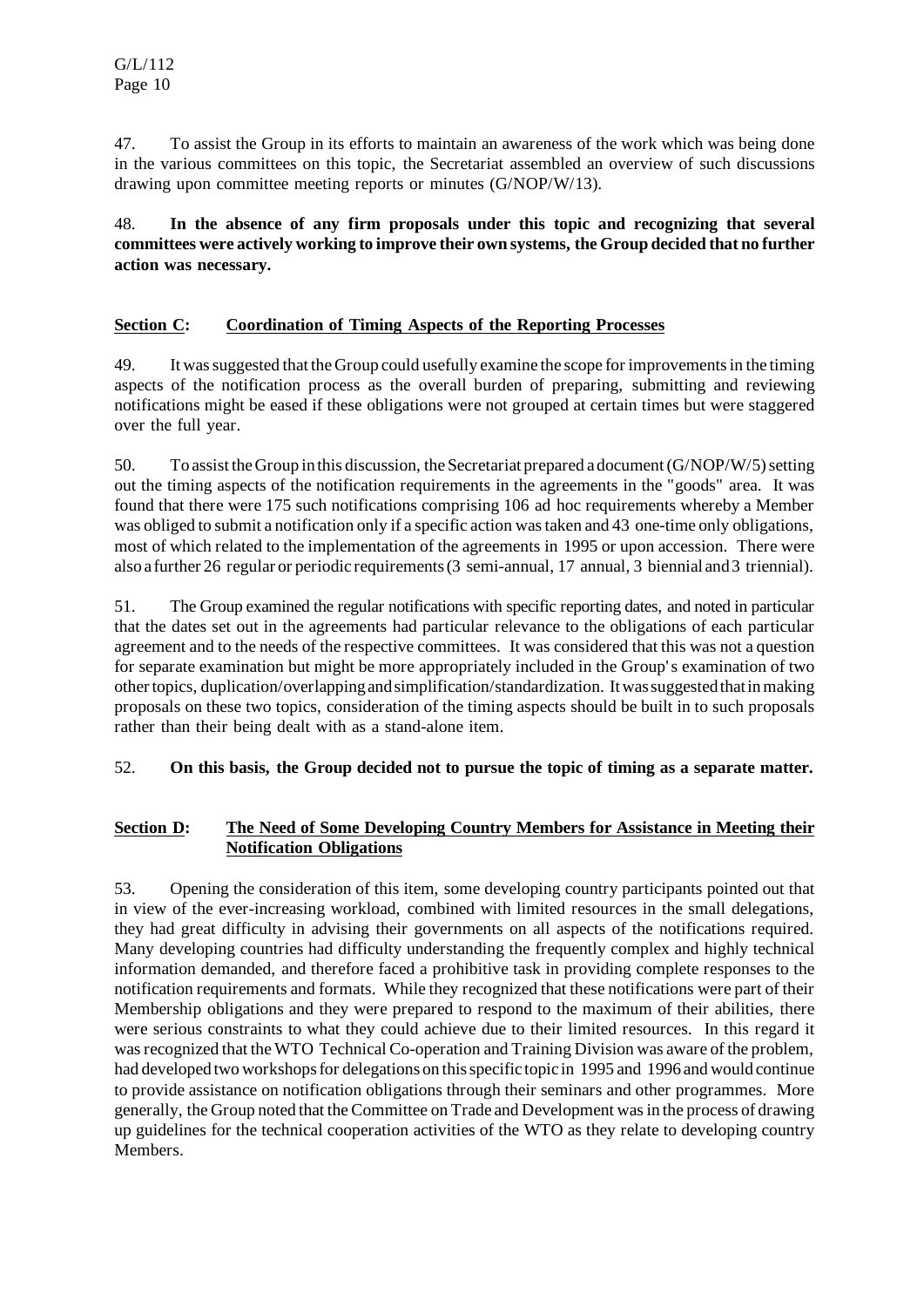54. As participants considered the specific needs of the developing, and particularly of the leastdeveloped country Members, a number of questions were raised including: whether some additional forms of special and differential treatment in respect of the obligations themselves should be considered or if greater technical assistance to meet the existing obligations would be the most appropriate. With respect to the former, it was suggested that simplified formats might be developed for the developing countries with more detailed information being provided to the committees only when requested. In some situations, prolonged time-frames might be considered.

55. Some participants did not favour such approaches, considering that the information in the agreed formats reflected the obligations which all Members had undertaken and were vital to the efficient operation of the agreements and to maintain full transparency. It was also noted thatseveral agreements already included special considerations for developing or least-developed country Members, particularly as regards time-frames for the application of substantive obligations.

56. Another idea was that explanatory commentaries should be prepared for each agreement on how to complete the questionnaires/formats. In this connection, the Group agreed that the technical cooperation programmes of theWTO were a sound vehicle for assisting developing countriesin meeting their notification obligations. Particular reference was made to the two notification workshops mentioned above, and to seminars which were being held on this topic in the regions. It was suggested that, to maximize the effectiveness of these programmes, they should not be "one-off" seminars but followed up and broadened.

57. A formal proposal made by Chile and Norway was that a practical handbook or manual should be developed setting out the notification obligations, questionnaires or formats, guiding the Members through the information required to complete the submissions. On the basis of this proposal, the Group expanded the concept further leading to the development of a five-part draft document which would contain (i) a description of the notification obligations in the agreement based on the presentations made by the Secretariat staff at the February 1996 workshop; (ii) a list of the specific notification obligations in the respective agreements drawn from document G/NOP/W/2/Rev.1; (iii) all documents issued by the committees containing questionnaires, formats and guidelines for each agreement; (iv) mock examples of fully completed notifications; and (v) the text of the relevant agreement. A separate, loose-leaf handbook would be prepared for each agreement on this basis. To assist the Group, a model of the handbook for two agreements was prepared by the Secretariat. It was further agreed that the handbook would include a disclaimer to make it very clear that it was not a legal interpretation of any agreement but was a practical tool of the WTO technical assistance programme. The handbook would be provided to the Chairmen of various committees for their information and input.

58. As the discussions proceeded and the handbook took shape, many delegations commented that such a handbook could prove so helpful that it should not be delayed several months until the formal conclusions of the Group's work programme, in particular since the WTO Secretariat could undertake such work anyway within its resources. Indeed, many delegations desiring to meet their notification obligations had already been seeking technical assistance in this area. The Group noted that no Member appeared to have difficulty with the concept of a practical handbook, and that there was in fact broad agreement on its structure and contents. The Group was also informed of work underway along similar lines in the Technical Co-operation and Training Division in response to requests from Members.

59. **The Group recognized (a) the considerable information made available through the notification seminars which had been arranged by the Secretariat and encouraged their continuation on a regular basis; and (b) the benefit a practical handbook would provide to many Members and supported the initiatives to prepare and circulate it as soon as possible. It was noted that these activities were being carried out by the Technical Cooperation and Training Division as**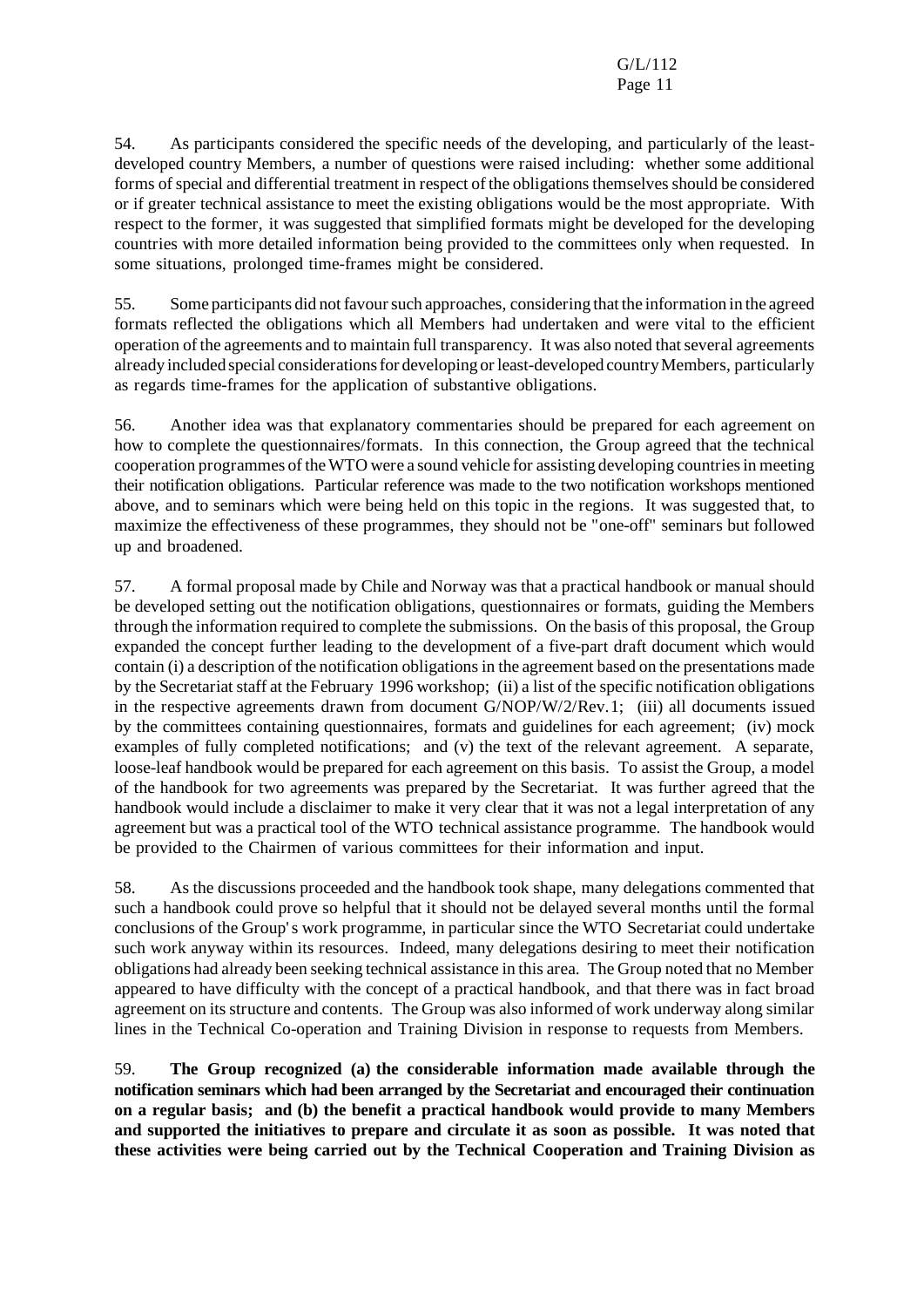## **part of that Division's regular work programme. The handbook would be updated, as necessary, by that Division.**

60. The Group was subsequently informed that the first portion of the handbook containing information on four agreements (Rules of Origin, Textiles, SPS and TBT) had been circulated to all Members; the second portion containing information on six further agreements was being translated and would be circulated as soon as possible; and information on the remaining agreements was under preparation.

61. One suggestion advanced was that industrialized countries could provide direct assistance to developing countries by exchange of visits of technical experts to discuss with and assist developing country Members in the preparation of responses to notification obligations. After discussion on the possible modalities of such an exchange programme, it found little favour and was not pursued.

## **Section E: The Status of Notification Obligations Established Pursuant to Decisions of the GATT 1947 CONTRACTING PARTIES**

62. The Group examined the list of notification obligations in document  $G/NOP/W/2/Rev.1$ , section II(b), which were created by Decisions of the GATT 1947 CONTRACTING PARTIES. It was suggested that some of these CONTRACTING PARTIES Decisions might be redundant or obsolete in the current situation. Those cited were: (a) Items 2, 3 and 4 on pages 48 and 49 of G/NOP/W/2/Rev.1 on CPs Decisions relating to Quantitative Restrictions and Non-tariff Measures which appear to be superseded by the Council for Trade in Goods Decisions of 1 December 1995 (G/L/59) and  $G/L/60$ ; (b) Item 6, also on page 49, on Import Licensing Procedures which appears to be superseded by the WTO Agreement on Import Licensing Procedures plus the new Questionnaire (G/LIC/3); (c) Item 8 on page 50 on Marks of Origin (GATT Article IX) for which, according to the notes in the 1995 edition of the GATT Analytical Index, there have been no submissions since 1961; and (d) Item 12 on Liquidation of Strategic Stocks which dates back to a CPs Decision in 1955.

63. The questions posed under this topic were (i) are these obligations now redundant or obsolete; (ii) are there any others; (iii) if they are redundant or obsolete how should they be addressed; and (iv) what legal process should be followed.

64. The Group was of the view that the CP Decisions in point (a) above may have been superseded by the procedures adopted after the entry into force of the WTO Agreement and considered that they should be examined in greater detail. The Group decided that the CPs Decision in point (b) above was clearly superseded by the procedures adopted after the entry into force of the WTO Agreement and the earlier Decision could now be proposed for deletion. The CPs Decisions in points (c) and (d) above were possibly obsolete but the need to continue to maintain these notification obligations would have to be examined in greater detail.

65. **Accordingly, theWorking Group recommendsthat the Councilfor Trade in Goods request the General Council to take the necessary steps to eliminate the notification obligations in the Decisions of the GATT 1947 CONTRACTING PARTIES relating to import licensing procedures (L/3756 and SR/28/6). The Group further recommends that the Council for Trade in Goods refer the Decisions of the GATT 1947 CONTRACTING PARTIES relating to quantitative restrictions and non-tariff measures (BISD 32S/92-93 and BISD 31S/227-228), Marks of Origin (BISD 7S/30-33) and Liquidation of Strategic Stocks (BISD 3S/51) to the appropriate bodies for further consideration.**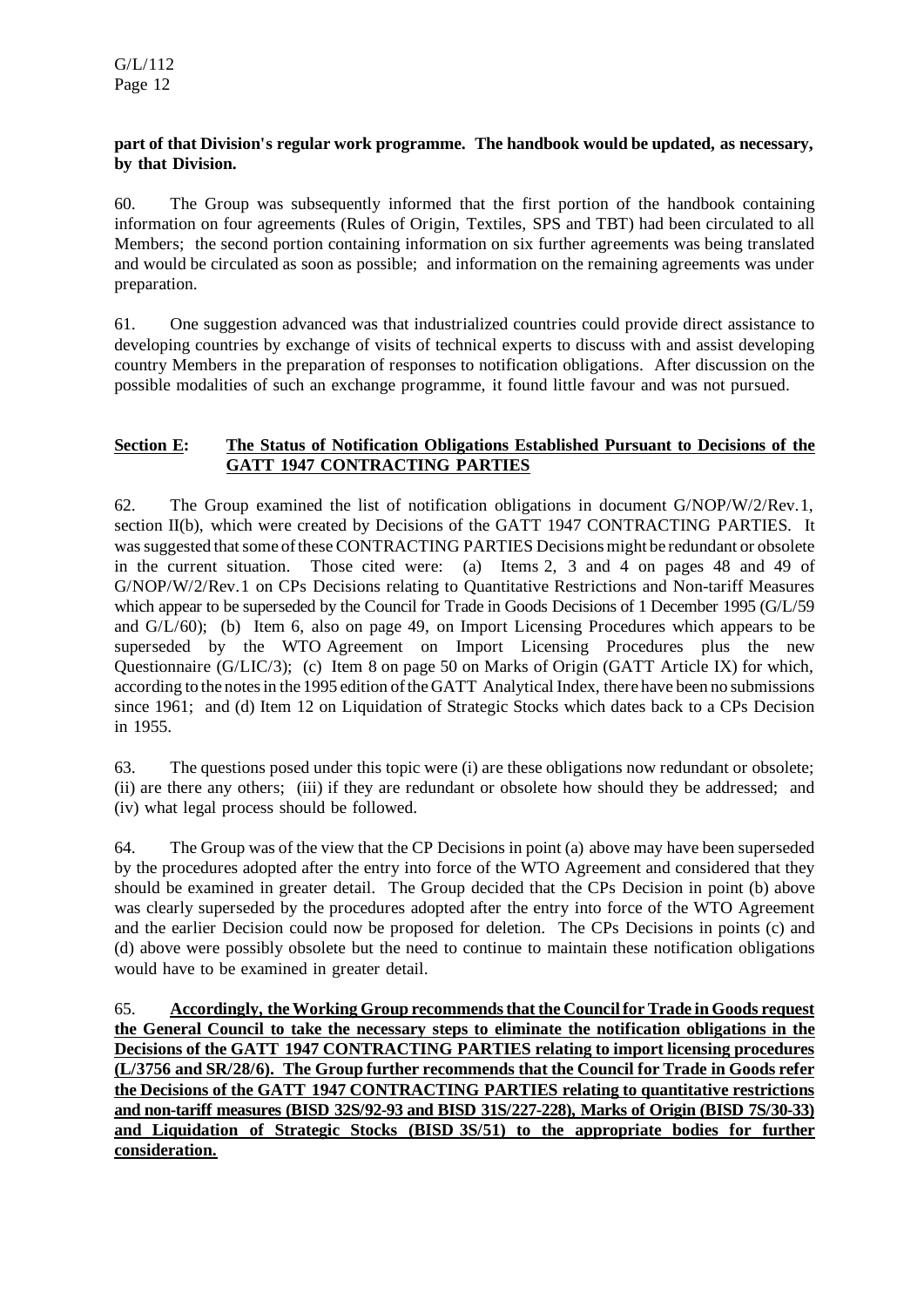## **Section F: Improving Members' Compliance with Notification Obligations**

66. The goal of improving the compliance with the notification obligations and procedures under Annex 117 was recognized as a key responsibility of all Members to maximize transparency of trade policies and measures. Accordingly, the Group considered that the question of compliance deserved very careful examination as it touched upon the very functioning of the WTO system. To consolidate the gains of the Round, each and every agreement must be fully and faithfully implemented. That requires very detailed monitoring by the responsible committees and councils which, in turn, could only be achieved if there is sufficient transparency - which means compliance with the notification obligations.

67. To assist the Group in examining this item, the Secretariat prepared two papers - G/NOP/W/9 which set out general information on the volume of notifications received up to mid-February 1996 with some analysis of the degree of compliance, and G/NOP/W/14 which listed the periodic and one-time obligations and the notification situation in this regard of each individual WTO Member.

68. The examination of the situation in compliance as reported in document G/NOP/W/9 involved the examination of over 1500 notifications received in the first fourteen months of the WTO. It revealed that over 40 per cent of all notifications were of technical regulations under the TBT and SPS Agreements. The nextlargest quantities of notifications were in the areas ofsubsidies(10 per cent), textiles (9 per cent), anti-dumping (8 per cent), safeguards and rules of origin (6 per cent each). What was also important, over 80 per cent of the notifications received were either ad hoc (required only when a specific action was taken) or one-time only (usually in relation to entry into force of the agreements). Therefore, only about 18 per cent of all notifications received were regular or periodic. The exact rates of compliance with the one-time and periodic notification obligations were sometimes difficult to calculate as not all Members were obligated to provide all notifications at that time; nevertheless, it was clear that compliance rates varied greatly and few exceeded 50 per cent.

69. Among the questions raised in the discussions of this topic: (i) was there a link between the volume of notifications to be made by Members and the degree of compliance; (ii) did the complexity of the questionnaires/formats reflect on compliance rates; (iii) could the timing of notifications affect compliance; and (iv) could specific obligations that attract a low or for that matter a high compliance rate be identified? Although there were no clear replies to these questions, the discussion brought out several points.

70. A number of opinions were advanced as to why compliance rates were low. One was that the WTO Agreements had been in place for just over one year and the demands at the outset were considerable. Notifications of measures in place upon entry into force of the WTO Agreements and of laws and regulations, etc. added to the initial burden. New systems had to be developed in capitals to handle the greater demands and these would require some time to get "up to speed". It was also noted that many administrations had limited resources to coordinate the substantial demands both in the WTO and in the capitals. A number of Members had no mission in Geneva, which further complicated their task. The Group considered that compliance frequently suffered because of a lack of awareness in some capitals, particularly in the ministries more removed from the offices which usually dealt with WTO matters. This would hinder comprehension of the requirements and delay or even prevent the submission of information.

71. The Group considered that the information contained in G/NOP/W/14 on all periodic and one-time notifications requirements and the responses to these obligations by all WTO Members provided a comprehensive overview of Members' participation and thereby improved the transparency of the system and assisted Members in seeing their own individual situation at a glance. A number of participants commented that this full listing had been found helpful in the capitals and would provide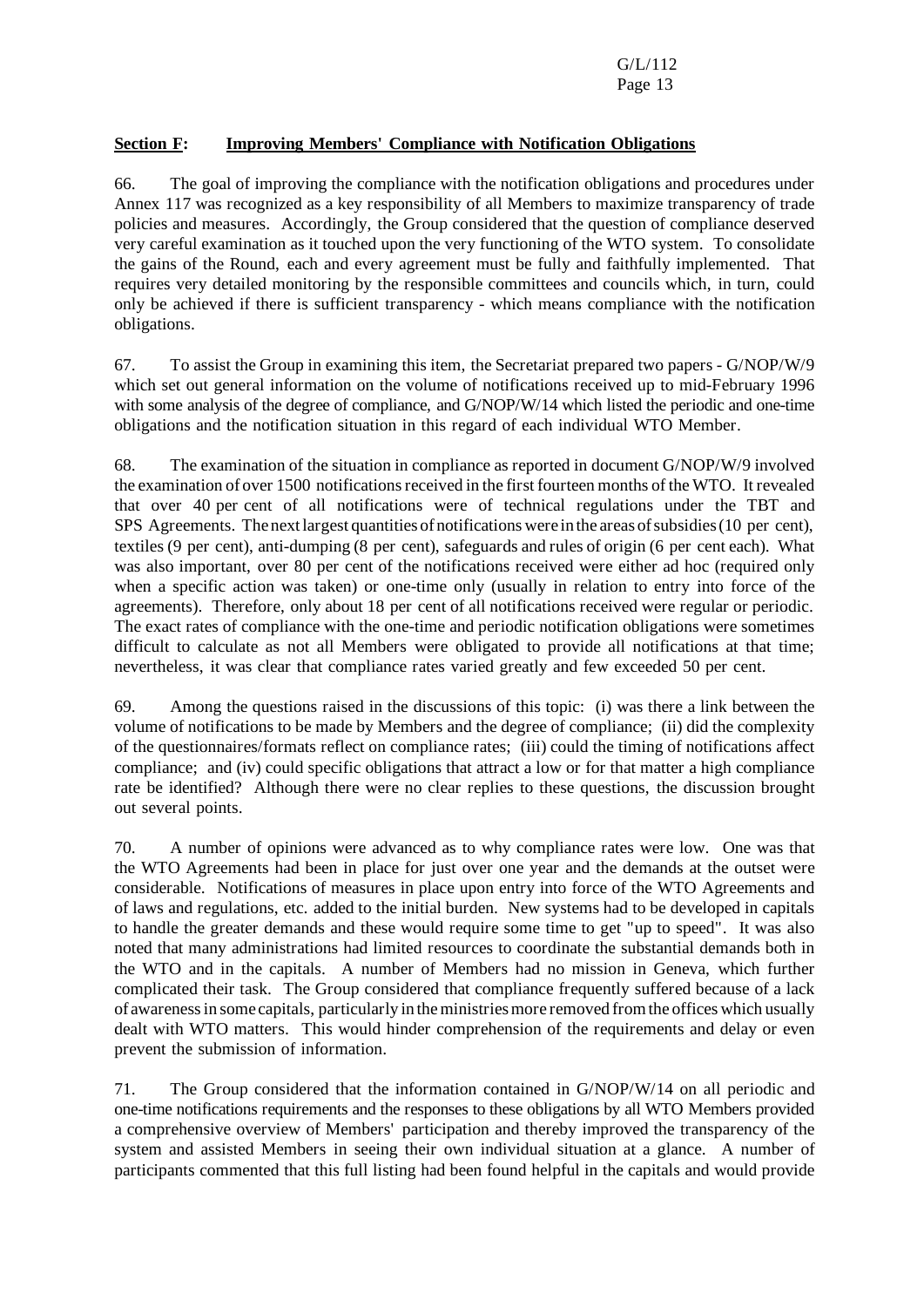a positive impetus to the task of improving compliance. This document has been updated to the end of August 1996 and is included in this report as Annex III.

## **72. The Group recommends that a comprehensive listing of notification obligations and the compliance therewith by all WTO Members be maintained on an ongoing basis and be circulated semi-annually to all Members. In addition, the Council for Trade in Goods might consider an** updating of the listing of notifications received, as set out in Annex III to this report, prior to **the Singapore Ministerial Meeting.**

73. A number of suggestions were made on how compliance rates could be improved. One was that there could be a central entity or office in each Member responsible for coordinating that Member's notification submissions in all areas. The Group fully accepted that some form of coordination in the capitals to improve the flow of information both to and from Geneva and among the various ministries would be an important assistance to the notification process. It was recognized that different Members would require different domestic structures and, indeed, some had already established such coordination offices.

# 74. **The Group recognized that benefits were possible both to the individual Members and to the WTO System from a central national coordination of notification submissions, and recommended this for consideration by individual Members.**

75. Another suggestion was that the Council for Trade in Goods could develop guidelines to assist the committees in administering the notification system. These guidelines could include regular review of their notification questionnaires or formats, regular reminders to be made prior to each meeting on the notification situation in each Member, and the regular publication of the situation as regards compliance with the notification obligations. In this regard, the Group observed that the more active committees were in this area and the more persistent in requesting notifications, the higher were their rates of compliance.

## 76. **The Group, therefore, recommends that the Council for Trade in Goods consider the preparation of general guidelinesfor the bodies under its purview, providing for the regular review of questionnaires and formats and of the situation as regards compliance with notification obligations.**

77. The Group also touched on the possibilities for using electronic means for transmitting information. Although this concept was not elaborated, it was clear that many Members could see merit in having the possibility to submit notifications electronically and to have accessto the notification of others through such means.

78. The Group examined a proposal that a special programme of assistance to developing country Members, and particularly the least-developed, should be considered. This would provide for more intensive assistance, possibly with the participation of other organizations, focusing on the development of the systems and structures required to respond to the notification obligations. Such a programme might involve, for example, missions of an appropriate duration which would require a pool of knowledgeable people prepared to spend sufficient time in the recipient Member countries to achieve the goals. It was also noted that this proposal envisaged a new programme, beyond those already operating under the WTO's technical cooperation programme, and would, therefore, require consideration not only of the content and coverage of such assistance, but also the financial and human resources aspects. In view of the time constraints, the Group was not able to elaborate this proposal further, but considered it to be of importance and that it should form part of the recommendations to the Council for Trade in Goods.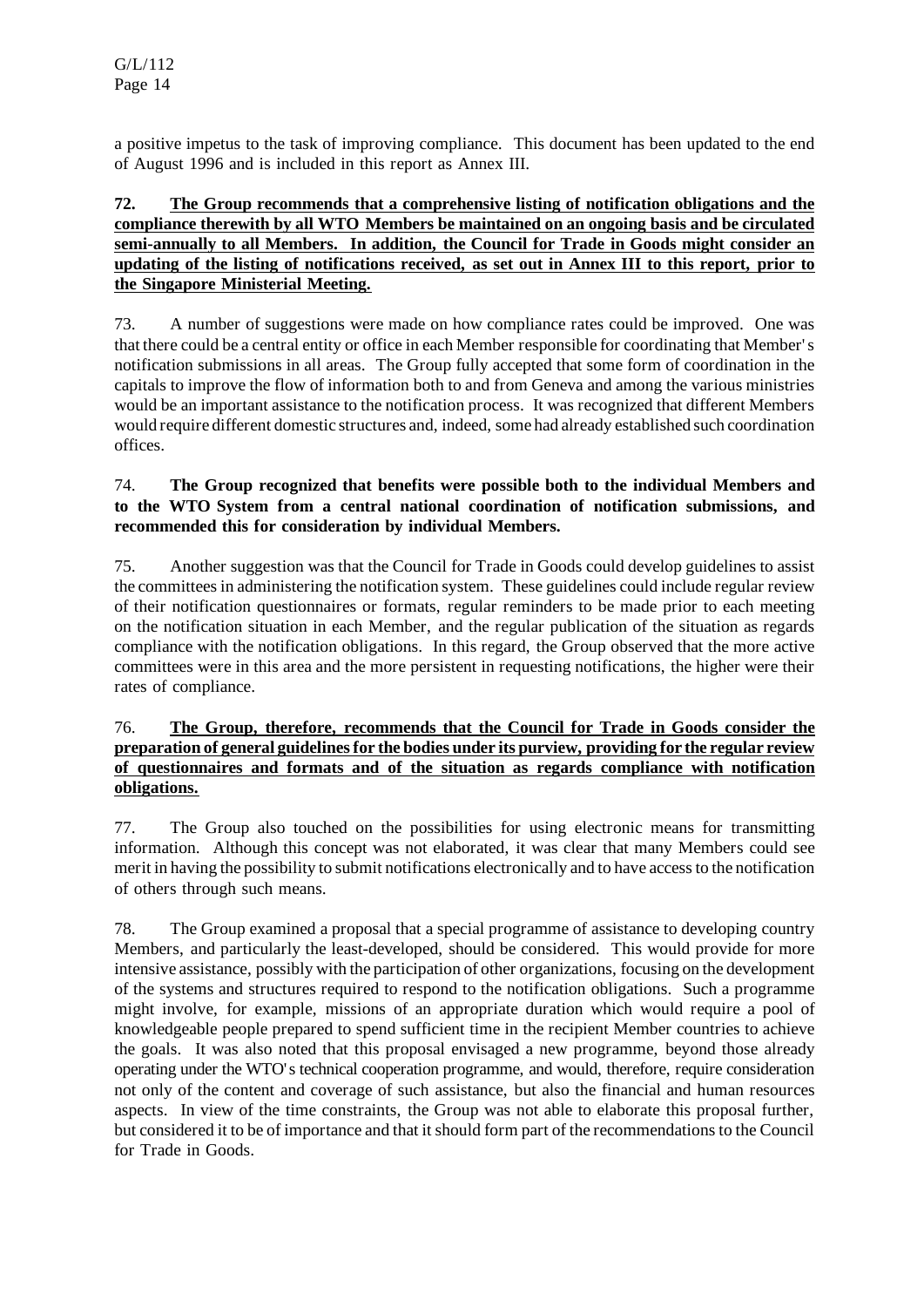## 79. **Accordingly, the Group recommends that active consideration be given in the appropriate WTO bodies to the development of a special programme of assistance to developing country Members and particularly to the least-developed country Members providing more intensive technical assistance, possibly with the participation of other organizations, focusing on the development of systems and structures required to respond to notification obligations.**

80. The Group also considered a suggestion concerning the semi-annual reminders issued by the Central Registry of Notifications pursuant to Part II of the Marrakesh Decision on Notification Procedures. While this topic was outside the purview of the Working Group, in view of the proximity of the subject matter to the topics under discussion - improving Members' compliance - the Group offered the **observation that the reminders issued by the CRN would be of greater assistance to Members if they provided basic descriptions of the information being sought**. This could take the form of brief descriptions of the notification obligations being referred to, reference to the related provisions in the notification handbook, an indication if a "nil" report was required in cases where the Member did not maintain the measure in question, and similar information of a pedagogic nature.

# **Future Work in this Area**

81. The Group, bearing in mind the observations made in paragraphs 11 and 12 of this report, was of the opinion that the detailed, technical review of notification obligations and procedures in each individual agreement should be an ongoing responsibility of the committees overseeing the functioning of the respective agreements. However, the Group also saw benefit in conducting periodic reviews of the operation of the entire notification process from a more detached and global perspective under a mandate along the lines of the present Working Group. It was considered that this could be achieved: (a) through the extension of the mandate of the current Working Group; (b) through the establishment by the Council for Trade in Goods of a new working group, at an appropriate time, to address Annex 1A agreements; or (c) through the establishment, at an appropriate time, of a new working group under the General Council to address notification obligations in Annexes 1A, B and C. Such work could be undertaken with a view to developing recommendations for a future Ministerial Conference.

82. **Accordingly, the Group recommends to the Council for Trade in Goods that it request the Ministerial Conference or the General Councilto consider the establishment, at an appropriate time, of a body with a mandate to review the notification obligations and procedures throughout the WTO Agreement. Alternatively, consideration might be given to the establishment of a body, or the extension/modification of the mandate of the current Working Group, to conduct, at an appropriate time, a further comprehensive review of the notification obligations and procedures in the agreements in Annex 1A of the WTO Agreement. It was suggested that future work also encompass matters relating to the Central Registry of Notifications, electronic transmission of notifications and further work on the notifications handbook.**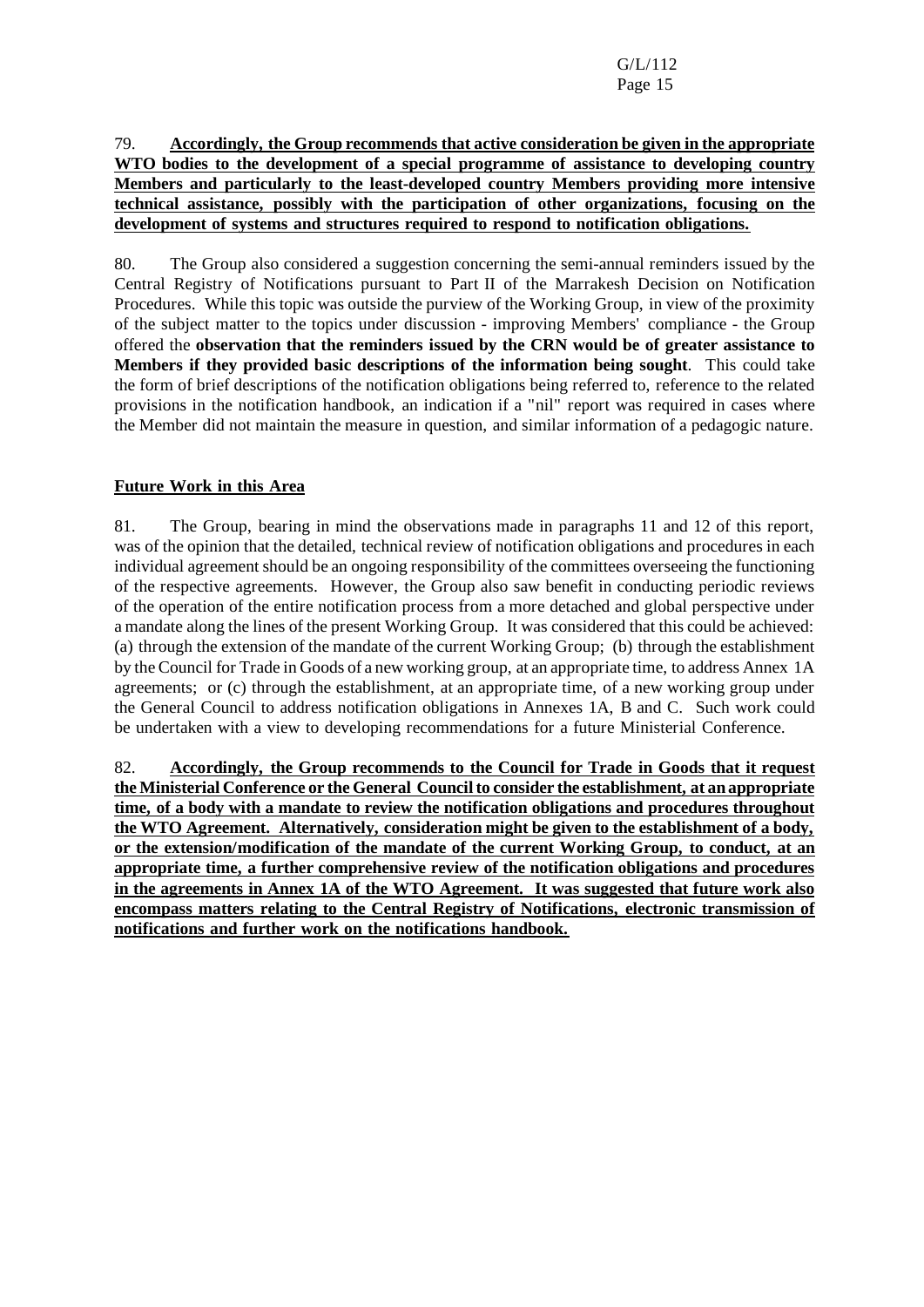#### **ANNEX I**

#### **DECISION ON NOTIFICATION PROCEDURES**

#### *Ministers,*

*Decide* to recommend adoption by the Ministerial Conference of the decision on improvement and review of notification procedures set out below.

#### *Members,*

*Desiring* to improve the operation of notification procedures under the Agreement Establishing the World Trade Organization (hereinafter referred to as the "WTO Agreement"), and thereby to contribute to the transparency of Members' trade policies and to the effectiveness of surveillance arrangements established to that end;

*Recalling* obligations under the WTO Agreement to publish and notify, including obligations assumed under the terms of specific protocols of accession, waivers, and other agreements entered into by Members;

*Agree* as follows:

#### *I*. *General obligation to notify*

Members affirm their commitment to obligations under the Multilateral Trade Agreements and, where applicable, the Plurilateral Trade Agreements, regarding publication and notification.

Members recall their undertakings set out in the Understanding Regarding Notification, Consultation, Dispute Settlement and Surveillance adopted on 28 November 1979 (BISD 26S/210). With regard to their undertaking therein to notify, to the maximum extent possible, their adoption of trade measures affecting the operation of GATT 1994, such notification itself being without prejudice to views on the consistency of measures with or their relevance to rights and obligations under the Multilateral Trade Agreements and, where applicable, the Plurilateral Trade Agreements, Members agree to be guided, as appropriate, by the annexed list of measures. Members therefore agree that the introduction or modification of such measures is subject to the notification requirements of the 1979 Understanding.

#### *II*. *Central registry of notifications*

A central registry of notifications shall be established under the responsibility of the Secretariat. While Members will continue to follow existing notification procedures, the Secretariat shall ensure that the central registry records such elements of the information provided on the measure by the Member concerned as its purpose, its trade coverage, and the requirement under which it has been notified. The central registry shall cross-reference its records of notifications by Member and obligation.

The central registry shall inform each Member annually of the regular notification obligations to which that Member will be expected to respond in the course of the following year.

The central registry shall draw the attention of individual Members to regular notification requirements which remain unfulfilled.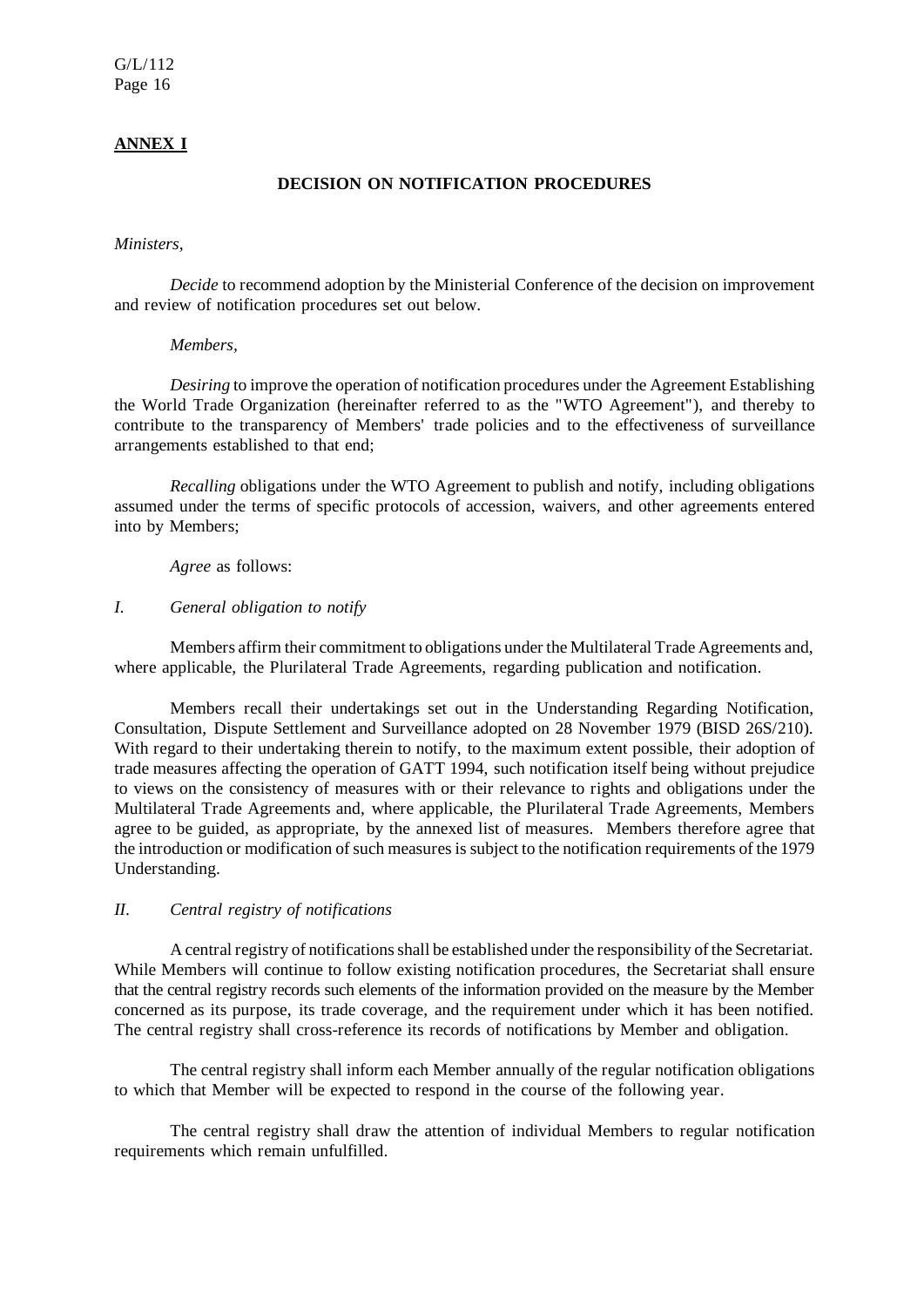Information in the central registry regarding individual notifications shall be made available on request to any Member entitled to receive the notification concerned.

#### *III*. *Review of notification obligations and procedures*

The Council for Trade in Goods will undertake a review of notification obligations and procedures under the Agreements in Annex 1A of the WTO Agreement. The review will be carried out by a working group, membership in which will be open to all Members. The group will be established immediately after the date of entry into force of the WTO Agreement.

The terms of reference of the working group will be:

- to undertake a thorough review of all existing notification obligations of Members established under the Agreements in Annex 1A of the WTO Agreement, with a view to simplifying, standardizing and consolidating these obligations to the greatest extent practicable, as well asto improving compliance with these obligations, bearing in mind the overall objective of improving the transparency of the trade policies of Members and the effectiveness of surveillance arrangements established to this end, and also bearing in mind the possible need of some developing country Members for assistance in meeting their notification obligations;
- to make recommendations to the Council for Trade in Goods not later than two years after the entry into force of the WTO Agreement.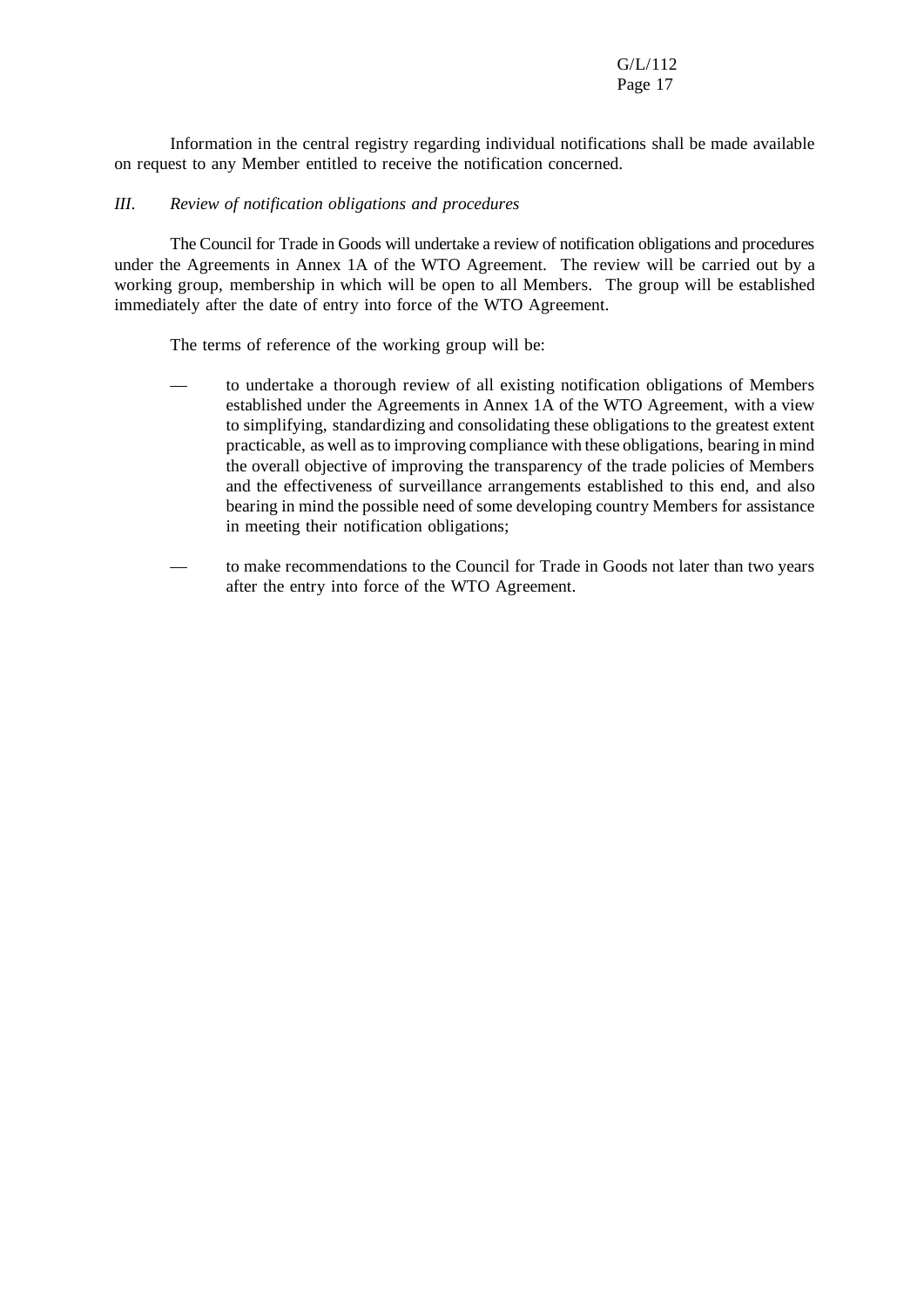# **ANNEX II**

**List of Working Documents Issued by the Group**

| <b>Document</b><br><b>Number</b> | <b>Date</b>            | <b>Title</b>                                                                                                                          |
|----------------------------------|------------------------|---------------------------------------------------------------------------------------------------------------------------------------|
| G/NOP/W/1                        | 30/06/95               | Background Note by the Secretariat on Notification Procedures<br>in the GATT since 1979                                               |
| $G/NOP/W/2$ & Rev. 1             | 30/06/95<br>& 25/09/95 | Notifications Required from WTO Members Under Agreements<br>in Annex 1A of the WTO Agreement                                          |
| G/NOP/W/3                        | 22/09/95               | Information on Formats for Notifications Under<br>the<br>Agreements in Annex 1A of the WTO Agreement                                  |
| G/NOP/W/4                        | 03/11/95               | Communication from the United States                                                                                                  |
| G/NOP/W/5                        | 21/11/95               | Timing Aspects for the Notification Requirements in the<br>Agreements in Annex 1A of the WTO Agreement                                |
| G/NOP/W/6                        | 21/11/95               | Notification Requirements in the Agreements in Annex 1A of<br>the WTO Agreements Which Appear to have some Elements<br>of Duplication |
| G/NOP/W/7                        | 14/02/96               | Communication from New Zealand                                                                                                        |
| G/NOP/W/8                        | 21/02/96               | Communication from the United States                                                                                                  |
| G/NOP/W/9                        | 08/03/96               | Information on Compliance with the Notification Obligations<br>Under the Agreements in Annex 1A of the WTO Agreement                  |
| G/NOP/W/10                       | 11/04/96               | Communication from the United States                                                                                                  |
| G/NOP/W/11                       | 16/04/96               | Communication from the European Community                                                                                             |
| G/NOP/W/12                       | 30/04/96               | Communication from Argentina                                                                                                          |
| G/NOP/W/13                       | 10/05/96               | Information on Discussions Being Held in Various WTO<br>Committees Related to Topics Under Examination in the<br>Working Group        |
| G/NOP/W/14                       | 20/05/96               | Information on Notifications Made Under the Agreements in<br>Annex 1A of the WTO Agreement                                            |
| G/NOP/W/15                       | 02/07/96               | Chairman's Text                                                                                                                       |
| G/NOP/W/16                       | 21/08/96               | Draft Report of the Working Group to the Council for Trade<br>in Goods                                                                |
| G/NOP/W/16/Rev.1                 | 27/09/96               | Draft Report of the Working Group to the Council for Trade<br>in Goods: Revision                                                      |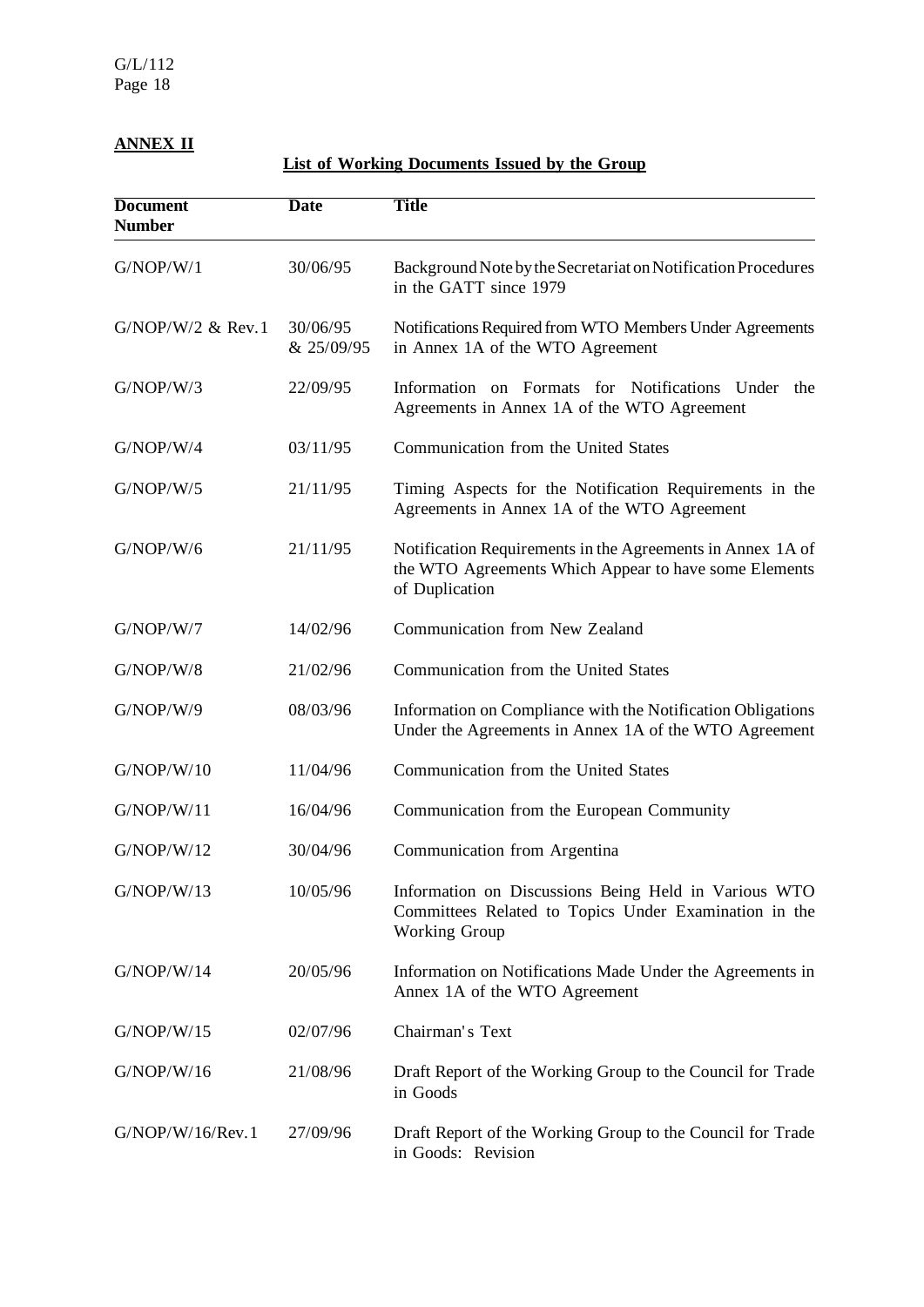# **ANNEX III**

## INFORMATION ON NOTIFICATIONS MADE UNDER THE AGREEMENTS IN ANNEX 1A OF THE WTO AGREEMENT

1. At the request of the Working Group on Notification Obligations and Procedures, at its meeting held on 16 April 1996 (G/NOP/6, paragraphs 25-28), the Secretariat compiled a listing of regular/periodic and "one-time" notification obligations under the Agreements in Annex 1A of the WTO Agreement and of notifications submitted pursuant to these obligations up to 1 May 1996. This listing was circulated in document G/NOP/W/14.

3. This Annex modifies and updates the previous listing to cover the period up to 31 August 1996. Explanatory notes are set out on pages 19 to 23.

2. This information is drawn from the notifications which have been entered into the Central Registry of Notifications, as well as some additional notifications received but not yet entered into the CRN. The cut-off date of 31 August 1996 has no particular significance, but was chosen in order to present as recent a picture of the situation as possible.

3. This Annex does not address the qualitative aspects of these notifications, that is, the extent to which the content of the submissions satisfies the informational requirements of the various obligations.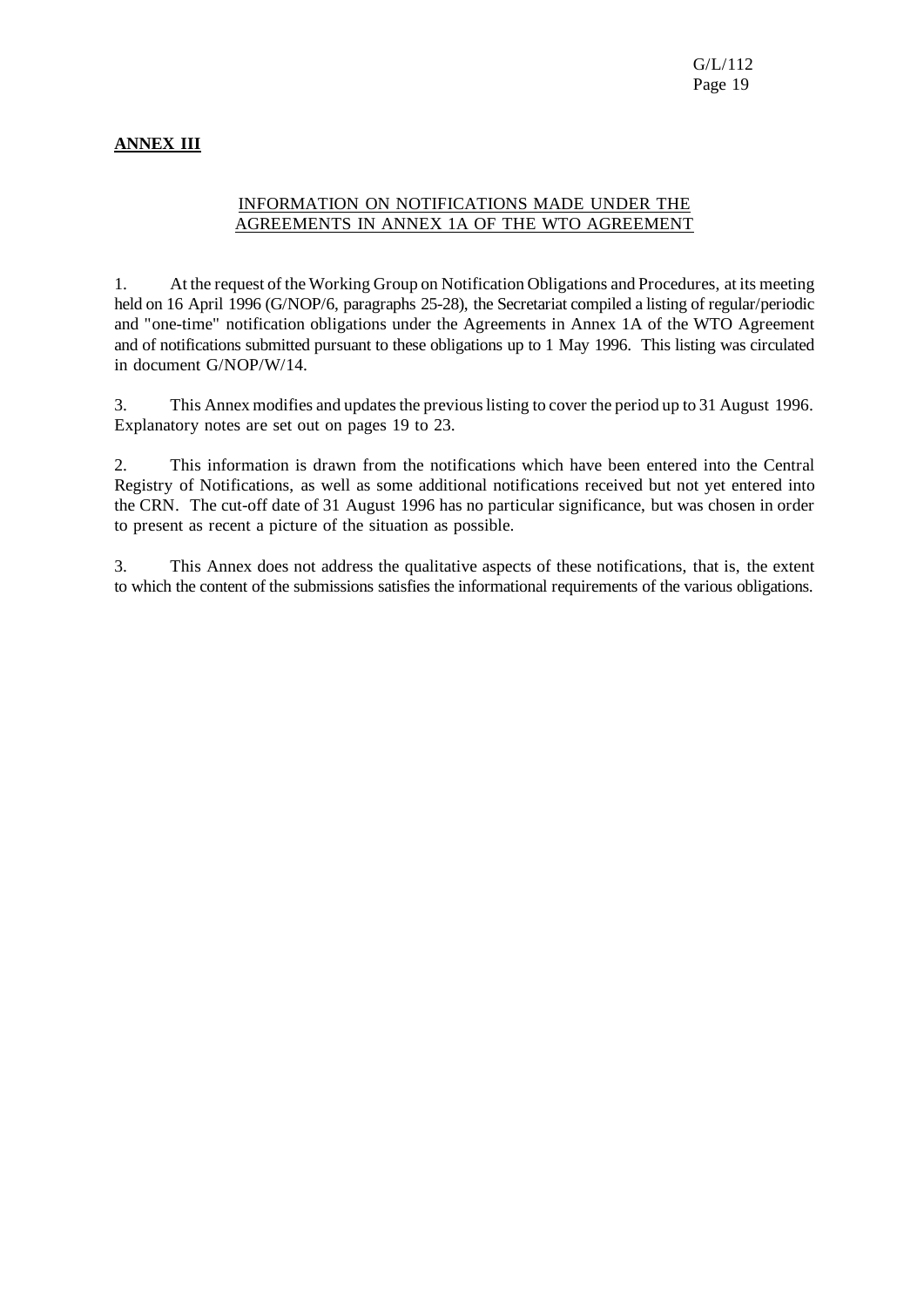## EXPLANATORY NOTES

- 1. This table sets out notification obligations of a regular/periodic nature (i.e. semi-annual, annual, biennial or triennial) and notifications required on a "one-time only" basis. It does not include ad hoc notifications, that is, those which must be provided only if a certain action is taken. It also does not include those regular/periodic or "one-time" notification obligations listed in document G/NOP/W/2/Rev.1, relating to Marks of Origin (page 50, item 8), Regional Arrangements (page 52, item 13 and page 55, item 7), Balance of Payments (page 54, item 5) and the Integrated Database (page 52, item 15).
- 2. The symbols used are as follows:
	- (a) "X" denotes that a notification has been received in the WTO. Subsequent addenda or corrections to notifications are not counted as additional notifications.
	- (b) A blank indicates that this is a requirement applicable to the Member concerned, but that no notification has been received up to the cut-off date.
	- (c) "NA" indicates that the requirement was not applicable for this WTO Member during the period covered by the Note.
	- (d) "0" indicates that no notification was received from the Member and that this is a requirement which is:
		- (i) applicable only to those Members maintaining the type of measure or taking the action in question but for which it was not possible to determine whether the Member maintained that type of measure or took the action in question;
			- or
		- (ii) permitting certain Members to take advantage of special treatment.
- 3. The abbreviations for the Agreements and Understandings shown in the column headings and their full titles are as follows:

| Column Heading                        | Agreement/Understanding Title                                              |
|---------------------------------------|----------------------------------------------------------------------------|
| Agriculture                           | Agreement on Agriculture                                                   |
| Textiles and Clothing                 | Agreement on Textiles and Clothing                                         |
| Technical Barriers to Trade           | Agreement on Technical Barriers to Trade                                   |
| TRIMs                                 | Agreement on Trade-Related Investment Measures                             |
| Anti-dumping                          | Agreement on Implementation of Article VI of the GATT 1994                 |
| Customs Valuation                     | Agreement on Implementation of Article VII of GATT 1994                    |
| PSI                                   | Agreement on Preshipment Inspection                                        |
| Rules of Origin                       | Agreement on Rules of Origin                                               |
| Import Licensing                      | Agreement on Import Licensing Procedures                                   |
| Subsidies and Countervalling Measures | Agreement on Subsidies and Countervalling Measures                         |
| Safequards                            | Agreement on Safeguards                                                    |
| State Trading                         | Understanding on the Interpretation of Article XVII of the GATT 1994       |
| Quantitative Restrictions (QRs)       | Decision on Notification Procedures for Quantitative Restrictions (G/L/59) |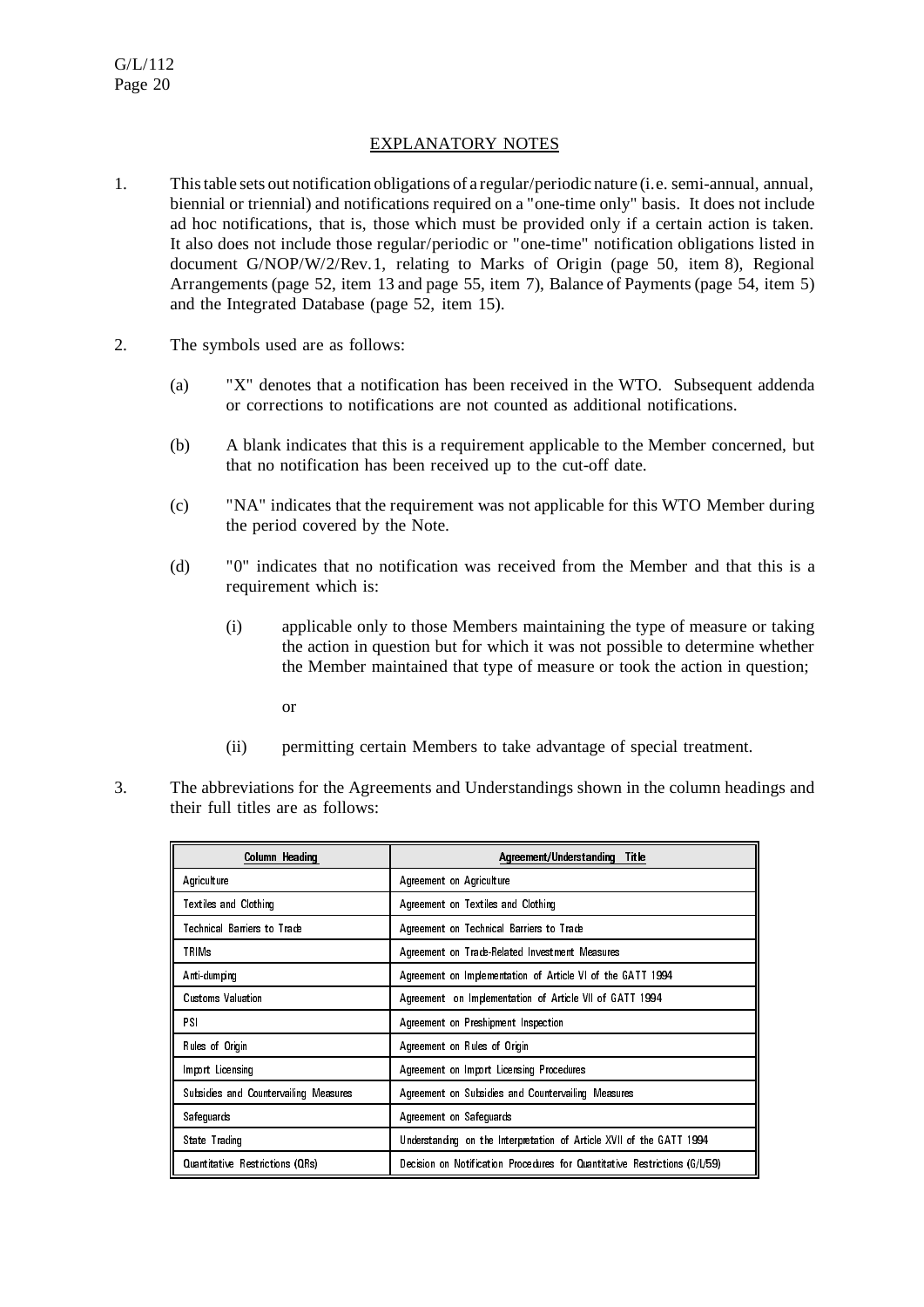- 4. On 31 August 1996, there were 123 WTO Members. The list of WTO Members in the first column, however, comprises 108 names asthe European Community and its 15 member States provide one notification for each of the respective requirements. In the case of Agriculture, Switzerland's notifications are taken to cover Liechtenstein as these two Members have a joint Schedule.
- 5. The following notes apply to specific agreements:

#### Agreement on Agriculture

- (a) Notifications may be submitted according to various bases(calendar, crop, fiscal years, etc.); the absence of a notification does not necessarily indicate an outstanding obligation as they may be due only later in 1996. However, the time limit for submission of MA:1 notifications has now passed for all Members.
- (b) For Tables MA:1 and MA:2 (Tariff and other quotas Article 18.2), notifications are required only by Members with tariff and other quota commitments recorded in Section I-B (or Section I-A) of Part I of their Schedules for the products concerned.
- (c) For Table MA:5 (Special Safeguard Articles 5.7 and 18.2) notifications are required only by Members having reserved the right to use the Special Safeguard provisions as indicated in Section I-A of Part I of Schedules.
- (d) For Table DS:1 (Domestic Support Article 18.2), while all Members are required to notify, the least-developed country Members may notify every second year (indicated by the symbol (NA)), all others annually.
- (e) For Table ES:1 (Export Subsidies Article 18.2), a notification is required by all Members whether or not a base or annual commitment level is shown in Section II of part IV of their Schedule, i.e., a "nil" return is required.
- (f) For Table ES:2 (Total exports in the context of Export Subsidies Articles 10 and 18.2), a notification is required only by Members with export subsidy reduction commitments shown in Section II of Part IV of Schedules and "significant exporters" as set out in G/AG/2/Add.1.
- (g) For Table ES:3 (Food Aid in the context of Export Subsidies Articles 10 and 18.2) notification is required of all food aid donor Members unless this information is provided for under (e) above. No "nil return" is required from Members which do not provide food or other aid.
- (h) For Table NF:1 (Food and other aid in the context of the Decision Article 16.2), notification is required by all donor Members in respect of actions taken within the framework of the Decision on Measures concerning the Possible Negative Effects of the Reform Programme on the Least Developed and Net Food Importing Developing Countries. No "nil return" is required from Members which do not provide food aid, or other assistance to the countries concerned.

#### Agreement on Textiles and Clothing

(a) Notifications under Article 2.1 were required only by Canada, the EC, Norway and the United States.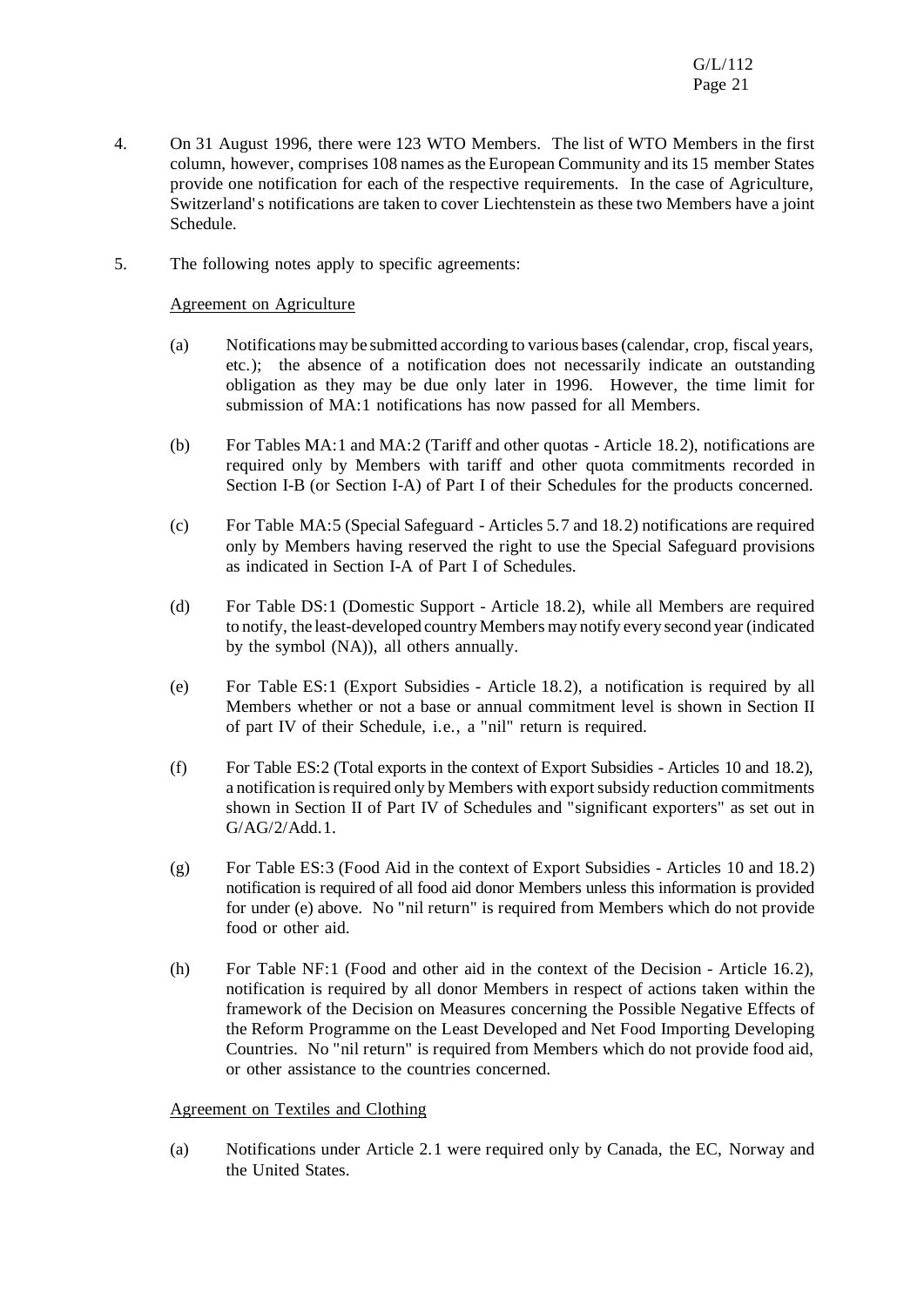- (b) Notifications under Articles 2.6/2.7 were required only by Members which retained their right to use the transitional safeguard mechanism under Article 6.1 plus the four Members in (a) above.
- (c) Notifications under Article 3.1 were required only by Members which maintained restrictions on textile and clothing products other than those under the MFA.
- (d) Notifications under Article 6.1 indicating whether or not the Member wished to retain the right to use the transitional safeguard mechanism were required of all WTO Members except the four mentioned in (a) above.

#### Agreement on Trade-Related Investment Measures

- (a) Article 5.1 requires the notification of investment measures Members were applying that were not in conformity with the Agreement on a "one-time" basis within 90 days of the date of entry into force of the Agreement.
- (b) Article 6.2, also a "one-time" notification, is not yet operational, approval of an agreed standard format is pending.

#### Agreement on Implementation of Article VI of the GATT 1994 (Anti-dumping)

- (a) Notifications of anti-dumping actions taken must be supplied semi-annually, pursuant to Article 16.4. The report for the January-June 1995 period was due on 31 August 1995 and forthe July-December 1995 period was due on 26 February 1996.
- (b) Full and integrated texts of laws and regulations were required on a "one-time" basis (Article 18.5).

#### Agreement on the Implementation of Article VII of the GATT 1994 (Customs Valuation)

- (a) Members that have made notifications are shown with an "X". "NA" indicates that the requirement is not applicable to this WTO Member.
- (b) As special and differential treatment, Article 20.1 permits some developing country Members to delay the application of this Agreement for up to five years. In addition, Article 20.2 permits some developing country Members to delay application of certain provisions for a further three years. Annex III in its paragraphs 2, 3 and 4 provides developing countries with the possibility of notifying certain reservations.
- (c) The notification of laws and regulations under Article 22.1 (or a communication indicating that the legislation notified under the Tokyo Round Agreement on Customs Valuation remains valid under the WTO Agreement on Customs Valuation) and response to the checklist of issues are "one-time" requirements of all Members.
- (d) The Decisions on the treatment of interest charges in the customs value of imported goods and on the valuation of carrier media bearing software for data processing equipment are "one-time" notification obligationsforthose Members choosing to apply these Decisions.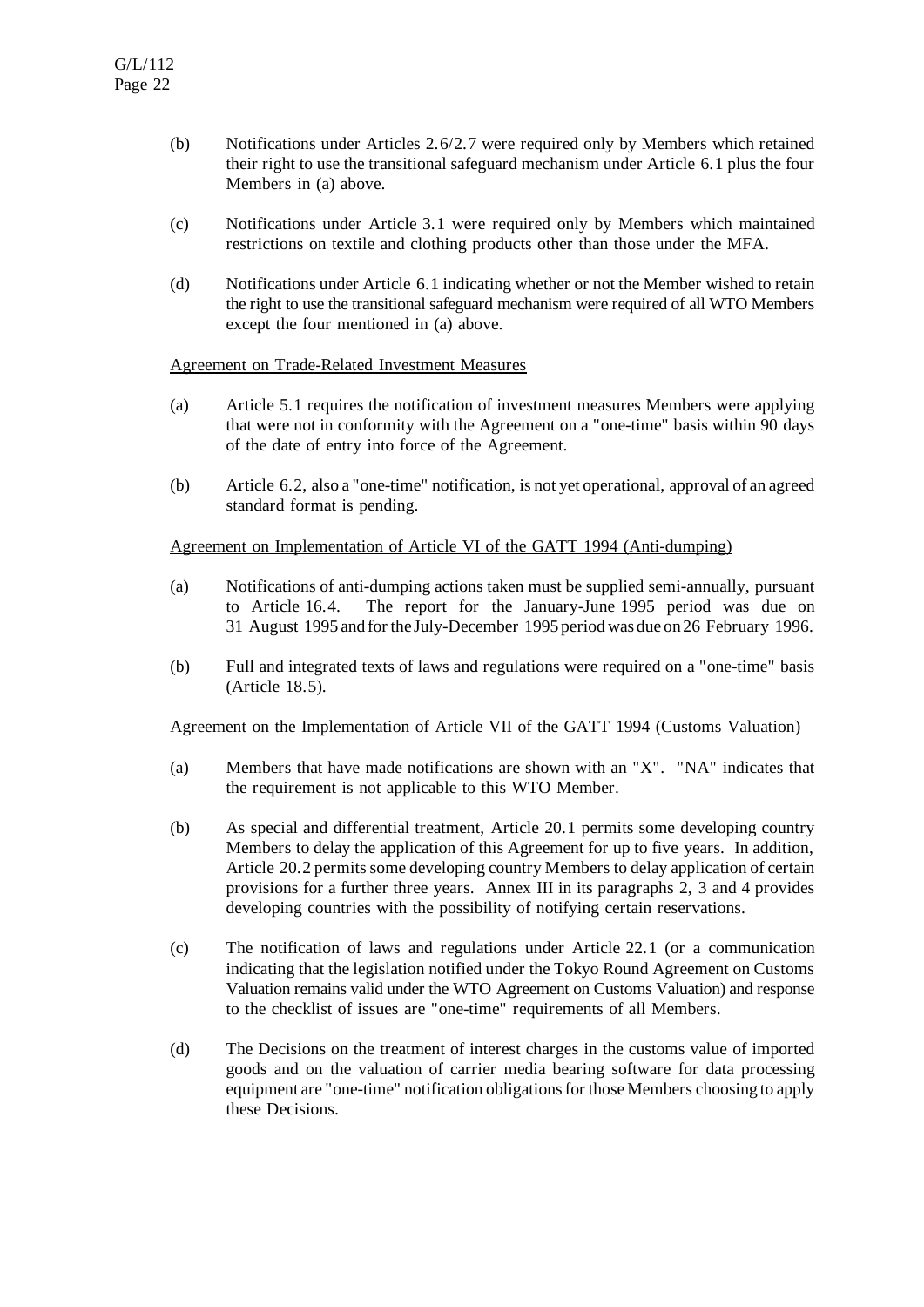#### Agreement on Import Licensing

- (a) Those Members which have notified are shown with an "X". "NA" indicates that the requirement is not applicable to this WTO Member.
- (b) Certain developing country Members can defer the application of some provisions for not more than two years from the date of WTO Membership (Footnote 5 to Article 2.2).
- (c) Repliesto the questionnaire on import licensing procedures are required of all Members by 30 September each year (Article 7.3).
- (d) All Members are required to notify the names of publications in which rules and information concerning import licensing procedures are published and to submit copies of such publications. All Members are required to notify the full text of their relevant laws and regulations (Articles 1.4(a)/8.2(b)).

#### Agreement on Rules of Origin

(a) There are two "one-time" notification obligations in this Agreement, on existing nonpreferential rules of origin (Article 5.1) and on existing preferential rules of origin (Annex II, paragraph 4). "X" denotes that a notification has been received.

#### Agreement on Subsidies and Countervailing Measures

- (a) The annual reports of subsidies are required not later than 30 June each year (Article 25.1) and where a Member considers that there are no measures requiring such notification, a "nil" return is necessary (Article 25.6). A new and full report on subsidies was due on 30 June 1995, and an updating report was due on 30 June 1996.
- (b) Notifications of countervailing duty actions taken must be supplied semi-annually pursuant to Article 25.11. Those for the January-June period of 1995 were due on 31 August 1995 and for the July-December 1995 period were due on 26 February 1996.
- (c) Two "one-time" notification requirements have not been included in the tables due to their limited applications: (i) subsidy programmes which are inconsistent with the Agreement (Article 28.1). These have been notified by Chile, Malaysia, Mauritius and South Africa; and (ii) subsidy programmes falling within the scope of Article 3 ofthe Agreementmaintained by Membersin the process oftransformation into amarket economy (Article 29.3). These have been notified by the Czech Republic, Hungary and Poland.
- (d) All Members are required to notify theirlaws and regulations pursuant to Article 32.6.

#### Agreement on Safeguards

- (a) Programmes to phase-out certain actions must be reported on a "one-time" basis by Members concerned (Article 11.2). Those Members that have notified such programmes are shown with an "X", all others with an "0".
- (b) All Members must notify their laws, regulations and administrative procedures (Article 12.6).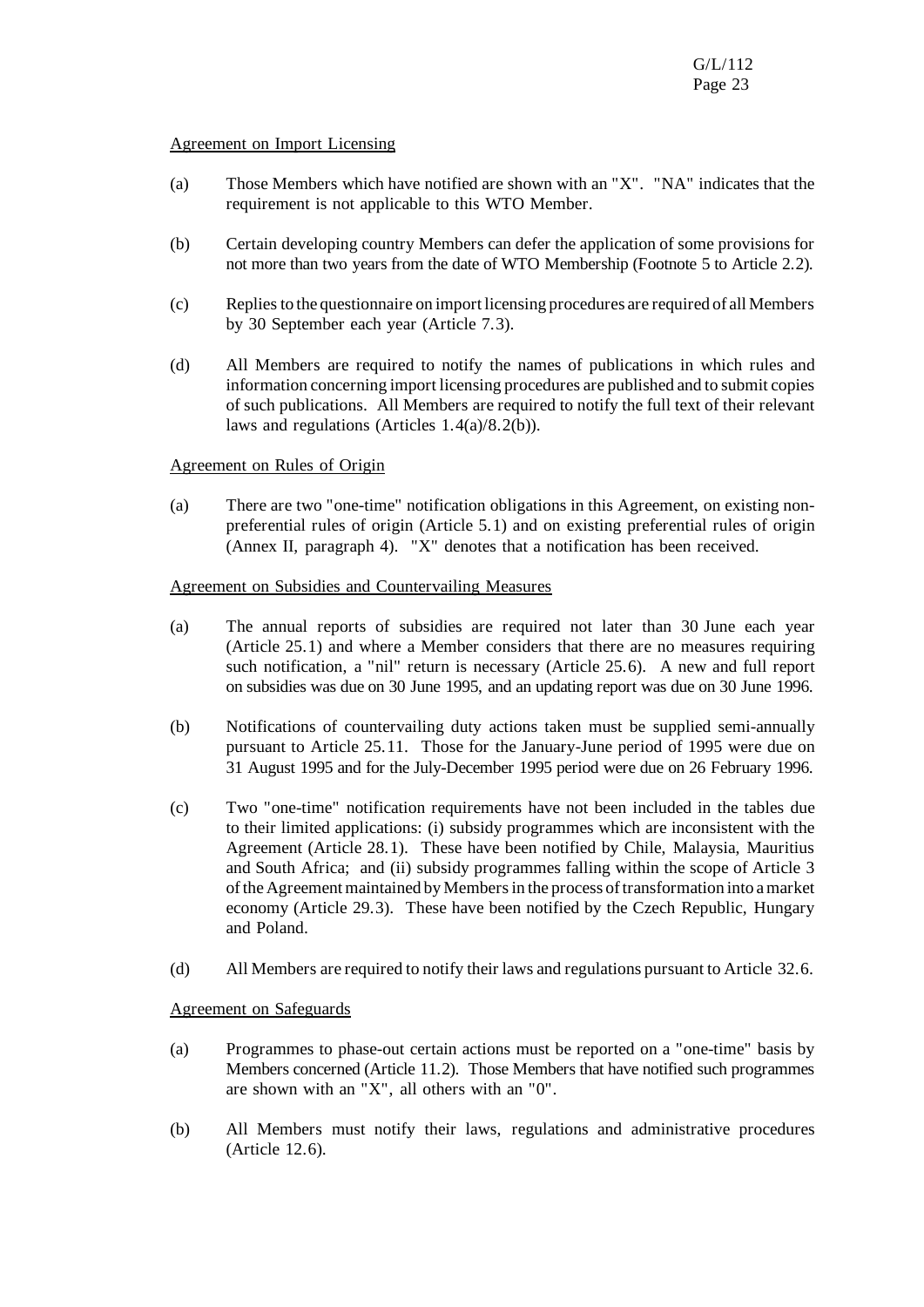(c) Members maintaining certain measures (Articles 10 and 11.1) must notify these on a "one-time" basis (Article 12.7). Members that have made such notifications are shown with an "X", all others with an "0".

#### GATT 1994 Article XVII:4(a) and the Understanding on the Interpretation of this Article

(a) Members are required to notify state trading enterprises - the 1995 notification obligation was to submit new and full responses to the questionnaire on state trading (BISD 9S/184- 185) not laterthan 30 June 1995. Where a Member considersthat there are no activities requiring such notification, a "nil" return is necessary. The 1996 notification obligation is to submit updating notifications covering any changes since the new and full notification, and was due on 30 June 1996.

# Agreement on Technical Barriers to Trade

- (a) All Members are required to notify on a "one-time" basis "measures in existence or taken to ensure the implementation and administration of this Agreement" (Article 15.2).
- (b) The notifications by standardizing bodies in the Member countries that have accepted the Code of Good Practice are indicated with "X"; others with an "0".

#### Agreement on Preshipment Inspection

(a) Pursuant to Article 5, Members are required to notify the laws and regulations by which they put the Agreement into force, as well as other laws and regulations on this topic.

#### Decision on Notification Procedures for Quantitative Restrictions

(a) On 1 December 1995, the Council for Trade in Goods agreed that "Members shall make complete notification of the quantitative restrictions which they maintain by 31 January 1996 and at two-yearly intervals thereafter ..." (G/L/59).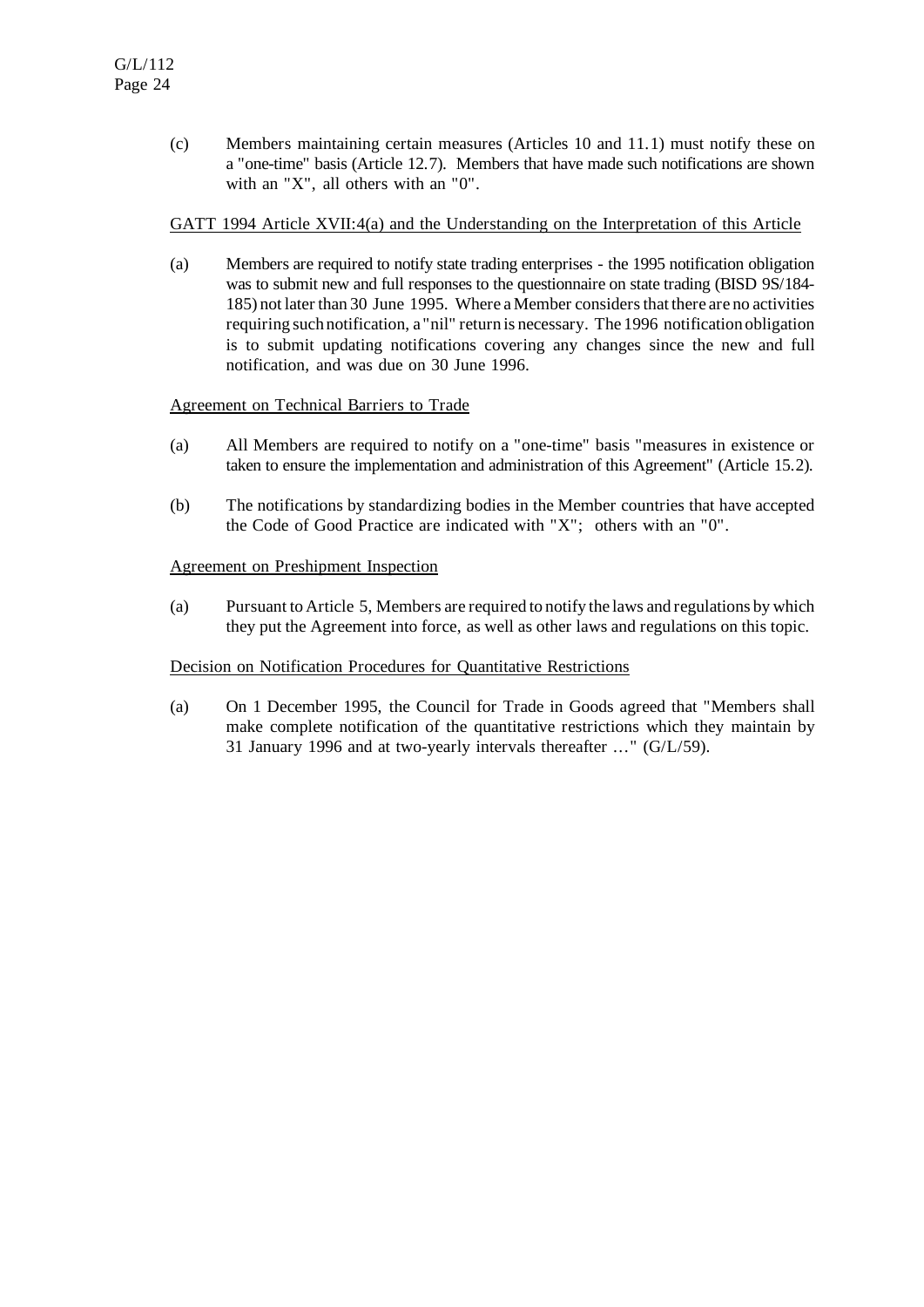|                      |                                                     |               |                    |                    | Agriculture      |                      |               |               |                                                     | <b>Textiles and Clothing</b>                        |                            |                                                     |
|----------------------|-----------------------------------------------------|---------------|--------------------|--------------------|------------------|----------------------|---------------|---------------|-----------------------------------------------------|-----------------------------------------------------|----------------------------|-----------------------------------------------------|
|                      | 182                                                 | 182           | 5 7/18 2           | 182                | 182              | 10/18.2              | 10/18.2       | 162           | 21                                                  | 26/27                                               | 3.1                        | 61                                                  |
|                      | Table<br><b>MA:1</b>                                | Table<br>MA:2 | Table<br>MA:5      | Table<br>$DS:1+$   | Table<br>$ES:1+$ | Table<br><b>ES.2</b> | Table<br>FS.3 | Table<br>NF:1 | QRs (MFA)                                           | First Inte-<br>gration                              | OR <sub>s</sub><br>(other) | Safeguard<br>Decision                               |
| Antigua and Barbuda  | <b>NA</b>                                           | <b>NA</b>     | NΑ                 |                    |                  | <b>NA</b>            | 0             | 0             | <b>NA</b>                                           | ΝA                                                  | 0                          |                                                     |
| Argentina            | <b>NA</b>                                           | <b>NA</b>     | ΝA                 | X                  | Χ                | X                    | 0             | 0             | <b>NA</b>                                           | Χ                                                   | 0                          | X                                                   |
| Australia            | Χ                                                   | X             | X                  |                    | Χ                | X                    | 0             | 0             | ΝA                                                  | ΝA                                                  | 0                          | $\mathsf{X}$                                        |
| Bahrain              | <b>NA</b>                                           | <b>NA</b>     | ΝA                 |                    |                  | <b>ΝΑ</b>            | 0             | 0             | NΑ                                                  | ΝA                                                  | 0                          |                                                     |
| Bangladesh           | <b>NA</b>                                           | <b>NA</b>     | ΝA                 | (NA)               |                  | <b>ΝΑ</b>            | 0             | 0             | <b>NA</b>                                           | Χ                                                   | Χ                          | X                                                   |
| Barbados             |                                                     |               |                    |                    |                  | <b>ΝΑ</b>            | 0             | 0             | ΝA                                                  | ΝA                                                  | 0                          |                                                     |
| Belize               | <b>NA</b>                                           | <b>NA</b>     | <b>NA</b>          |                    |                  | <b>ΝΑ</b>            | 0             | 0             | <b>NA</b>                                           | ΝA                                                  | $\pmb{0}$                  |                                                     |
| Benin                | NΑ                                                  | <b>NA</b>     | ΝA                 | ΝA                 | ΝA               | NΑ                   | ΝA            | NA            | ΝA                                                  | ΝA                                                  | $\pmb{0}$                  |                                                     |
| Bolivia              | NΑ                                                  | <b>NA</b>     | ΝA                 |                    |                  | NΑ                   | 0             | 0             | <b>NA</b>                                           | Χ                                                   | 0                          | Χ                                                   |
| Botswana             | NΑ                                                  | ΝA            | X                  |                    |                  | ΝA                   | 0             | 0             | ΝA                                                  | ΝA                                                  | 0                          |                                                     |
| Brazil               | Χ                                                   | X             | ΝA                 | X.                 | Χ                | X                    | Χ             | X             | ΝA                                                  | Χ                                                   | 0                          | X                                                   |
| Brunei Darussalam    | <b>NA</b>                                           | ΝA            | ΝA                 |                    |                  | ΝA                   | 0             | 0             | ΝA                                                  | ΝA                                                  | 0                          |                                                     |
| Burkina Faso         | NΑ                                                  | <b>NA</b>     | ΝA                 | (NA)               |                  | ΝA                   | 0             | 0             | <b>NA</b>                                           | <b>NA</b>                                           | $\pmb{0}$                  |                                                     |
| Burundi              | NΑ                                                  | <b>NA</b>     | ΝA                 | (NA)               |                  | ΝA                   | 0             | 0             | <b>NA</b>                                           | ΝA                                                  | 0                          |                                                     |
| Cameroon             | NΑ                                                  | <b>NA</b>     | <b>NA</b>          |                    |                  | ΝA                   | 0             | 0             | <b>NA</b>                                           | ΝA                                                  | 0                          |                                                     |
| Canada               | X                                                   | X             | X                  |                    |                  |                      | 0             | 0             | X.                                                  | X                                                   | Χ                          | <b>NA</b>                                           |
| Central African Rep. | NΑ                                                  | <b>NA</b>     | ΝA                 | (NA)               |                  | ΝA                   | 0             | 0             | ΝA                                                  | <b>NA</b>                                           | 0                          |                                                     |
| Chile                | NΑ                                                  | <b>NA</b>     | ΝA                 | X.                 | X                | $\boldsymbol{X}$     | 0             | 0             | <b>NA</b>                                           | ΝA                                                  | Χ                          | Χ                                                   |
| Colombia             | X                                                   | X             |                    |                    |                  |                      | 0             | 0             | <b>NA</b>                                           | X                                                   | 0                          | $\mathsf{X}% _{0}^{\prime}=\mathsf{X}_{0}^{\prime}$ |
| Costa Rica           | Χ                                                   |               |                    |                    |                  |                      | 0             | 0             | ΝA                                                  | Χ                                                   | $\pmb{0}$                  | Χ                                                   |
| Côte d'Ivoire        | NΑ                                                  | <b>NA</b>     | ΝA                 |                    |                  | <b>ΝΑ</b>            | 0             | 0             | ΝA                                                  |                                                     | 0                          | Χ                                                   |
| Cuba                 | <b>NA</b>                                           | NA            | ΝA                 |                    |                  | $\mathsf{X}$         | 0             | 0             | ΝA                                                  | ΝA                                                  | $\pmb{0}$                  | $\mathsf{X}% _{0}^{\prime}=\mathsf{X}_{0}^{\prime}$ |
| Cyprus               | NΑ                                                  | NA            | NA                 | $\mathsf{X}% _{0}$ |                  |                      | 0             | 0             | NA                                                  | $\mathsf{X}% _{0}^{\prime}=\mathsf{X}_{0}^{\prime}$ | X                          | $\pmb{\mathsf{X}}$                                  |
| Czech Republic       | X                                                   | $\mathsf{X}$  | $\mathsf{X}% _{0}$ |                    | $\mathsf X$      | $\boldsymbol{X}$     | Χ             | 0             | ΝA                                                  | X                                                   | 0                          | $\pmb{\mathsf{X}}$                                  |
| <b>Djibouti</b>      | <b>NA</b>                                           | NA            | <b>NA</b>          | (NA)               |                  | <b>NA</b>            | $\pmb{0}$     | 0             | <b>NA</b>                                           | <b>NA</b>                                           | $\mathbf 0$                |                                                     |
| Dominica             | <b>NA</b>                                           | NA            | NA                 |                    |                  | ΝA                   | $\pmb{0}$     | 0             | ΝA                                                  | <b>NA</b>                                           | 0                          |                                                     |
| Dominican Republic   | <b>NA</b>                                           | NA            | <b>NA</b>          |                    | $\boldsymbol{X}$ | <b>NA</b>            | 0             | 0             | <b>NA</b>                                           | $\mathsf{X}% _{0}^{\prime}=\mathsf{X}_{0}^{\prime}$ | 0                          | $\pmb{\chi}$                                        |
| ${\sf EC}$           | $\mathsf{X}% _{0}^{\prime}=\mathsf{X}_{0}^{\prime}$ |               |                    |                    |                  |                      | 0             | 0             | $\mathsf{X}% _{0}^{\prime}=\mathsf{X}_{0}^{\prime}$ | $\mathsf{X}% _{0}^{\prime}=\mathsf{X}_{0}^{\prime}$ | Χ                          | NΑ                                                  |
| Ecuador              |                                                     | <b>NA</b>     | NA                 | <b>NA</b>          | <b>NA</b>        | NA                   | <b>NA</b>     | <b>NA</b>     | ΝA                                                  |                                                     | $\pmb{0}$                  | $\mathsf{X}^-$                                      |
| Egypt                | <b>NA</b>                                           | ΝA            | NA                 |                    |                  | ΝA                   | 0             | 0             | NA                                                  |                                                     | X                          | $\mathsf{X}% _{0}^{\prime}=\mathsf{X}_{0}^{\prime}$ |
| El Salvador          |                                                     |               |                    |                    |                  | ΝA                   | 0             | 0             | NΑ                                                  | $\mathsf{X}% _{0}^{\prime}=\mathsf{X}_{0}^{\prime}$ | 0                          | $\mathsf{X}% _{0}^{\prime}=\mathsf{X}_{0}^{\prime}$ |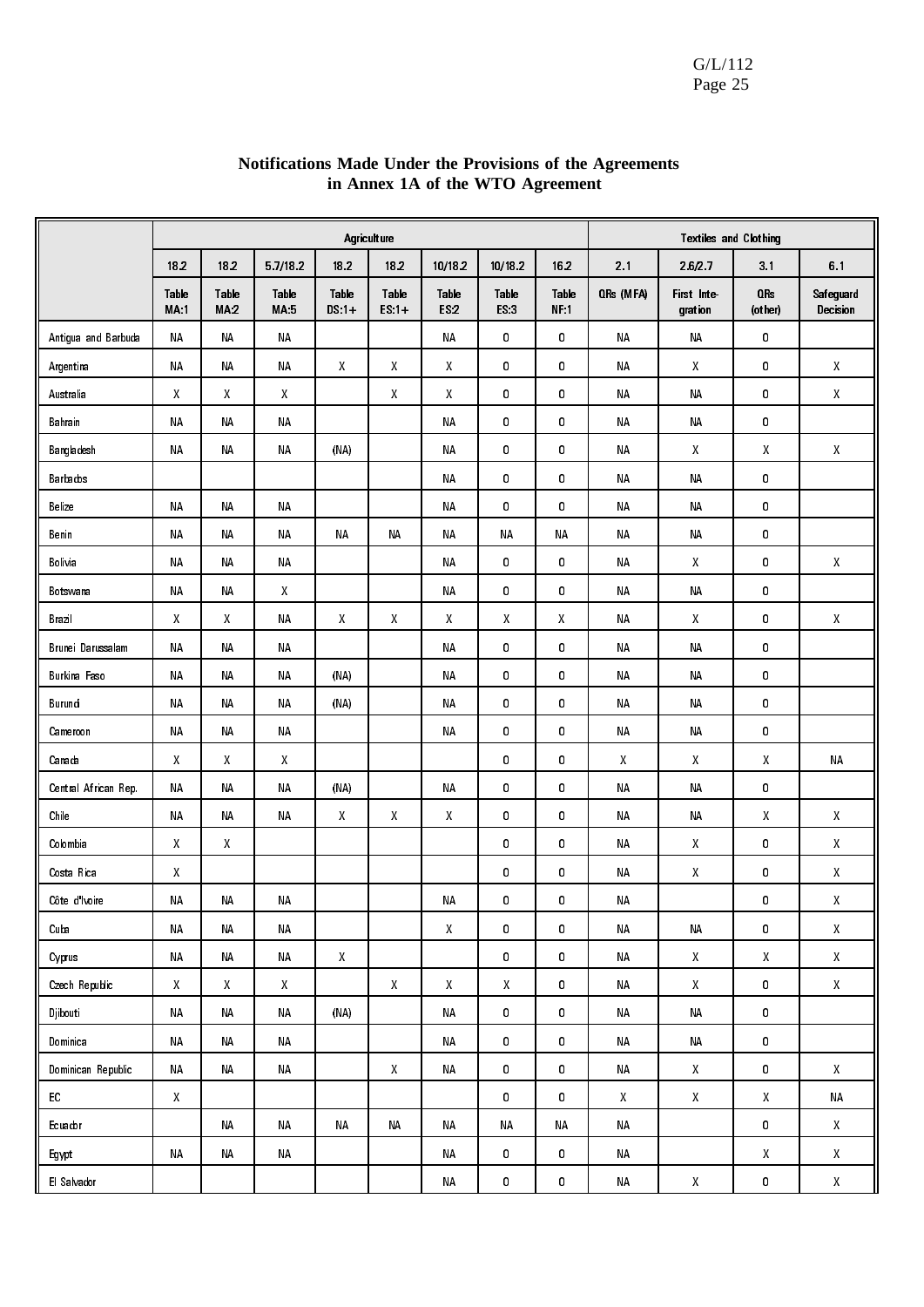|                     |                                                     |                    |                                                     |                    | Agriculture        |                      |               |               |           | <b>Textiles and Clothing</b> |                                                     |                                                     |
|---------------------|-----------------------------------------------------|--------------------|-----------------------------------------------------|--------------------|--------------------|----------------------|---------------|---------------|-----------|------------------------------|-----------------------------------------------------|-----------------------------------------------------|
|                     | 182                                                 | 182                | 5 7/18 2                                            | 182                | 182                | 10/18 2              | 10/18 2       | 162           | 2.1       | 26/27                        | 31                                                  | 61                                                  |
|                     | Table<br>MA:1                                       | Table<br>MA.2      | Table<br>MA.5                                       | Table<br>$DS:1+$   | Table<br>$ES:1+$   | Table<br><b>ES:2</b> | Table<br>ES:3 | Table<br>NF:1 | ORs (MFA) | First Inte<br>gration        | OR <sub>s</sub><br>(other)                          | Safeguard<br>Decision                               |
| Fiji                | NΑ                                                  | <b>NA</b>          | <b>NA</b>                                           | <b>NA</b>          | NΑ                 | NΑ                   | NΑ            | ΝA            | <b>NA</b> | ΝA                           | 0                                                   |                                                     |
| Gabon               | NΑ                                                  | <b>NA</b>          | <b>NA</b>                                           |                    |                    | NΑ                   | 0             | 0             | NΑ        | NΑ                           | 0                                                   |                                                     |
| Ghana               | NΑ                                                  | NΑ                 | ΝA                                                  |                    |                    | ΝA                   | 0             | 0             | NΑ        | NΑ                           | 0                                                   |                                                     |
| Grenada             | NΑ                                                  | <b>NA</b>          | ΝA                                                  | <b>NA</b>          | <b>NA</b>          | NΑ                   | ΝA            | <b>NA</b>     | NΑ        | ΝA                           | 0                                                   |                                                     |
| Guatemala           | $\pmb{\mathsf{X}}$                                  |                    |                                                     |                    |                    | ΝA                   | 0             | 0             | NΑ        | Χ                            | 0                                                   | $\mathsf{X}% _{0}^{\prime}=\mathsf{X}_{0}^{\prime}$ |
| Guinea Bissau       | NΑ                                                  | NΑ                 | NΑ                                                  | (NA)               |                    | ΝA                   | 0             | 0             | NΑ        | NΑ                           | 0                                                   |                                                     |
| Guinea, Republic of | ΝA                                                  | ΝA                 | ΝA                                                  | (NA)               |                    | ΝA                   | 0             | 0             | NΑ        | NΑ                           | 0                                                   |                                                     |
| Guyana              | NΑ                                                  | ΝA                 | ΝA                                                  |                    |                    | ΝA                   | 0             | 0             | NΑ        | NΑ                           | 0                                                   |                                                     |
| Haiti               | ΝA                                                  | ΝA                 | ΝA                                                  | ΝA                 | ΝA                 | ΝA                   | NΑ            | ΝA            | NΑ        | NΑ                           | 0                                                   |                                                     |
| Honduras            | NΑ                                                  | <b>NA</b>          | ΝA                                                  |                    |                    |                      | 0             | 0             | NΑ        | X                            | 0                                                   | Χ                                                   |
| Hong Kong           | ΝA                                                  | NΑ                 | ΝA                                                  | Х                  | X                  | NΑ                   | 0             | 0             | ΝA        | NΑ                           | 0                                                   | X                                                   |
| Hungary             | Χ                                                   | X                  | X                                                   |                    |                    |                      | 0             | 0             | ΝA        | X                            | Χ                                                   | Χ                                                   |
| Iceland             | Χ                                                   |                    |                                                     |                    |                    |                      | 0             | 0             | NΑ        | NΑ                           | 0                                                   |                                                     |
| India               | NΑ                                                  | <b>NA</b>          | <b>NA</b>                                           |                    |                    | ΝA                   | 0             | 0             | ΝA        | Χ                            | χ                                                   | X                                                   |
| Indonesia           | X                                                   |                    |                                                     |                    | X                  |                      | 0             | 0             | ΝA        | Χ                            | X                                                   | X                                                   |
| Israel              |                                                     |                    |                                                     |                    |                    |                      | 0             | 0             | NΑ        | Χ                            | χ                                                   | X                                                   |
| Jamaica             | NΑ                                                  | <b>NA</b>          | <b>NA</b>                                           |                    |                    | <b>NA</b>            | 0             | 0             | <b>NA</b> |                              | 0                                                   | X                                                   |
| Japan               | Χ                                                   | X                  | X                                                   |                    | X                  | ΝA                   | 0             | 0             | NΑ        | Χ                            | Χ                                                   | Χ                                                   |
| Kenya               | NΑ                                                  | NΑ                 | NΑ                                                  |                    |                    | ΝA                   | 0             | 0             | NΑ        |                              | X                                                   | X                                                   |
| Korea               | $\boldsymbol{X}$                                    | X                  | $\mathsf{X}% _{0}^{\prime}=\mathsf{X}_{0}^{\prime}$ |                    |                    | ΝA                   | 0             | 0             | NΑ        | Χ                            | χ                                                   | Χ                                                   |
| Kuwait              | NΑ                                                  | ΝA                 | NΑ                                                  |                    |                    | ΝA                   | 0             | 0             | NΑ        | NΑ                           | 0                                                   |                                                     |
| Lesotho             | <b>NA</b>                                           | NA                 | NΑ                                                  | (NA)               |                    | $\sf NA$             | 0             | 0             | ΝA        |                              | 0                                                   | $\mathsf{X}% _{0}^{\prime}=\mathsf{X}_{0}^{\prime}$ |
| Liechtenstein       | $\mathsf{X}% _{0}^{\prime}=\mathsf{X}_{0}^{\prime}$ | $\mathsf{X}% _{0}$ | $\mathsf{X}% _{0}^{\prime}=\mathsf{X}_{0}^{\prime}$ | $\mathsf{X}% _{0}$ | $\mathsf{X}% _{0}$ |                      | 0             | 0             | ΝA        | ΝA                           | 0                                                   |                                                     |
| Macau               | ΝA                                                  | NA                 | ΝA                                                  | $\mathsf{X}% _{0}$ | $\mathsf{X}% _{0}$ | ΝA                   | 0             | 0             | NΑ        | NΑ                           | $\mathsf{X}% _{0}^{\prime}=\mathsf{X}_{0}^{\prime}$ | $\mathsf X$                                         |
| Madagascar          | $\sf NA$                                            | NA                 | NA                                                  | (NA)               |                    | ΝA                   | 0             | 0             | NA        | $\sf NA$                     | $\mathbf 0$                                         |                                                     |
| Malawi              | NΑ                                                  | NA                 | NΑ                                                  | (NA)               |                    | NΑ                   | 0             | 0             | NΑ        | $\sf{NA}$                    | 0                                                   |                                                     |
| Malaysia            | X                                                   | X                  | $\mathsf{X}% _{0}$                                  |                    | $\mathsf{X}$       | X                    | 0             | 0             | NA        | X                            | $\mathsf{X}^-$                                      | $\mathsf X$                                         |
| Maldives            | NΑ                                                  | NA                 | NΑ                                                  | (NA)               |                    | ΝA                   | 0             | 0             | ΝA        | $\sf NA$                     | 0                                                   |                                                     |
| Mali                | ΝA                                                  | NA                 | NΑ                                                  | (NA)               |                    | ΝA                   | 0             | 0             | ΝA        | $\sf NA$                     | 0                                                   |                                                     |
| Malta               | ΝA                                                  | NA                 | $\sf NA$                                            |                    |                    | NA                   | 0             | 0             | ΝA        | $\pmb{\mathsf{X}}$           | $\mathsf{X}% _{0}^{\prime}=\mathsf{X}_{0}^{\prime}$ | $\mathsf{X}% _{0}^{\prime}=\mathsf{X}_{0}^{\prime}$ |
| Mauritania          | NΑ                                                  | NA                 | NΑ                                                  | (NA)               |                    | ΝA                   | 0             | 0             | NΑ        | $\sf{NA}$                    | 0                                                   |                                                     |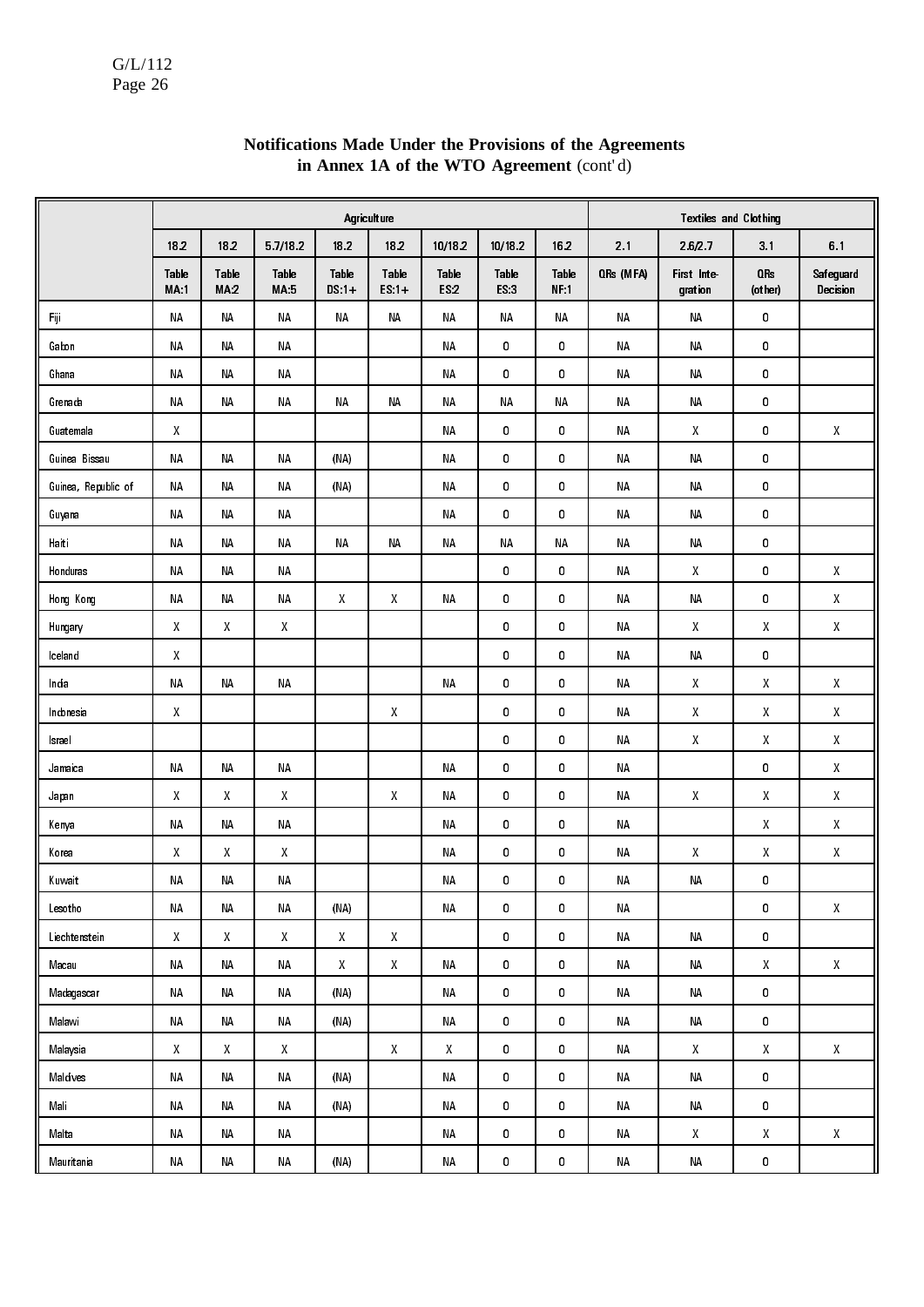#### Agriculture Textiles and Clothing 18.2 | 18.2 | 5.7/18.2 | 18.2 | 18.2 | 10/18.2 | 10/18.2 | 16.2 | 2.1 | 2.6/2.7 | 3.1 | 6.1 Table MA:1 Table MA:2 Table MA:5 Table DS:1+ Table ES:1+ Table ES:2 Table ES:3 Table NF:1 QRs (MFA) First Integration QRs (other) Safeguard Decision Mauritius | NA | NA | NA | NA | O | NA | X | X | X Mexico | | | | | | | | 0 | 0 | NA | X | X | X Morocco | X | X | X | X | X | NA | 0 | 0 | NA | X | X | X Mozambique | NA | NA | (NA) | | NA | O | O | NA | NA | C Myanmar | NA | NA | (NA) | | NA | 0 | 0 | NA | X | 0 | X Namibia NA NA NA 0 0 NA NA 0 New Zealand X X X X X X X X NA NA X X Nicaragua | X | X | X | X | NA | 0 | 0 | NA | X | 0 | X Nigeria | NA | NA | NA | NA | O | O | NA | O | C Norway | X | X | X | X | 0 | 0 | 0 | X | X | 0 | NA Pakistan | NA | NA | NA | X | X | O | O | NA | X | X | X Papua New Guinea NA NA NA NA NA NA NA NA NA NA 0 Paraguay | NA | NA | NA | NA | O | NA | X | O | X Peru | NA | NA | NA | X | NA | 0 | 0 | NA | X | X | X Philippines | X | | | | X | | 0 | 0 | NA | X | X | X Poland | X | X | X | X | X | 0 | 0 | NA | X | 0 | X Qatar NA NA NA NA NA NA NA NA NA NA 0 Romania | X | X | X | X | X | 0 | 0 | NA | X | 0 | X Rwanda NA NA NA NA NA NA NA NA NA NA 0 Saint Kitts and Nevis NA NA NA NA NA NA NA NA NA X X X Saint Lucia | NA | NA | NA | NA | NA | NA | NA | C Saint Vincent & Gre. | NA | NA | NA | NA | NA | NA | NA | O Senegal | NA | NA | NA | NA | O | NA | O | O | X Sierra Leone | NA | NA | NA | (NA) | | | NA | 0 | 0 | NA | NA | C Singapore | NA | NA | NA | NA | O | NA | NA | X | X Slovak Republic | X | X | X | X | X | X | X | 0 | NA | X | 0 | X Slovenia | X | X | NA | X | X | NA | 0 | 0 | NA | X | X | X Solomon Islands NA NA NA NA NA NA NA NA NA NA 0 South Africa | X | | | X | | | | | | 0 | | NA | | | | 0 | X Sri Lanka | NA | NA | I | NA | O | O | NA | X | X | X Suriname | NA | NA | NA | NA | NA | NA | C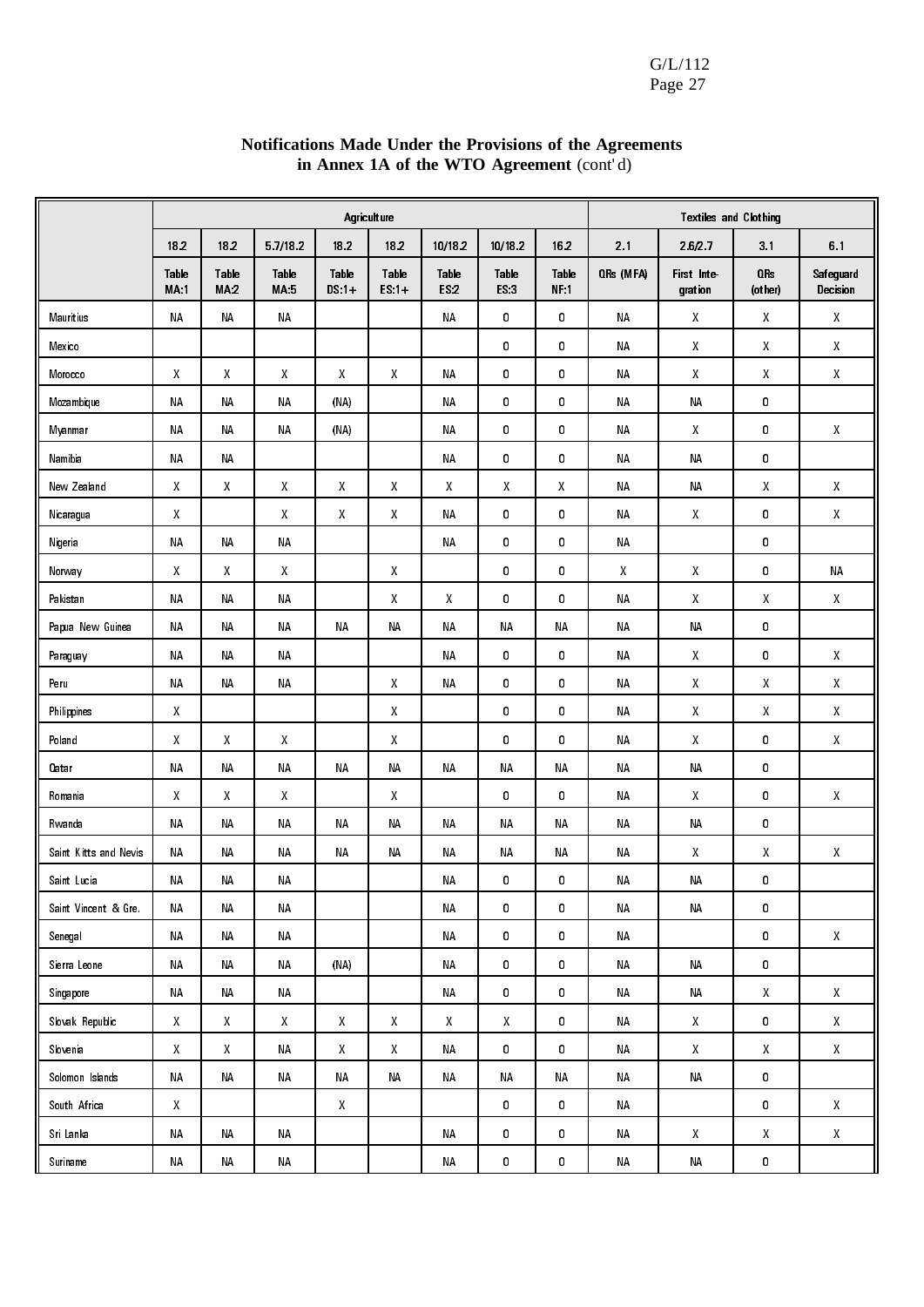|                      |                      |               |                     |                  | Agriculture      |               |               |               |           | <b>Textiles and Clothing</b> |                            |                       |
|----------------------|----------------------|---------------|---------------------|------------------|------------------|---------------|---------------|---------------|-----------|------------------------------|----------------------------|-----------------------|
|                      | 182                  | 18.2          | 57/182              | 182              | 182              | 10/18 2       | 10/18 2       | 16.2          | 21        | 26/27                        | 3.1                        | 61                    |
|                      | Table<br><b>MA:1</b> | Table<br>MA.2 | Table<br><b>MA5</b> | Table<br>$DS:1+$ | Table<br>$ES.1+$ | Table<br>ES.2 | Table<br>ES:3 | Table<br>NF:1 | QRs (MFA) | First Inte<br>gration        | QR <sub>s</sub><br>(other) | Safeguard<br>Decision |
| Swaziland            | <b>NA</b>            | <b>NA</b>     |                     |                  |                  | <b>NA</b>     | 0             | 0             | <b>NA</b> | <b>NA</b>                    | 0                          |                       |
| Switzerland          | $\mathsf{X}$         | $\mathsf{X}$  | X                   | X                | $\mathsf{X}$     |               | 0             | 0             | NΑ        | X                            | 0                          | X                     |
| Tanzania             | <b>NA</b>            | <b>NA</b>     | <b>NA</b>           | (NA)             |                  | <b>NA</b>     | 0             | 0             | <b>NA</b> | <b>NA</b>                    | 0                          |                       |
| Thailand             | $\mathsf{X}$         | $\mathsf{X}$  | X                   | X                | X                | X             | 0             | 0             | <b>NA</b> | X                            | X                          | X                     |
| Togo                 | <b>NA</b>            | <b>NA</b>     | <b>NA</b>           | (NA)             |                  | <b>NA</b>     | 0             | 0             | <b>NA</b> | <b>NA</b>                    | 0                          |                       |
| Trinidad and Tobago  | <b>NA</b>            | <b>NA</b>     | <b>NA</b>           |                  | X                | <b>NA</b>     | 0             | 0             | <b>NA</b> |                              | 0                          | X                     |
| Tunisia              | X                    |               |                     |                  |                  | ΝA            | 0             | 0             | <b>NA</b> | Χ                            | 0                          | X                     |
| Turkey               | <b>NA</b>            | <b>NA</b>     | <b>NA</b>           |                  | X                | $\mathsf{X}$  | 0             | 0             | <b>NA</b> | X                            | 0                          | X                     |
| Uganda               | <b>NA</b>            | <b>NA</b>     | <b>NA</b>           | (NA)             |                  | <b>NA</b>     | 0             | 0             | <b>NA</b> | <b>NA</b>                    | 0                          |                       |
| United Arab Emirates | <b>NA</b>            | <b>NA</b>     | <b>NA</b>           | <b>NA</b>        | <b>NA</b>        | <b>NA</b>     | <b>NA</b>     | <b>NA</b>     | <b>NA</b> | <b>NA</b>                    | 0                          |                       |
| <b>United States</b> | X                    | $\mathsf{X}$  | X                   |                  |                  |               | 0             | 0             | Χ         | X                            | X                          | <b>NA</b>             |
| Uruguay              | <b>NA</b>            | <b>NA</b>     | X                   | X                | X                | X             | 0             | 0             | <b>NA</b> | X                            | 0                          | X                     |
| Venezuela            | X                    |               |                     |                  |                  |               | 0             | 0             | NΑ        | X                            | X                          | X                     |
| Zambia               | <b>NA</b>            | <b>NA</b>     | <b>NA</b>           | (NA)             |                  | <b>NA</b>     | 0             | 0             | <b>NA</b> | X                            | 0                          | X                     |
| Zimbabwe             | <b>NA</b>            | <b>NA</b>     | <b>NA</b>           |                  |                  |               | 0             | 0             | <b>NA</b> | <b>NA</b>                    | 0                          |                       |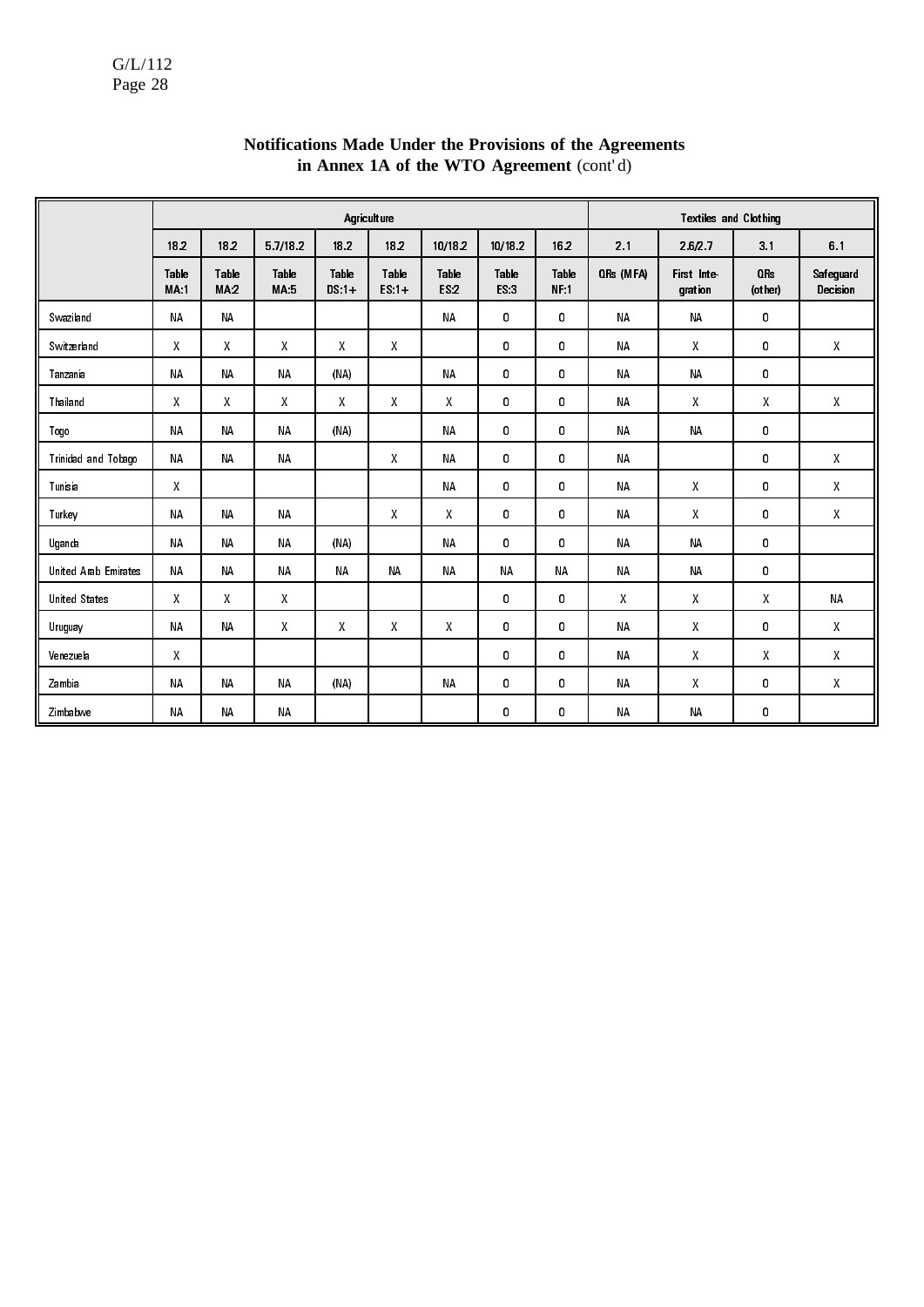| Notifications Made Under the Provisions of the Agreements |
|-----------------------------------------------------------|
| in Annex 1A of the WTO Agreement (cont'd)                 |

|                      | <b>TRIMs</b>                                        |                                                     | Anti-dumping                                        |                    |                                                     | <b>Customs Valuation</b>                            |                                                     |                                                     |                                                     |              |             |                                                     |                                                     |
|----------------------|-----------------------------------------------------|-----------------------------------------------------|-----------------------------------------------------|--------------------|-----------------------------------------------------|-----------------------------------------------------|-----------------------------------------------------|-----------------------------------------------------|-----------------------------------------------------|--------------|-------------|-----------------------------------------------------|-----------------------------------------------------|
|                      | 5.1                                                 | 16.4                                                | 16.4                                                | 185                | 20 1                                                | 202                                                 | Annex<br>III(2)                                     | Annex<br>$III$ (3)                                  | Annex<br>III(4)                                     | 22.1         |             | Decisions                                           |                                                     |
|                      | Invest                                              | Semi-annual                                         |                                                     | Laws/              | Deferred                                            | Deferred                                            | <b>Minim</b>                                        | Reserv                                              | Reserv                                              | Laws/        | Check       | Interest                                            | Carrier                                             |
|                      | ment<br><b>Measures</b>                             | Jan<br>June<br>95                                   | July-<br>Dec<br>95                                  | Regs               | applic<br>ation                                     | applic<br>ation                                     | um<br>values                                        | ations<br>Art 4                                     | ations<br>Art 5.2                                   | Regs         | <b>list</b> | charges                                             | Media                                               |
| Antigua and Barbuda  | 0                                                   |                                                     |                                                     |                    |                                                     |                                                     |                                                     |                                                     |                                                     |              |             |                                                     |                                                     |
| Argentina            | $\mathsf{X}$                                        | Χ                                                   |                                                     | Χ                  | <b>NA</b>                                           | <b>NA</b>                                           | <b>NA</b>                                           | Χ                                                   | $\mathsf{X}% _{0}^{\prime}=\mathsf{X}_{0}^{\prime}$ |              |             | $\mathsf{X}% _{0}^{\prime}=\mathsf{X}_{0}^{\prime}$ | $\mathsf{X}% _{0}^{\prime}=\mathsf{X}_{0}^{\prime}$ |
| Australia            | 0                                                   | Χ                                                   | X                                                   | Χ                  | <b>NA</b>                                           | NΑ                                                  | <b>NA</b>                                           | <b>NA</b>                                           | <b>NA</b>                                           | $\mathsf{X}$ | Χ           | $\mathsf{X}% _{0}^{\prime}=\mathsf{X}_{0}^{\prime}$ | Χ                                                   |
| Bahrain              | 0                                                   |                                                     |                                                     |                    |                                                     |                                                     |                                                     |                                                     |                                                     |              |             |                                                     |                                                     |
| Bangladesh           | 0                                                   |                                                     |                                                     |                    | $\boldsymbol{X}$                                    | X                                                   | X                                                   | X                                                   | $\mathsf{X}$                                        | <b>NA</b>    | <b>NA</b>   |                                                     |                                                     |
| Barbados             | X                                                   | X                                                   | $\pmb{\mathsf{X}}$                                  | Χ                  |                                                     |                                                     |                                                     |                                                     |                                                     |              |             |                                                     |                                                     |
| Belize               | 0                                                   |                                                     |                                                     |                    |                                                     |                                                     |                                                     |                                                     |                                                     |              |             |                                                     |                                                     |
| Benin                | 0                                                   | ΝA                                                  |                                                     |                    |                                                     |                                                     |                                                     |                                                     |                                                     |              |             |                                                     |                                                     |
| Bolivia              | 0                                                   | Χ                                                   | Χ                                                   | Χ                  | $\pmb{\mathsf{X}}$                                  | Χ                                                   |                                                     |                                                     |                                                     | <b>NA</b>    | <b>NA</b>   |                                                     |                                                     |
| Botswana             | 0                                                   |                                                     |                                                     | Χ                  | <b>NA</b>                                           | NА                                                  | <b>NA</b>                                           | ΝA                                                  | <b>NA</b>                                           |              |             |                                                     |                                                     |
| Brazil               | 0                                                   | Χ                                                   | Χ                                                   | Χ                  | ΝA                                                  | ΝA                                                  | <b>NA</b>                                           | Χ                                                   | $\mathsf{X}% _{0}^{\prime}=\mathsf{X}_{0}^{\prime}$ |              |             |                                                     |                                                     |
| Brunei Darussalam    | 0                                                   |                                                     |                                                     |                    | $\mathsf{X}$                                        | $\mathsf{X}% _{0}^{\prime}=\mathsf{X}_{0}^{\prime}$ |                                                     |                                                     |                                                     | <b>NA</b>    | <b>NA</b>   |                                                     |                                                     |
| Burkina Faso         | 0                                                   |                                                     |                                                     |                    | $\pmb{\mathsf{X}}$                                  | $\mathsf{X}$                                        | X                                                   | Χ                                                   | $\pmb{\mathsf{X}}$                                  | <b>NA</b>    | NA          |                                                     |                                                     |
| Burundi              | 0                                                   |                                                     |                                                     |                    | $\pmb{\mathsf{X}}$                                  | $\mathsf{X}% _{0}^{\prime}=\mathsf{X}_{0}^{\prime}$ |                                                     |                                                     |                                                     | <b>NA</b>    | <b>NA</b>   |                                                     |                                                     |
| Cameroon             | 0                                                   |                                                     |                                                     |                    | $\mathsf{X}$                                        | $\boldsymbol{X}$                                    |                                                     | Χ                                                   | $\mathsf{X}$                                        | <b>NA</b>    | <b>NA</b>   |                                                     |                                                     |
| Canada               | 0                                                   | X                                                   | X                                                   | Χ                  | <b>NA</b>                                           | <b>NA</b>                                           | <b>NA</b>                                           | <b>NA</b>                                           | <b>NA</b>                                           | X            | <b>NA</b>   | $\mathsf{X}% _{0}^{\prime}=\mathsf{X}_{0}^{\prime}$ | $\mathsf{X}% _{0}^{\prime}=\mathsf{X}_{0}^{\prime}$ |
| Central African Rep. | 0                                                   |                                                     |                                                     |                    | X                                                   |                                                     |                                                     |                                                     |                                                     | <b>NA</b>    | <b>NA</b>   |                                                     |                                                     |
| Chile                | X                                                   | X                                                   | $\pmb{\mathsf{X}}$                                  | Χ                  | $\mathsf{X}$                                        | X                                                   | X                                                   | Χ                                                   | $\mathsf{X}$                                        | <b>NA</b>    | <b>NA</b>   |                                                     |                                                     |
| Colombia             | Χ                                                   | Χ                                                   | Χ                                                   | Χ                  | Χ                                                   | X                                                   | X                                                   | Χ                                                   | Χ                                                   | <b>NA</b>    | <b>NA</b>   |                                                     |                                                     |
| Costa Rica           | $\mathsf{X}% _{0}^{\prime}=\mathsf{X}_{0}^{\prime}$ | $\mathsf{X}% _{0}^{\prime}=\mathsf{X}_{0}^{\prime}$ | $\mathsf X$                                         | $\pmb{\chi}$       | $\mathsf X$                                         | $\mathsf{X}% _{0}^{\prime}=\mathsf{X}_{0}^{\prime}$ |                                                     | $\mathsf{X}% _{0}^{\prime}=\mathsf{X}_{0}^{\prime}$ | $\pmb{\chi}$                                        | <b>NA</b>    | <b>NA</b>   |                                                     |                                                     |
| Côte d'Ivoire        | 0                                                   |                                                     |                                                     | X                  | $\pmb{\mathsf{X}}$                                  | $\pmb{\mathsf{X}}$                                  | $\mathsf{X}% _{0}^{\prime}=\mathsf{X}_{0}^{\prime}$ | $\mathsf X$                                         | $\mathsf{X}% _{0}^{\prime}=\mathsf{X}_{0}^{\prime}$ | NA           | ΝA          |                                                     |                                                     |
| Cuba                 | $\mathsf{X}% _{0}^{\prime}=\mathsf{X}_{0}^{\prime}$ | X                                                   | $\mathsf{X}% _{0}^{\prime}=\mathsf{X}_{0}^{\prime}$ | X                  | $\pmb{\mathsf{X}}$                                  |                                                     |                                                     |                                                     |                                                     | ΝA           | ΝA          |                                                     |                                                     |
| Cyprus               | $\pmb{\mathsf{X}}$                                  | $\pmb{\mathsf{X}}$                                  | $\mathsf{X}% _{0}^{\prime}=\mathsf{X}_{0}^{\prime}$ | $\pmb{\mathsf{X}}$ | ΝA                                                  | NΑ                                                  | ΝA                                                  | $\sf NA$                                            | $\sf NA$                                            |              | ΝA          | $\mathsf{X}% _{0}$                                  | $\mathsf{X}^-$                                      |
| Czech Republic       | 0                                                   | $\mathsf X$                                         | $\mathsf{X}% _{0}^{\prime}=\mathsf{X}_{0}^{\prime}$ | $\mathsf{X}^-$     | NA                                                  | NΑ                                                  | NA                                                  | NΑ                                                  | NA                                                  | $\mathsf{X}$ | ΝA          | $\mathsf{X}^-$                                      | $\mathsf{X}^-$                                      |
| Djibouti             | 0                                                   |                                                     |                                                     |                    | $\mathsf X$                                         | $\mathsf X$                                         | $\mathsf{X}% _{0}^{\prime}=\mathsf{X}_{0}^{\prime}$ | $\mathsf{X}% _{0}$                                  | $\mathsf{X}% _{0}^{\prime}=\mathsf{X}_{0}^{\prime}$ | ΝA           | ΝA          |                                                     |                                                     |
| Dominica             | 0                                                   |                                                     |                                                     |                    |                                                     |                                                     |                                                     |                                                     |                                                     |              |             |                                                     |                                                     |
| Dominican Republic   | $\pmb{\mathsf{X}}$                                  | $\pmb{\mathsf{X}}$                                  | $\mathsf X$                                         | $\mathsf X$        | $\mathsf X$                                         | $\mathsf{X}$                                        | $\mathsf{X}% _{0}^{\prime}=\mathsf{X}_{0}^{\prime}$ | $\pmb{\mathsf{X}}$                                  | $\mathsf{X}% _{0}$                                  | NΑ           | ΝA          |                                                     |                                                     |
| EC                   | $\mathsf X$                                         | $\pmb{\mathsf{X}}$                                  | $\mathsf X$                                         | X                  | NΑ                                                  | NΑ                                                  | NΑ                                                  | NΑ                                                  | NA                                                  | X            | ΝA          | $\mathsf{X}% _{0}$                                  | $\mathsf{X}^-$                                      |
| Ecuador              | $\mathsf{X}% _{0}^{\prime}=\mathsf{X}_{0}^{\prime}$ |                                                     |                                                     | $\mathsf{X}^-$     | $\mathsf X$                                         | $\boldsymbol{X}$                                    |                                                     | $\mathsf{X}% _{0}^{\prime}=\mathsf{X}_{0}^{\prime}$ | $\mathsf{X}% _{0}$                                  | ΝA           | <b>NA</b>   |                                                     |                                                     |
| Egypt                | $\pmb{\mathsf{X}}$                                  | $\mathsf{X}% _{0}^{\prime}=\mathsf{X}_{0}^{\prime}$ | $\mathsf X$                                         | Χ                  | $\mathsf X$                                         | X                                                   |                                                     | $\mathsf{X}% _{0}^{\prime}=\mathsf{X}_{0}^{\prime}$ | $\mathsf{X}% _{0}$                                  | ΝA           | <b>NA</b>   |                                                     |                                                     |
| El Salvador          | $\pmb{0}$                                           |                                                     |                                                     | $\mathsf X$        | $\mathsf{X}% _{0}^{\prime}=\mathsf{X}_{0}^{\prime}$ | $\pmb{\mathsf{X}}$                                  |                                                     | Χ                                                   | $\pmb{\mathsf{X}}$                                  | ΝA           | NA          |                                                     |                                                     |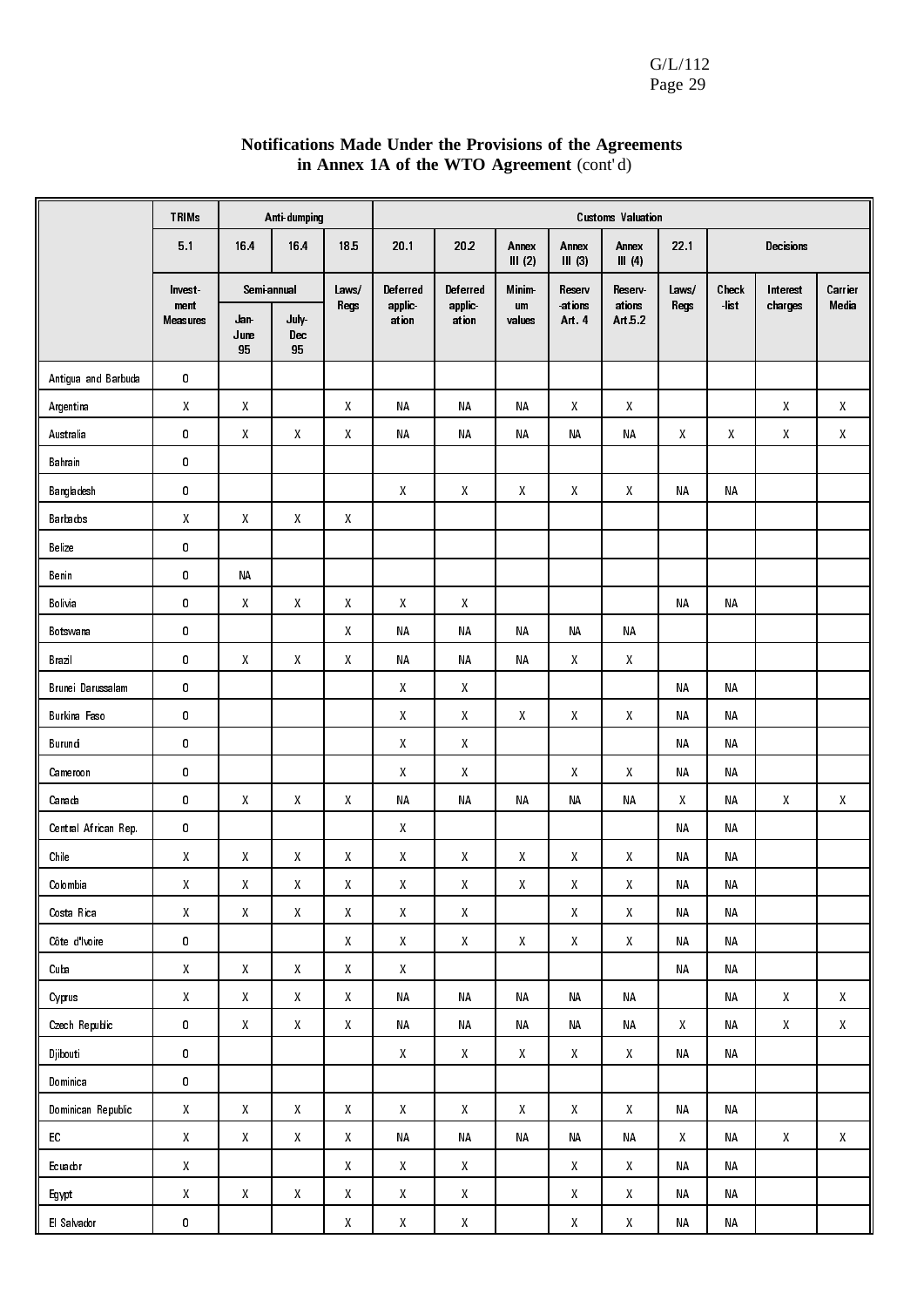|                     | <b>TRIMs</b>            |                                                     | Anti-dumping                                        |                                                     |                                                     |                                                     |                 |                    | <b>Customs Valuation</b>                            |                    |             |                                                     |                                                     |
|---------------------|-------------------------|-----------------------------------------------------|-----------------------------------------------------|-----------------------------------------------------|-----------------------------------------------------|-----------------------------------------------------|-----------------|--------------------|-----------------------------------------------------|--------------------|-------------|-----------------------------------------------------|-----------------------------------------------------|
|                     | 51                      | 164                                                 | 164                                                 | 185                                                 | 20.1                                                | 20.2                                                | Annex<br>III(2) | Annex<br>$III$ (3) | Annex<br>III(4)                                     | 221                |             | Decisions                                           |                                                     |
|                     | Invest                  | Semi-annual                                         |                                                     | Laws/                                               | Deferred                                            | Deferred                                            | <b>Minim</b>    | Reserv             | Reserv                                              | Laws/              | Check       | Interest                                            | Carrier                                             |
|                     | ment<br><b>Measures</b> | Jan<br>June<br>95                                   | July-<br>Dec<br>95                                  | Regs                                                | applic<br>ation                                     | applic<br>ation                                     | um<br>Values    | ations<br>Art 4    | ations<br>Art 5.2                                   | Regs               | <b>list</b> | charges                                             | Media                                               |
| Fiji                | $\pmb{0}$               | ΝA                                                  |                                                     |                                                     |                                                     |                                                     |                 |                    |                                                     |                    |             |                                                     |                                                     |
| Gabon               | $\pmb{0}$               |                                                     |                                                     |                                                     | X                                                   | X                                                   | X               | X                  | X                                                   | <b>NA</b>          | <b>NA</b>   |                                                     |                                                     |
| Ghana               | $\pmb{0}$               |                                                     |                                                     |                                                     | Χ                                                   |                                                     |                 |                    |                                                     | ΝA                 | NΑ          |                                                     |                                                     |
| Grenada             | $\pmb{0}$               | ΝA                                                  |                                                     |                                                     |                                                     |                                                     |                 |                    |                                                     |                    |             |                                                     |                                                     |
| Guatemala           | $\pmb{0}$               | $\pmb{\mathsf{X}}$                                  |                                                     | X                                                   | Χ                                                   | X                                                   | X               | X                  | X                                                   | ΝA                 | ΝA          |                                                     |                                                     |
| Guinea Bissau       | $\pmb{0}$               |                                                     |                                                     |                                                     |                                                     |                                                     |                 |                    |                                                     |                    |             |                                                     |                                                     |
| Guinea, Republic of | 0                       |                                                     |                                                     | $\boldsymbol{X}$                                    |                                                     |                                                     |                 |                    |                                                     |                    |             |                                                     |                                                     |
| Guyana              | $\pmb{0}$               |                                                     |                                                     |                                                     |                                                     |                                                     |                 |                    |                                                     |                    |             |                                                     |                                                     |
| Haiti               | $\pmb{0}$               | $\sf NA$                                            |                                                     |                                                     |                                                     |                                                     |                 |                    |                                                     |                    |             |                                                     |                                                     |
| Honduras            | $\mathsf{X}$            | $\mathsf{X}% _{0}^{\prime}=\mathsf{X}_{0}^{\prime}$ | $\boldsymbol{X}$                                    | $\mathsf{X}% _{0}^{\prime}=\mathsf{X}_{0}^{\prime}$ | X                                                   | $\mathsf{X}% _{0}$                                  |                 | $\mathsf{X}$       | $\mathsf{X}$                                        | <b>NA</b>          | <b>NA</b>   |                                                     |                                                     |
| Hong Kong           | $\pmb{0}$               | $\mathsf{X}$                                        | $\pmb{\mathsf{X}}$                                  | $\mathsf{X}$                                        | <b>NA</b>                                           | <b>NA</b>                                           | <b>NA</b>       | ΝA                 | <b>NA</b>                                           | X                  | <b>NA</b>   | $\mathsf{X}% _{0}$                                  | $\mathsf{X}$                                        |
| Hungary             | $\pmb{0}$               | X                                                   | $\pmb{\mathsf{X}}$                                  | $\mathsf{X}$                                        | <b>NA</b>                                           | <b>NA</b>                                           | <b>NA</b>       | ΝA                 | <b>NA</b>                                           | X                  | ΝA          | $\mathsf X$                                         | $\mathsf{X}$                                        |
| Iceland             | $\pmb{0}$               | $\mathsf{X}$                                        | $\pmb{\mathsf{X}}$                                  | $\mathsf X$                                         | <b>NA</b>                                           | <b>NA</b>                                           | <b>NA</b>       | <b>NA</b>          | <b>NA</b>                                           |                    |             |                                                     |                                                     |
| India               | $\pmb{\mathsf{X}}$      | X                                                   | $\pmb{\mathsf{X}}$                                  | $\mathsf{X}$                                        | <b>NA</b>                                           | <b>NA</b>                                           | <b>NA</b>       | X                  | $\mathsf X$                                         | X                  | NA          |                                                     |                                                     |
| Indonesia           | $\pmb{\chi}$            | $\mathsf{X}% _{0}^{\prime}=\mathsf{X}_{0}^{\prime}$ |                                                     | $\mathsf{X}% _{0}$                                  | Χ                                                   | $\mathsf{X}% _{0}^{\prime}=\mathsf{X}_{0}^{\prime}$ | $\mathsf{X}$    | Χ                  | $\pmb{\chi}$                                        | ΝA                 | NA          |                                                     |                                                     |
| Israel              | $\pmb{0}$               | Χ                                                   | $\mathsf{X}$                                        | $\mathsf{X}% _{0}$                                  | Χ                                                   |                                                     |                 | Χ                  | $\mathsf{X}% _{0}$                                  | <b>NA</b>          | <b>NA</b>   |                                                     |                                                     |
| Jamaica             | $\pmb{0}$               | Χ                                                   | $\mathsf{X}$                                        | $\mathsf{X}% _{0}^{\prime}=\mathsf{X}_{0}^{\prime}$ | Χ                                                   | $\mathsf{X}% _{0}^{\prime}=\mathsf{X}_{0}^{\prime}$ | $\mathsf{X}$    | Χ                  | $\mathsf{X}% _{0}$                                  | ΝA                 | <b>NA</b>   |                                                     |                                                     |
| Japan               | Χ                       | $\mathsf{X}% _{0}^{\prime}=\mathsf{X}_{0}^{\prime}$ | $\mathsf{X}% _{0}^{\prime}=\mathsf{X}_{0}^{\prime}$ | $\mathsf{X}% _{0}^{\prime}=\mathsf{X}_{0}^{\prime}$ | <b>NA</b>                                           | ΝA                                                  | NА              | <b>NA</b>          | <b>NA</b>                                           | X                  | <b>NA</b>   | $\mathsf{X}% _{0}^{\prime}=\mathsf{X}_{0}^{\prime}$ | Χ                                                   |
| Kenya               | 0                       |                                                     |                                                     | Χ                                                   | Χ                                                   | Χ                                                   | X               | Χ                  | χ                                                   | <b>NA</b>          | NΑ          |                                                     |                                                     |
| Korea               | 0                       | $\mathsf{X}% _{0}$                                  | $\mathsf{X}% _{0}$                                  | $\mathsf{X}^-$                                      | <b>NA</b>                                           | $\sf NA$                                            | NA              | NА                 | NA                                                  | $\mathsf{X}% _{0}$ | NA          | $\mathsf{X}^-$                                      | $\mathsf{X}% _{0}^{\prime}=\mathsf{X}_{0}^{\prime}$ |
| Kuwait              | $\pmb{0}$               | $\mathsf{X}% _{0}$                                  |                                                     |                                                     | $\mathsf{X}% _{0}^{\prime}=\mathsf{X}_{0}^{\prime}$ | $\mathsf{X}$                                        |                 |                    |                                                     | NA                 | NA          |                                                     |                                                     |
| Lesotho             | $\pmb{0}$               |                                                     |                                                     |                                                     | <b>NA</b>                                           | $\sf NA$                                            | <b>NA</b>       | NА                 | <b>NA</b>                                           |                    |             | $\mathsf{X}^-$                                      | $\mathsf{X}% _{0}^{\prime}=\mathsf{X}_{0}^{\prime}$ |
| Liechtenstein       | 0                       |                                                     |                                                     |                                                     | NA                                                  | NΑ                                                  | NA              | ΝA                 | <b>NA</b>                                           |                    |             |                                                     |                                                     |
| Macau               | $\pmb{0}$               |                                                     |                                                     | $\mathsf{X}% _{0}$                                  | <b>NA</b>                                           | NA                                                  | NA              | ΝA                 | <b>NA</b>                                           | $\mathsf{X}^-$     | NA          |                                                     |                                                     |
| Madagascar          | $\pmb{0}$               |                                                     |                                                     |                                                     | $\mathsf{X}% _{0}$                                  | $\mathsf{X}% _{0}$                                  |                 |                    |                                                     | NΑ                 | NA          |                                                     |                                                     |
| Malawi              | $\pmb{0}$               |                                                     |                                                     | $\mathsf{X}% _{0}$                                  | <b>NA</b>                                           | $\sf NA$                                            | NA              | $\mathsf{X}^-$     | <b>NA</b>                                           |                    |             |                                                     |                                                     |
| Malaysia            | $\mathsf X$             | $\mathsf X$                                         | X                                                   | $\mathsf{X}% _{0}$                                  | X                                                   | X                                                   | $\mathsf X$     | $\mathsf{X}^-$     | $\mathsf{X}^-$                                      | NΑ                 | NA          |                                                     |                                                     |
| Maldives            | 0                       |                                                     |                                                     | $\mathsf{X}% _{0}$                                  |                                                     |                                                     |                 |                    |                                                     |                    |             |                                                     |                                                     |
| Mali                | 0                       |                                                     |                                                     |                                                     | $\mathsf{X}% _{0}^{\prime}=\mathsf{X}_{0}^{\prime}$ | $\mathsf{X}% _{0}$                                  |                 |                    |                                                     | ΝA                 | NA          |                                                     |                                                     |
| Malta               | 0                       | $\mathsf{X}% _{0}^{\prime}=\mathsf{X}_{0}^{\prime}$ | $\mathsf{X}% _{0}^{\prime}=\mathsf{X}_{0}^{\prime}$ | $\mathsf{X}% _{0}$                                  | $\mathsf{X}% _{0}^{\prime}=\mathsf{X}_{0}^{\prime}$ | $\mathsf{X}$                                        | $\mathsf X$     | $\mathsf{X}$       | $\mathsf{X}% _{0}$                                  | ΝA                 | NA          |                                                     |                                                     |
| Mauritania          | $\pmb{0}$               |                                                     |                                                     |                                                     | $\mathsf{X}% _{0}^{\prime}=\mathsf{X}_{0}^{\prime}$ | $\mathsf{X}% _{0}^{\prime}=\mathsf{X}_{0}^{\prime}$ | $\mathsf{X}$    | $\mathsf{X}% _{0}$ | $\mathsf{X}% _{0}^{\prime}=\mathsf{X}_{0}^{\prime}$ | NΑ                 | NΑ          |                                                     |                                                     |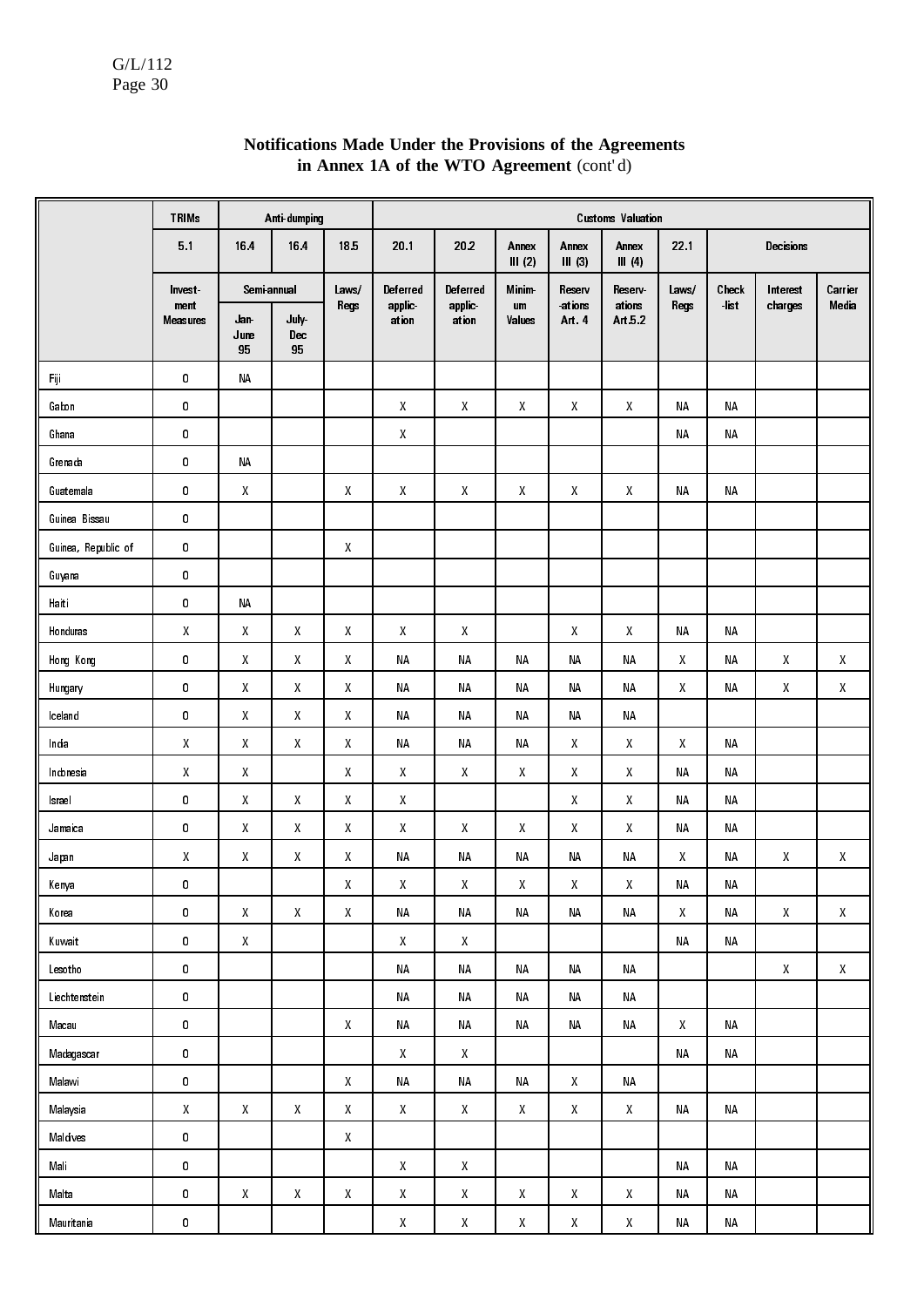| Notifications Made Under the Provisions of the Agreements |
|-----------------------------------------------------------|
| in Annex 1A of the WTO Agreement (cont'd)                 |

|                       | <b>TRIMs</b>            |                    | Anti-dumping                                        |                                                     |                                                     |                                                     |                  |                                                     | <b>Customs Valuation</b>                            |                  |           |                                                     |                                                     |
|-----------------------|-------------------------|--------------------|-----------------------------------------------------|-----------------------------------------------------|-----------------------------------------------------|-----------------------------------------------------|------------------|-----------------------------------------------------|-----------------------------------------------------|------------------|-----------|-----------------------------------------------------|-----------------------------------------------------|
|                       | 5 <sub>1</sub>          | 16.4               | 164                                                 | 185                                                 | 201                                                 | 202                                                 | Annex<br>III (2) | Annex<br>$III$ (3)                                  | Annex<br>III(4)                                     | 221              |           | Decisions                                           |                                                     |
|                       | <b>Invest</b>           | Semi-annual        |                                                     | Laws/                                               | Deferred                                            | Deferred                                            | Minim-           | Reserv                                              | Reserv                                              | Laws/            | Check     | Interest                                            | Carrier                                             |
|                       | ment<br><b>Measures</b> | Jan<br>June<br>95  | July-<br>Dec<br>95                                  | Regs                                                | applic<br>ation                                     | applic<br>ation                                     | um<br>Values     | ations<br>Art 4                                     | ations<br>Art 5.2                                   | Regs             | -list     | charges                                             | Media                                               |
| Mauritius             | $\mathsf{X}$            |                    | $\boldsymbol{X}$                                    | $\pmb{\chi}$                                        | $\pmb{\chi}$                                        |                                                     |                  |                                                     |                                                     | <b>NA</b>        | <b>NA</b> |                                                     |                                                     |
| Mexico                | $\mathsf{X}$            | Χ                  | $\boldsymbol{X}$                                    | X                                                   | NΑ                                                  | <b>NA</b>                                           | <b>NA</b>        | $\mathsf{X}% _{0}^{\prime}=\mathsf{X}_{0}^{\prime}$ | $\mathsf{X}% _{0}$                                  | Χ                | X         | Χ                                                   | $\mathsf{X}% _{0}^{\prime}=\mathsf{X}_{0}^{\prime}$ |
| Morocco               | 0                       | $\pmb{\mathsf{X}}$ | $\boldsymbol{X}$                                    | $\pmb{\chi}$                                        | $\pmb{\chi}$                                        | X                                                   | <b>NA</b>        | $\mathsf{X}$                                        | $\mathsf{X}% _{0}$                                  | <b>NA</b>        | <b>NA</b> |                                                     |                                                     |
| Mozambique            | 0                       |                    |                                                     |                                                     |                                                     |                                                     |                  |                                                     |                                                     |                  |           |                                                     |                                                     |
| Myanmar               | 0                       |                    |                                                     |                                                     | Χ                                                   | $\mathsf{X}% _{0}^{\prime}=\mathsf{X}_{0}^{\prime}$ | Χ                | Χ                                                   | $\mathsf{X}% _{0}^{\prime}=\mathsf{X}_{0}^{\prime}$ | <b>NA</b>        | <b>NA</b> |                                                     |                                                     |
| Namibia               | 0                       |                    |                                                     |                                                     |                                                     |                                                     |                  |                                                     |                                                     |                  |           |                                                     |                                                     |
| New Zealand           | 0                       | X                  | $\mathsf{X}$                                        | Χ                                                   | <b>NA</b>                                           | <b>NA</b>                                           | <b>NA</b>        | <b>NA</b>                                           | <b>NA</b>                                           | X                | <b>NA</b> | Χ                                                   | $\boldsymbol{X}$                                    |
| Nicaragua             | X                       |                    |                                                     | Χ                                                   | $\pmb{\chi}$                                        | X                                                   |                  | Χ                                                   | $\mathsf{X}% _{0}^{\prime}=\mathsf{X}_{0}^{\prime}$ | <b>NA</b>        | <b>NA</b> |                                                     |                                                     |
| Nigeria               | $\boldsymbol{X}$        |                    |                                                     |                                                     | $\pmb{\chi}$                                        | $\mathsf{X}% _{0}^{\prime}=\mathsf{X}_{0}^{\prime}$ |                  |                                                     | $\mathsf{X}$                                        | <b>NA</b>        | <b>NA</b> |                                                     |                                                     |
| Norway                | 0                       | X                  | $\mathsf{X}$                                        | X                                                   | <b>NA</b>                                           | <b>NA</b>                                           | <b>NA</b>        | <b>NA</b>                                           | <b>NA</b>                                           | X                | <b>NA</b> | $\pmb{\mathsf{X}}$                                  | $\mathsf{X}% _{0}^{\prime}=\mathsf{X}_{0}^{\prime}$ |
| Pakistan              | $\boldsymbol{X}$        | X                  |                                                     | X                                                   | X                                                   | $\boldsymbol{X}$                                    | X                | X                                                   | $\mathsf{X}% _{0}$                                  | <b>NA</b>        | ΝA        |                                                     |                                                     |
| Papua New Guinea      |                         | ΝA                 |                                                     |                                                     |                                                     |                                                     |                  |                                                     |                                                     |                  |           |                                                     |                                                     |
| Paraguay              | 0                       |                    | $\boldsymbol{X}$                                    | $\pmb{\chi}$                                        | $\mathsf{X}$                                        |                                                     | X                |                                                     |                                                     | <b>NA</b>        | <b>NA</b> |                                                     |                                                     |
| Peru                  | $\boldsymbol{X}$        | $\pmb{\chi}$       | $\boldsymbol{X}$                                    | X                                                   | $\mathsf{X}$                                        | $\mathsf{X}% _{0}^{\prime}=\mathsf{X}_{0}^{\prime}$ | X                | $\mathsf{X}% _{0}^{\prime}=\mathsf{X}_{0}^{\prime}$ | $\mathsf{X}$                                        | <b>NA</b>        | <b>NA</b> |                                                     |                                                     |
| Philippines           | $\mathsf{X}$            | X                  | $\boldsymbol{X}$                                    | Χ                                                   | X                                                   | $\pmb{\mathsf{X}}$                                  | X                | X                                                   | X                                                   | <b>NA</b>        | NA        |                                                     |                                                     |
| Poland                | $\boldsymbol{X}$        | $\boldsymbol{X}$   | X                                                   | X                                                   | <b>NA</b>                                           | NΑ                                                  | <b>NA</b>        | <b>NA</b>                                           | <b>NA</b>                                           |                  |           |                                                     |                                                     |
| <b>Oatar</b>          |                         | ΝA                 |                                                     |                                                     |                                                     |                                                     |                  |                                                     |                                                     |                  |           |                                                     |                                                     |
| Romania               | X                       | Χ                  | X                                                   | Χ                                                   |                                                     |                                                     |                  |                                                     |                                                     | Χ                | <b>NA</b> | Χ                                                   | X                                                   |
| Rwanda                |                         | ΝA                 |                                                     |                                                     |                                                     |                                                     |                  |                                                     |                                                     |                  |           |                                                     |                                                     |
| Saint Kitts and Nevis | 0                       | ΝA                 |                                                     |                                                     |                                                     |                                                     |                  |                                                     |                                                     |                  |           |                                                     |                                                     |
| Saint Lucia           | $\pmb{\mathsf{X}}$      | $\pmb{\mathsf{X}}$ | $\pmb{\mathsf{X}}$                                  | $\mathsf{X}% _{0}$                                  |                                                     |                                                     |                  |                                                     |                                                     |                  |           |                                                     |                                                     |
| Saint Vincent & Gre   | 0                       |                    |                                                     |                                                     |                                                     |                                                     |                  |                                                     |                                                     |                  |           |                                                     |                                                     |
| Senegal               | 0                       |                    |                                                     | $\boldsymbol{X}$                                    | $\pmb{\mathsf{X}}$                                  | $\mathsf X$                                         |                  |                                                     |                                                     | ΝA               | ΝA        |                                                     |                                                     |
| Sierra Leone          | 0                       |                    |                                                     |                                                     |                                                     |                                                     |                  |                                                     |                                                     |                  |           |                                                     |                                                     |
| Singapore             | 0                       | Χ                  | $\mathsf{X}% _{0}^{\prime}=\mathsf{X}_{0}^{\prime}$ | $\mathsf{X}% _{0}^{\prime}=\mathsf{X}_{0}^{\prime}$ | $\pmb{\mathsf{X}}$                                  | $\mathsf X$                                         | Χ                | X                                                   | $\mathsf X$                                         | ΝA               | ΝA        |                                                     |                                                     |
| Slovak Republic       | 0                       | Χ                  | $\pmb{\mathsf{X}}$                                  | $\mathsf{X}% _{0}^{\prime}=\mathsf{X}_{0}^{\prime}$ | ΝA                                                  | NΑ                                                  | ΝA               | ΝA                                                  | ΝA                                                  | X                | X         |                                                     |                                                     |
| Slovenia              | X                       | Χ                  | $\boldsymbol{X}$                                    | X                                                   | ΝA                                                  | ΝA                                                  | ΝA               | ΝA                                                  | ΝA                                                  | $\boldsymbol{X}$ |           |                                                     |                                                     |
| Solomon Islands       |                         | ΝA                 | ΝA                                                  |                                                     |                                                     |                                                     |                  |                                                     |                                                     |                  |           |                                                     |                                                     |
| South Africa          | Χ                       | Χ                  | X                                                   | X.                                                  | NΑ                                                  | ΝA                                                  | ΝA               | ΝA                                                  | ΝA                                                  | Х                | ΝA        | $\mathsf{X}% _{0}^{\prime}=\mathsf{X}_{0}^{\prime}$ | $\mathsf{X}$                                        |
| Sri Lanka             |                         | χ                  | Χ                                                   | Χ                                                   | $\mathsf{X}% _{0}^{\prime}=\mathsf{X}_{0}^{\prime}$ | X                                                   | Χ                | Χ                                                   | $\mathsf{X}% _{0}^{\prime}=\mathsf{X}_{0}^{\prime}$ | ΝA               | ΝA        |                                                     |                                                     |
| Suriname              | 0                       |                    |                                                     | Χ                                                   |                                                     |                                                     |                  |                                                     |                                                     |                  |           |                                                     |                                                     |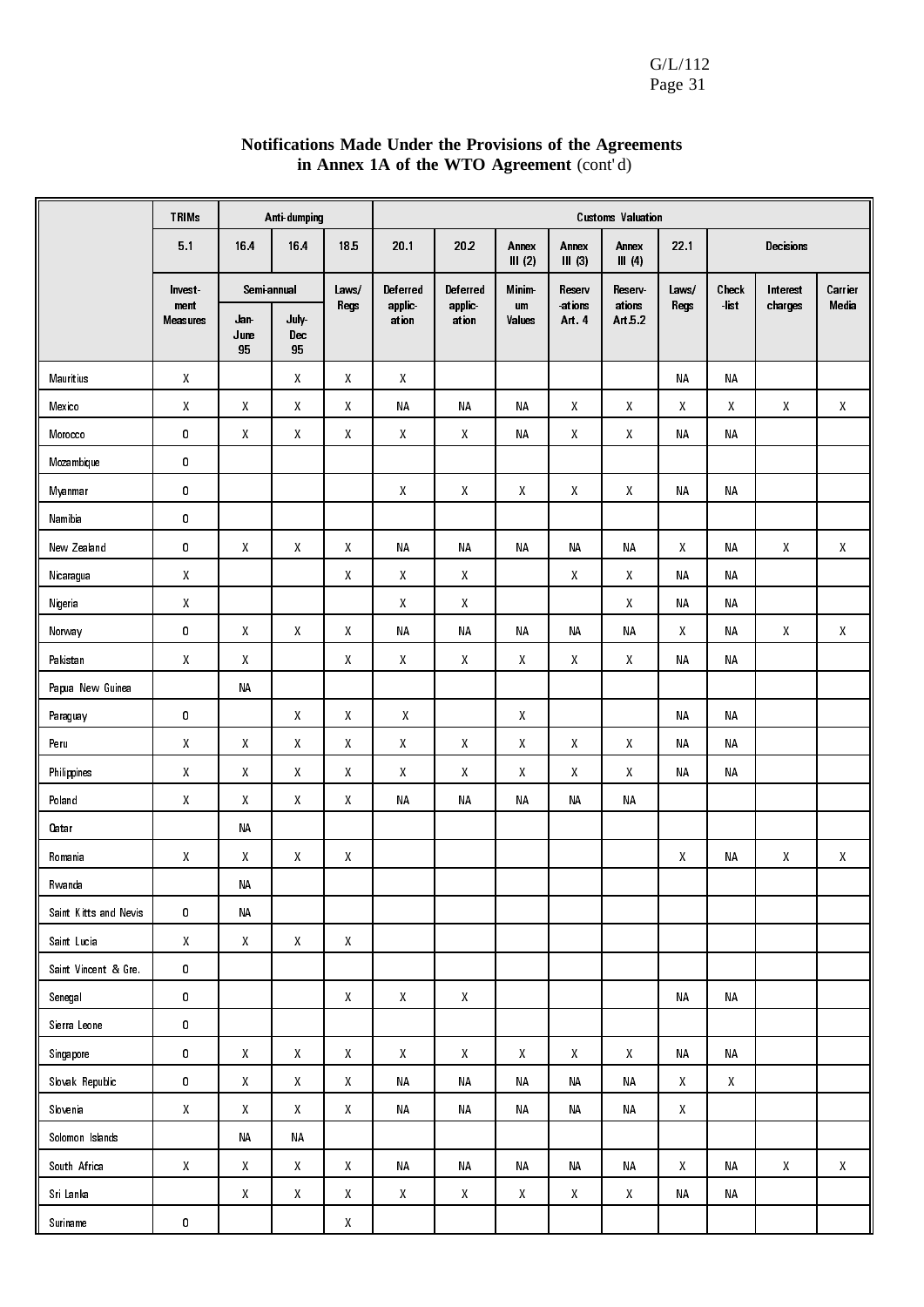|                      | <b>TRIMs</b>            |                   | Anti-dumping              |              |                 | <b>Customs Valuation</b> |                     |                    |                   |           |           |           |         |  |
|----------------------|-------------------------|-------------------|---------------------------|--------------|-----------------|--------------------------|---------------------|--------------------|-------------------|-----------|-----------|-----------|---------|--|
|                      | 5.1                     | 164               | 164                       | 185          | 20 <sub>1</sub> | 202                      | Annex<br>III (2)    | Annex<br>$III$ (3) | Annex<br>III(4)   | 22.1      |           | Decisions |         |  |
|                      | Invest                  | Semi-annual       |                           | Laws/        | Deferred        | Deferred                 | <b>Minim</b>        | Reserv             | Reserv            | Laws/     | Check     | Interest  | Carrier |  |
|                      | ment<br><b>Measures</b> | Jan<br>June<br>95 | July-<br><b>Dec</b><br>95 | Regs         | applic<br>ation | applic<br>ation          | <b>um</b><br>Values | ations<br>Art 4    | ations<br>Art 5.2 | Regs      | $-$ list  | charges   | Media   |  |
| Swaziland            | 0                       |                   | $\mathsf{X}$              | $\mathsf{X}$ |                 |                          |                     |                    |                   |           |           |           |         |  |
| Switzerland          | $\pmb{\mathsf{X}}$      | X                 | X                         | X            | <b>NA</b>       | <b>NA</b>                | <b>NA</b>           | <b>NA</b>          | <b>NA</b>         | X         | <b>NA</b> |           |         |  |
| Tanzania             | 0                       | X                 |                           |              |                 |                          |                     |                    |                   |           |           |           |         |  |
| Thailand             | X                       | X                 | $\mathsf{X}$              | X            | X               | X                        | X                   | X                  | $\mathsf{X}$      | <b>NA</b> | <b>NA</b> |           |         |  |
| Togo                 | 0                       |                   |                           |              | Χ               | $\mathsf{X}$             | Χ                   | X                  | X                 | <b>NA</b> | <b>NA</b> |           |         |  |
| Trinidad and Tobago  | $\pmb{\mathsf{X}}$      |                   |                           | $\mathsf{X}$ |                 |                          |                     |                    |                   |           |           |           |         |  |
| Tunisia              | $\mathbf 0$             | X                 | $\mathsf{X}$              | $\mathsf{X}$ | X               | X                        | X                   | X                  | X                 | <b>NA</b> | <b>NA</b> |           |         |  |
| Turkey               | 0                       | X                 | X                         | X            | <b>NA</b>       | $\mathsf{X}$             | <b>NA</b>           | X                  | X                 | X         |           |           |         |  |
| Uganda               | 0                       |                   |                           |              |                 |                          |                     |                    |                   |           |           |           |         |  |
| United Arab Emirates | 0                       | <b>NA</b>         |                           |              | X               | X                        |                     | X                  | X                 | <b>NA</b> | <b>NA</b> | <b>NA</b> |         |  |
| <b>United States</b> | 0                       | X                 | $\mathsf{X}$              | X            | <b>NA</b>       | <b>NA</b>                | <b>NA</b>           | <b>NA</b>          | <b>NA</b>         | X         | <b>NA</b> | X         | X       |  |
| Uruguay              | $\mathsf{X}$            | $\mathsf{X}$      | $\mathbf{X}$              | X            | $\mathsf{X}$    | X                        | X                   | X                  | $\mathsf{X}$      | <b>NA</b> | <b>NA</b> |           |         |  |
| Venezuela            | $\pmb{\mathsf{X}}$      | $\mathsf{X}$      | $\mathsf{X}$              | $\mathsf{X}$ | $\mathsf{X}$    | $\mathsf{X}$             | X                   | $\mathsf{X}$       | $\mathsf{X}$      | <b>NA</b> | <b>NA</b> |           |         |  |
| Zambia               | $\pmb{\mathsf{X}}$      | Χ                 | X                         | $\mathsf{X}$ | $\mathsf{X}$    | $\mathsf{X}$             | X                   | X                  | $\mathsf{X}$      | <b>NA</b> | NA        |           |         |  |
| Zimbabwe             | 0                       |                   | X                         | X            |                 |                          |                     | X                  | X                 | X         | X         | X         | X       |  |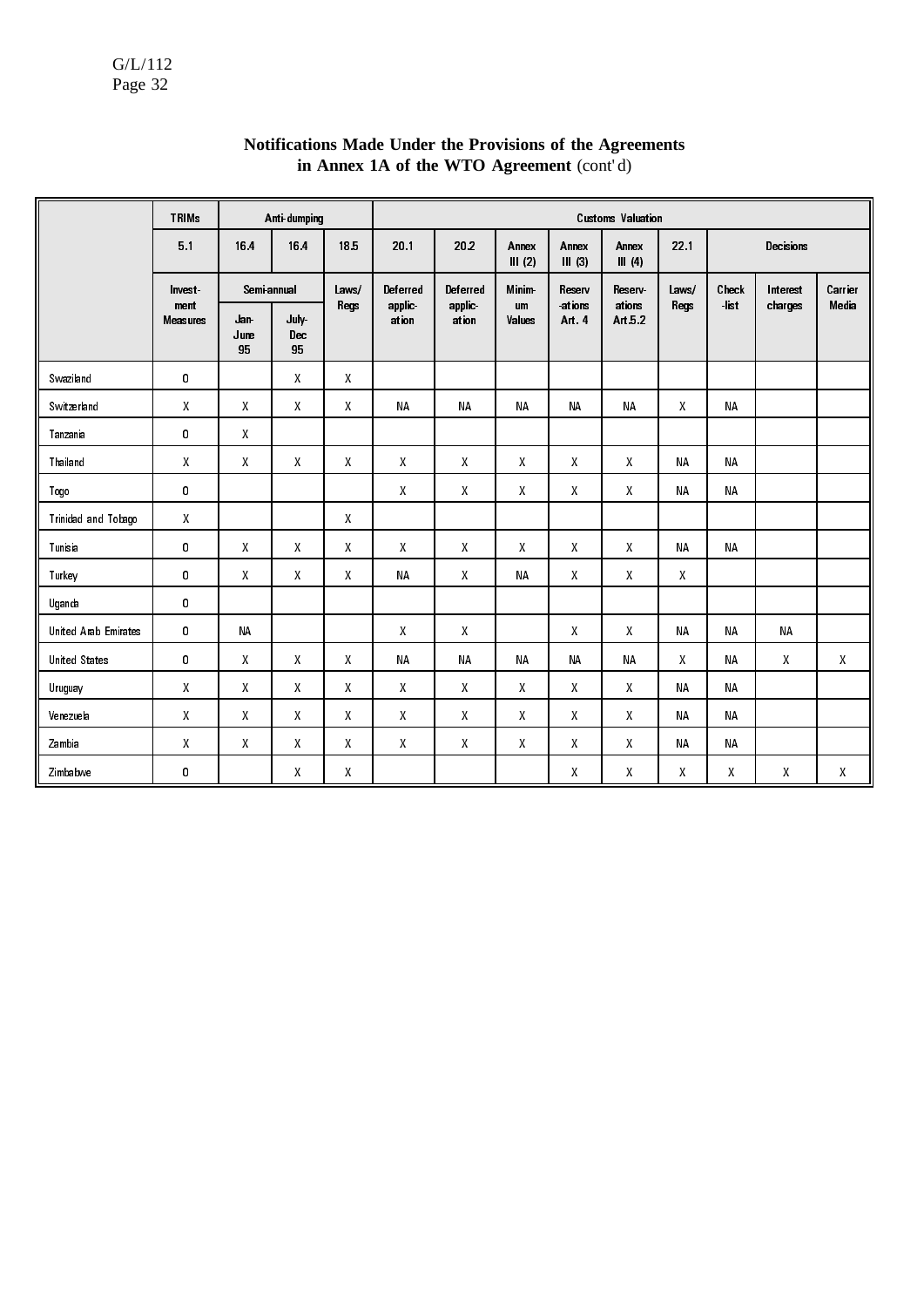| Notifications Made Under the Provisions of the Agreements |
|-----------------------------------------------------------|
| in Annex 1A of the WTO Agreement (cont'd)                 |

|                      |                    | Import Licensing                                    |                          |                                                     | Rules of Origin    |                                                     | Subsidies and Countervailing Measures |                                                     |                                                     |                    | <b>Technical Barriers to</b><br>Trade               |                          |  |  |
|----------------------|--------------------|-----------------------------------------------------|--------------------------|-----------------------------------------------------|--------------------|-----------------------------------------------------|---------------------------------------|-----------------------------------------------------|-----------------------------------------------------|--------------------|-----------------------------------------------------|--------------------------|--|--|
|                      | 22                 | 73                                                  | 1.4(a)<br>8.2(b)         | 5.1                                                 | Annex II(4)        | 25.1                                                | 25.1                                  | 25 11                                               | 25.11                                               | 326                | 152                                                 | Annex 3(C)               |  |  |
|                      | Deferred<br>appli  | Replies to<br>question                              | <b>Public</b><br>ations/ | Non-<br>pref                                        | Pref. rules        | Annual<br>Report                                    | Annual<br>Report                      | Semi-annual                                         |                                                     | Laws/<br>Regs      | Laws/<br>Regs                                       | <b>Accept</b><br>ance of |  |  |
|                      | cation             | naire                                               | laws/regs                | rules                                               |                    | (new and<br>full, due<br>30/6/95)                   | (update,<br>due<br>30/6/96)           | Jan June<br>95                                      | July Dec<br>95                                      |                    |                                                     | code                     |  |  |
| Antigua and Barbuda  |                    |                                                     |                          |                                                     |                    |                                                     |                                       |                                                     |                                                     |                    |                                                     | 0                        |  |  |
| Argentina            |                    | Χ                                                   | Х                        | $\mathsf{X}% _{0}^{\prime}=\mathsf{X}_{0}^{\prime}$ | $\mathsf{X}$       | $\pmb{\mathsf{X}}$                                  |                                       | X                                                   | Χ                                                   | $\boldsymbol{X}$   | Χ                                                   | 0                        |  |  |
| Australia            | NA                 | $\pmb{\mathsf{X}}$                                  | $\pmb{\mathsf{X}}$       | $\pmb{\mathsf{X}}$                                  | $\pmb{\mathsf{X}}$ | $\pmb{\mathsf{X}}$                                  | $\pmb{\mathsf{X}}$                    | $\pmb{\mathsf{X}}$                                  | $\mathsf{X}% _{0}^{\prime}=\mathsf{X}_{0}^{\prime}$ | $\mathsf{X}$       | $\mathsf{X}% _{0}^{\prime}=\mathsf{X}_{0}^{\prime}$ | Χ                        |  |  |
| Bahrain              |                    |                                                     |                          |                                                     |                    |                                                     |                                       |                                                     |                                                     |                    | Χ                                                   | 0                        |  |  |
| Bangladesh           | $\boldsymbol{X}$   |                                                     |                          |                                                     |                    |                                                     |                                       |                                                     |                                                     |                    |                                                     | 0                        |  |  |
| Barbados             |                    | X                                                   | X                        |                                                     |                    |                                                     |                                       |                                                     | X                                                   | X                  |                                                     | 0                        |  |  |
| Belize               |                    |                                                     |                          |                                                     |                    |                                                     |                                       |                                                     |                                                     |                    |                                                     | 0                        |  |  |
| Benin                |                    |                                                     |                          |                                                     |                    |                                                     |                                       | ΝA                                                  |                                                     |                    |                                                     | 0                        |  |  |
| Bolivia              | $\mathsf{X}$       |                                                     |                          | $\pmb{\mathsf{X}}$                                  | $\pmb{\mathsf{X}}$ | $\mathsf{X}% _{0}^{\prime}=\mathsf{X}_{0}^{\prime}$ |                                       | X                                                   | Χ                                                   | X                  |                                                     | 0                        |  |  |
| Botswana             |                    |                                                     |                          |                                                     |                    | $\mathsf{X}$                                        |                                       |                                                     | $\mathsf{X}% _{0}^{\prime}=\mathsf{X}_{0}^{\prime}$ |                    |                                                     | 0                        |  |  |
| Brazil               | $\mathsf{X}$       |                                                     |                          |                                                     | $\mathsf{X}$       | $\mathsf{X}$                                        | $\boldsymbol{X}$                      | $\mathsf{X}% _{0}^{\prime}=\mathsf{X}_{0}^{\prime}$ | Χ                                                   | $\pmb{\mathsf{X}}$ |                                                     | Χ                        |  |  |
| Brunei Darussalam    |                    |                                                     |                          | $\mathsf{X}$                                        | $\mathsf{X}$       |                                                     |                                       |                                                     |                                                     |                    |                                                     | 0                        |  |  |
| Burkina Faso         | $\mathsf{X}$       |                                                     |                          |                                                     |                    |                                                     |                                       |                                                     |                                                     |                    |                                                     | 0                        |  |  |
| Burundi              |                    |                                                     |                          |                                                     |                    |                                                     |                                       |                                                     |                                                     |                    |                                                     | 0                        |  |  |
| Cameroon             | X                  |                                                     |                          |                                                     |                    |                                                     |                                       |                                                     |                                                     |                    |                                                     | 0                        |  |  |
| Canada               | <b>NA</b>          | Χ                                                   | Χ                        | $\mathsf{X}% _{0}^{\prime}=\mathsf{X}_{0}^{\prime}$ | $\mathsf{X}$       | $\mathsf{X}$                                        |                                       | X                                                   | Χ                                                   | $\boldsymbol{X}$   | Χ                                                   | 0                        |  |  |
| Central African Rep. |                    |                                                     |                          |                                                     |                    |                                                     |                                       |                                                     |                                                     |                    |                                                     | 0                        |  |  |
| Chile                | <b>NA</b>          | Χ                                                   |                          | X                                                   | Χ                  |                                                     |                                       | χ                                                   | Χ                                                   | Χ                  | Χ                                                   | Χ                        |  |  |
| Colombia             | $\pmb{\mathsf{X}}$ | $\pmb{\mathsf{X}}$                                  | $\pmb{\mathsf{X}}$       | $\pmb{\mathsf{X}}$                                  | $\pmb{\mathsf{X}}$ | $\pmb{\mathsf{X}}$                                  |                                       | $\mathsf{X}$                                        | $\pmb{\mathsf{X}}$                                  | $\pmb{\mathsf{X}}$ | $\mathsf X$                                         | $\pmb{\mathsf{X}}$       |  |  |
| Costa Rica           | $\mathsf{X}% _{0}$ | $\mathsf{X}% _{0}^{\prime}=\mathsf{X}_{0}^{\prime}$ | $\pmb{\mathsf{X}}$       | $\pmb{\mathsf{X}}$                                  |                    | $\mathsf X$                                         |                                       | $\mathsf{X}% _{0}^{\prime}=\mathsf{X}_{0}^{\prime}$ | $\mathsf{X}% _{0}^{\prime}=\mathsf{X}_{0}^{\prime}$ | $\mathsf{X}% _{0}$ |                                                     | 0                        |  |  |
| Côte d'Ivoire        | $\mathsf{X}% _{0}$ |                                                     |                          |                                                     | $\mathsf{X}$       | $\pmb{\mathsf{X}}$                                  |                                       |                                                     |                                                     |                    |                                                     | 0                        |  |  |
| Cuba                 |                    |                                                     | $\pmb{\mathsf{X}}$       | $\mathsf{X}% _{0}^{\prime}=\mathsf{X}_{0}^{\prime}$ | $\pmb{\mathsf{X}}$ |                                                     |                                       | $\pmb{\mathsf{X}}$                                  | $\mathsf{X}% _{0}$                                  | $\mathsf{X}$       | $\mathsf{X}% _{0}$                                  | $\pmb{\mathsf{X}}$       |  |  |
| Cyprus               |                    | $\mathsf{X}% _{0}^{\prime}=\mathsf{X}_{0}^{\prime}$ | $\pmb{\chi}$             |                                                     |                    |                                                     |                                       | $\pmb{\mathsf{X}}$                                  | $\mathsf{X}% _{0}^{\prime}=\mathsf{X}_{0}^{\prime}$ | $\mathsf{X}% _{0}$ |                                                     | 0                        |  |  |
| Czech Republic       | NA                 |                                                     |                          | $\pmb{\mathsf{X}}$                                  | $\mathsf X$        | $\mathsf X$                                         |                                       | $\pmb{\mathsf{X}}$                                  | $\mathsf{X}% _{0}^{\prime}=\mathsf{X}_{0}^{\prime}$ | $\mathsf{X}% _{0}$ | $\mathsf{X}% _{0}^{\prime}=\mathsf{X}_{0}^{\prime}$ | $\pmb{\mathsf{X}}$       |  |  |
| Djibouti             |                    |                                                     |                          |                                                     |                    |                                                     |                                       |                                                     |                                                     |                    |                                                     | 0                        |  |  |
| Dominica             |                    |                                                     |                          |                                                     |                    |                                                     |                                       |                                                     |                                                     |                    |                                                     | 0                        |  |  |
| Dominican Republic   | X                  |                                                     |                          | $\pmb{\mathsf{X}}$                                  | $\pmb{\mathsf{X}}$ | $\pmb{\mathsf{X}}$                                  |                                       | $\pmb{\mathsf{X}}$                                  | $\mathsf{X}$                                        | X                  |                                                     | 0                        |  |  |
| EC                   | NA                 |                                                     | $\,$ X                   | $\pmb{\mathsf{X}}$                                  | $\pmb{\mathsf{X}}$ | $\mathsf{X}$                                        |                                       | $\mathsf{X}$                                        | $\mathsf{X}$                                        | $\mathsf{X}$       | $\mathsf{X}% _{0}$                                  | $\mathsf{X}$             |  |  |
| Ecuador              |                    | $\pmb{\mathsf{X}}$                                  |                          |                                                     |                    |                                                     |                                       | NΑ                                                  |                                                     | $\mathsf{X}$       |                                                     | 0                        |  |  |
| Egypt                | $\sf NA$           |                                                     |                          |                                                     |                    |                                                     |                                       | $\pmb{\mathsf{X}}$                                  | $\mathsf{X}% _{0}^{\prime}=\mathsf{X}_{0}^{\prime}$ | $\mathsf{X}$       |                                                     | $\mathsf{X}$             |  |  |
| El Salvador          | $\mathsf{X}$       |                                                     |                          | $\pmb{\mathsf{X}}$                                  | $\pmb{\mathsf{X}}$ |                                                     |                                       |                                                     |                                                     | $\mathsf{X}% _{0}$ |                                                     | 0                        |  |  |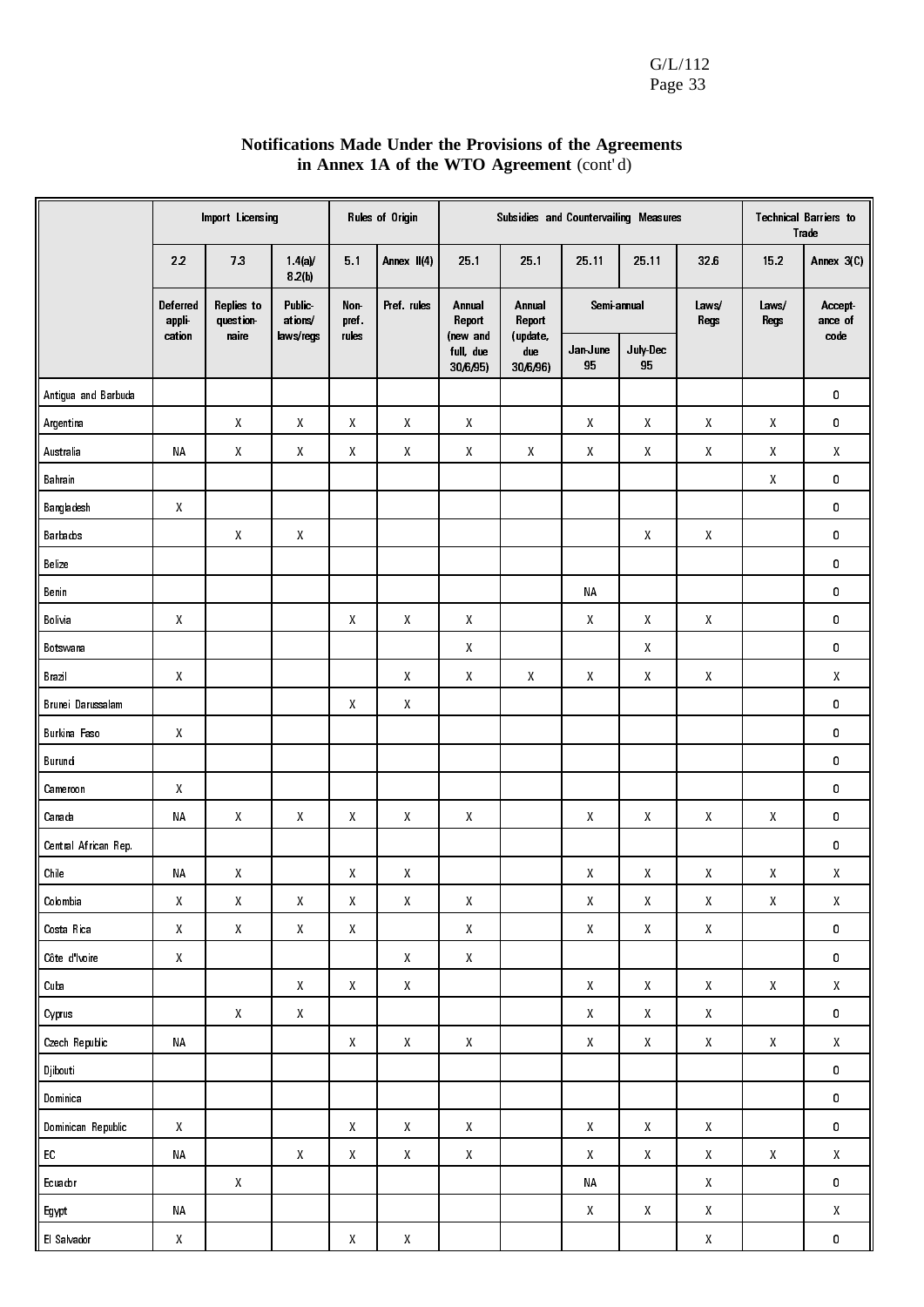|                         |                    | Import Licensing       |                      |                    | Rules of Origin                                     | Subsidies and Countervailing Measures<br><b>Technical Barriers to</b><br>Trade |                             |                                                     |                    |                                                     |                    |                           |  |
|-------------------------|--------------------|------------------------|----------------------|--------------------|-----------------------------------------------------|--------------------------------------------------------------------------------|-----------------------------|-----------------------------------------------------|--------------------|-----------------------------------------------------|--------------------|---------------------------|--|
|                         | 22                 | 73                     | $1.4(a)$ /<br>8.2(b) | 5.1                | Annex II(4)                                         | 25.1                                                                           | 25.1                        | 25.11                                               | 25 11              | 326                                                 | 152                | Annex 3(C)                |  |
|                         | Deferred<br>appli  | Replies to<br>Question | Public-<br>ations/   | Non-<br>pref.      | Pref. rules                                         | Annual<br>Report                                                               | Annual<br>Report            | Semi-annual                                         |                    | Laws/<br>Regs                                       | Laws/<br>Regs      | Accept<br>ance of<br>code |  |
|                         | cation             | naire                  | laws/regs            | rules              |                                                     | (new and<br>full, due<br>30/6/95)                                              | (update,<br>due<br>30/6/96) | Jan June<br>95                                      | July-Dec<br>95     |                                                     |                    |                           |  |
| $\mathsf{F}ij$          |                    |                        |                      |                    |                                                     |                                                                                |                             | <b>NA</b>                                           |                    |                                                     |                    | 0                         |  |
| Gabon                   | $\pmb{\mathsf{X}}$ |                        |                      |                    |                                                     |                                                                                |                             |                                                     |                    |                                                     |                    | 0                         |  |
| Ghana                   |                    |                        |                      |                    |                                                     |                                                                                |                             |                                                     |                    |                                                     |                    | 0                         |  |
| Grenada                 |                    |                        |                      |                    |                                                     |                                                                                |                             | <b>NA</b>                                           |                    |                                                     |                    | 0                         |  |
| Guatemala               | $\pmb{\mathsf{X}}$ |                        |                      |                    |                                                     |                                                                                |                             | Χ                                                   | $\pmb{\mathsf{X}}$ | Χ                                                   |                    | 0                         |  |
| Guinea Bissau           |                    |                        |                      |                    |                                                     |                                                                                |                             |                                                     |                    |                                                     |                    | 0                         |  |
| Guinea, Republic of     |                    |                        |                      |                    |                                                     |                                                                                |                             |                                                     |                    | Χ                                                   |                    | 0                         |  |
| Guyana                  |                    |                        |                      |                    |                                                     |                                                                                |                             |                                                     |                    |                                                     |                    | 0                         |  |
| Haiti                   |                    |                        |                      |                    |                                                     |                                                                                |                             | <b>NA</b>                                           |                    |                                                     |                    | 0                         |  |
| Honduras                | $\mathsf X$        |                        |                      | Χ                  | $\mathsf{X}% _{0}^{\prime}=\mathsf{X}_{0}^{\prime}$ | $\boldsymbol{X}$                                                               |                             | $\boldsymbol{X}$                                    | X                  | $\pmb{\mathsf{X}}$                                  |                    | 0                         |  |
| Hong Kong               | <b>NA</b>          | $\pmb{\mathsf{X}}$     |                      | Χ                  | $\mathsf{X}% _{0}^{\prime}=\mathsf{X}_{0}^{\prime}$ | $\boldsymbol{X}$                                                               | Χ                           | $\mathsf{X}% _{0}^{\prime}=\mathsf{X}_{0}^{\prime}$ | X                  | Χ                                                   | $\pmb{\mathsf{X}}$ | 0                         |  |
| Hungary                 | <b>NA</b>          |                        |                      | Χ                  | $\mathsf{X}% _{0}$                                  | $\boldsymbol{X}$                                                               |                             | Χ                                                   | X                  | Χ                                                   |                    | $\pmb{\mathsf{X}}$        |  |
| Iceland                 | <b>NA</b>          |                        |                      | Χ                  |                                                     |                                                                                |                             | $\pmb{\mathsf{X}}$                                  | $\boldsymbol{X}$   | Χ                                                   |                    | 0                         |  |
| India                   | <b>NA</b>          | $\pmb{\mathsf{X}}$     |                      | Χ                  | $\mathsf{X}% _{0}^{\prime}=\mathsf{X}_{0}^{\prime}$ | $\pmb{\mathsf{X}}$                                                             |                             | Χ                                                   | $\mathsf{X}$       | X                                                   |                    | Χ                         |  |
| Indonesia               | $\mathsf{X}% _{0}$ |                        |                      |                    | $\mathsf{X}% _{0}^{\prime}=\mathsf{X}_{0}^{\prime}$ | $\pmb{\mathsf{X}}$                                                             |                             | Χ                                                   | X                  | X                                                   | Χ                  | $\pmb{\mathsf{X}}$        |  |
| Israel                  |                    |                        |                      |                    |                                                     |                                                                                |                             |                                                     | $\mathsf{X}$       | $\mathsf{X}% _{0}^{\prime}=\mathsf{X}_{0}^{\prime}$ |                    | 0                         |  |
| Jamaica                 |                    |                        | $\pmb{\mathsf{X}}$   | $\pmb{\mathsf{X}}$ | $\pmb{\mathsf{X}}$                                  |                                                                                |                             |                                                     |                    | Χ                                                   |                    | $\pmb{\mathsf{X}}$        |  |
| Japan                   | NΑ                 |                        | X                    | Χ                  | $\mathsf{X}% _{0}^{\prime}=\mathsf{X}_{0}^{\prime}$ | X                                                                              | Χ                           | $\pmb{\mathsf{X}}$                                  | X                  | $\mathsf{X}% _{0}^{\prime}=\mathsf{X}_{0}^{\prime}$ | $\pmb{\mathsf{X}}$ | $\pmb{\mathsf{X}}$        |  |
| Kenya                   | $\pmb{\mathsf{X}}$ |                        |                      | $\pmb{\mathsf{X}}$ | X                                                   |                                                                                |                             |                                                     |                    | $\pmb{\mathsf{X}}$                                  |                    | $\pmb{\mathsf{X}}$        |  |
| Korea                   |                    |                        |                      | $\pmb{\mathsf{X}}$ | $\pmb{\mathsf{X}}$                                  | $\pmb{\mathsf{X}}$                                                             |                             | $\pmb{\mathsf{X}}$                                  | $\pmb{\mathsf{X}}$ | $\pmb{\mathsf{X}}$                                  |                    | 0                         |  |
| Kuwait                  |                    |                        |                      |                    |                                                     |                                                                                |                             | $\pmb{\mathsf{X}}$                                  |                    |                                                     |                    | 0                         |  |
| Lesotho                 |                    |                        |                      |                    |                                                     |                                                                                |                             |                                                     |                    |                                                     |                    | 0                         |  |
| Liechtenstein           | NA                 |                        |                      |                    |                                                     | $\pmb{\mathsf{X}}$                                                             |                             |                                                     |                    |                                                     |                    | 0                         |  |
| Macau                   |                    |                        |                      |                    |                                                     |                                                                                |                             |                                                     |                    |                                                     |                    | 0                         |  |
| Madagascar              |                    |                        |                      | $\pmb{\mathsf{X}}$ | X                                                   |                                                                                |                             |                                                     |                    |                                                     |                    | 0                         |  |
| Malawi                  |                    |                        |                      |                    |                                                     |                                                                                |                             |                                                     |                    | Χ                                                   |                    | 0                         |  |
| Malaysia                | $\pmb{\mathsf{X}}$ |                        |                      | X                  | X                                                   | $\pmb{\mathsf{X}}$                                                             |                             | Χ                                                   | $\pmb{\mathsf{X}}$ | Χ                                                   | X                  | X                         |  |
| Maldives                |                    |                        |                      |                    |                                                     |                                                                                |                             |                                                     |                    | X                                                   |                    | 0                         |  |
| $\mathsf{M}\mathsf{al}$ |                    |                        |                      |                    |                                                     |                                                                                |                             |                                                     |                    |                                                     |                    | 0                         |  |
| Malta                   |                    | $\pmb{\mathsf{X}}$     | $\pmb{\mathsf{X}}$   | Χ                  | $\pmb{\mathsf{X}}$                                  |                                                                                |                             | $\pmb{\mathsf{X}}$                                  | $\pmb{\mathsf{X}}$ | Χ                                                   |                    | $\pmb{\mathsf{X}}$        |  |
| Mauritania              |                    |                        |                      |                    |                                                     |                                                                                |                             |                                                     |                    |                                                     |                    | $\pmb{0}$                 |  |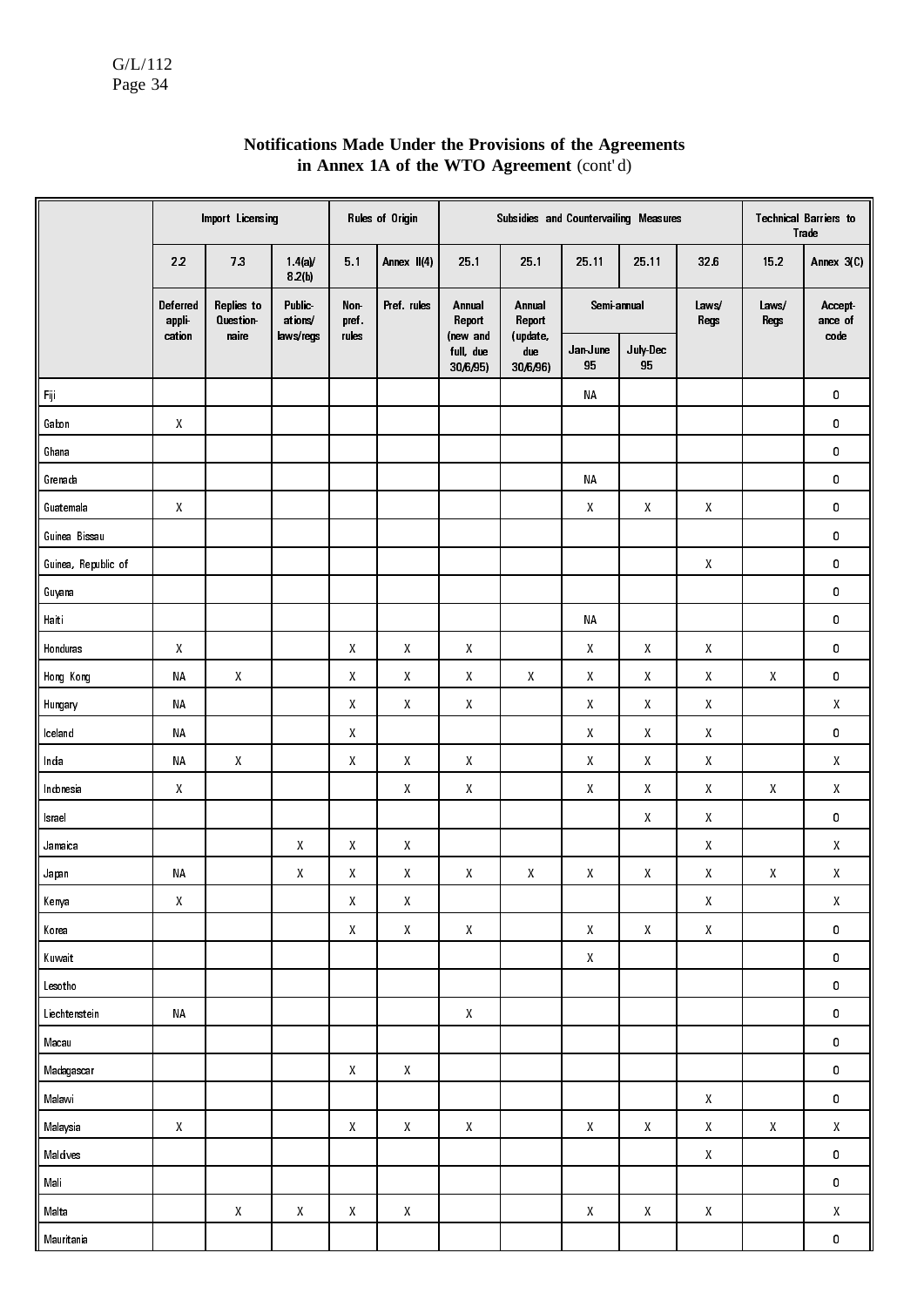|                       |                   | Import Licensing       |                          |                                                     | Rules of Origin                                     |                                   | Subsidies and Countervailing Measures<br><b>Technical Barriers to</b><br>Trade |                    |                    |                                                     |                                                     |                                                     |
|-----------------------|-------------------|------------------------|--------------------------|-----------------------------------------------------|-----------------------------------------------------|-----------------------------------|--------------------------------------------------------------------------------|--------------------|--------------------|-----------------------------------------------------|-----------------------------------------------------|-----------------------------------------------------|
|                       | 22                | 13                     | 1.4(a)<br>8.2(b)         | 5.1                                                 | Annex II(4)                                         | 25 1                              | 251                                                                            | 25 11              | 25.11              | 326                                                 | 152                                                 | Annex 3(C)                                          |
|                       | Deferred<br>appli | Replies to<br>Question | <b>Public</b><br>ations/ | Non-<br>pref.                                       | Pref. rules                                         | Annual<br>Report                  | Annual<br>Report                                                               | Semi-annual        |                    | Laws/<br>Regs                                       | Laws/<br><b>Regs</b>                                | Accept-<br>ance of                                  |
|                       | cation            | naire                  | laws/regs                | rules                                               |                                                     | (new and<br>full, due<br>30/6/95) | (update,<br>due<br>30/6/96)                                                    | Jan June<br>95     | July-Dec<br>95     |                                                     |                                                     | code                                                |
| Mauritius             |                   | X                      | $\boldsymbol{X}$         | $\boldsymbol{X}$                                    | X                                                   | X                                 |                                                                                |                    | X                  | $\mathsf{X}% _{0}^{\prime}=\mathsf{X}_{0}^{\prime}$ |                                                     | 0                                                   |
| Mexico                | <b>NA</b>         |                        |                          | $\pmb{\mathsf{X}}$                                  | $\pmb{\mathsf{X}}$                                  |                                   |                                                                                | X                  | X                  | $\mathsf{X}% _{0}^{\prime}=\mathsf{X}_{0}^{\prime}$ | $\mathsf{X}% _{0}^{\prime}=\mathsf{X}_{0}^{\prime}$ | 0                                                   |
| Morocco               |                   | Χ                      | Χ                        | $\pmb{\mathsf{X}}$                                  | $\pmb{\mathsf{X}}$                                  | $\pmb{\mathsf{X}}$                |                                                                                | X                  | Χ                  | $\mathsf{X}% _{0}^{\prime}=\mathsf{X}_{0}^{\prime}$ |                                                     | 0                                                   |
| Mozambique            |                   |                        |                          |                                                     |                                                     |                                   |                                                                                |                    |                    |                                                     |                                                     | 0                                                   |
| Myanmar               | $\mathsf X$       |                        |                          |                                                     |                                                     |                                   |                                                                                |                    |                    |                                                     |                                                     | 0                                                   |
| Namibia               |                   |                        |                          |                                                     |                                                     |                                   |                                                                                |                    |                    |                                                     |                                                     | 0                                                   |
| New Zealand           | $\sf NA$          |                        | Χ                        | $\mathsf{X}$                                        | $\mathsf{X}$                                        | $\mathsf{X}$                      | $\mathsf{X}% _{0}^{\prime}=\mathsf{X}_{0}^{\prime}$                            | $\mathsf{X}$       | Χ                  | Χ                                                   |                                                     | $\mathsf{X}% _{0}^{\prime}=\mathsf{X}_{0}^{\prime}$ |
| Nicaragua             |                   |                        | Χ                        | $\mathsf{X}$                                        | $\mathsf{X}$                                        | $\pmb{\mathsf{X}}$                |                                                                                |                    |                    | Χ                                                   |                                                     | 0                                                   |
| Nigeria               | <b>NA</b>         |                        |                          |                                                     |                                                     | $\mathsf{X}$                      |                                                                                |                    |                    |                                                     | X                                                   | 0                                                   |
| Norway                | <b>NA</b>         | Χ                      |                          | $\mathsf{X}$                                        | $\mathsf{X}$                                        | $\mathsf{X}$                      |                                                                                | $\boldsymbol{X}$   | X                  | X                                                   | $\mathsf X$                                         | 0                                                   |
| Pakistan              | ΝA                |                        | $\pmb{\chi}$             |                                                     |                                                     |                                   |                                                                                | $\pmb{\mathsf{X}}$ |                    | Χ                                                   |                                                     | 0                                                   |
| Papua New Guinea      |                   |                        |                          |                                                     |                                                     |                                   |                                                                                | <b>NA</b>          |                    |                                                     |                                                     |                                                     |
| Paraguay              |                   |                        |                          |                                                     | $\pmb{\mathsf{X}}$                                  |                                   |                                                                                | $\pmb{\mathsf{X}}$ | X                  | Χ                                                   |                                                     | 0                                                   |
| Peru                  |                   | Χ                      | $\pmb{\chi}$             | $\mathsf{X}% _{0}^{\prime}=\mathsf{X}_{0}^{\prime}$ | $\mathsf{X}% _{0}^{\prime}=\mathsf{X}_{0}^{\prime}$ | $\pmb{\mathsf{X}}$                |                                                                                | Χ                  | Χ                  | Χ                                                   |                                                     | Χ                                                   |
| Philippines           | ΝA                |                        |                          | $\mathsf{X}$                                        | $\mathsf{X}% _{0}^{\prime}=\mathsf{X}_{0}^{\prime}$ | $\pmb{\mathsf{X}}$                |                                                                                | $\pmb{\mathsf{X}}$ | Χ                  | Χ                                                   | Χ                                                   | $\mathsf{X}$                                        |
| Poland                | <b>NA</b>         |                        |                          | $\mathsf{X}% _{0}^{\prime}=\mathsf{X}_{0}^{\prime}$ | $\mathsf{X}% _{0}^{\prime}=\mathsf{X}_{0}^{\prime}$ |                                   |                                                                                | Χ                  | Χ                  | X                                                   |                                                     | 0                                                   |
| Qatar                 |                   |                        |                          |                                                     |                                                     |                                   |                                                                                | <b>NA</b>          |                    |                                                     |                                                     | 0                                                   |
| Romania               | ΝA                |                        |                          | $\mathsf{X}% _{0}^{\prime}=\mathsf{X}_{0}^{\prime}$ |                                                     |                                   |                                                                                | X                  | Χ                  | Χ                                                   | Χ                                                   | $\mathsf{X}% _{0}^{\prime}=\mathsf{X}_{0}^{\prime}$ |
| Rwanda                |                   |                        |                          |                                                     |                                                     |                                   |                                                                                | $\sf NA$           |                    |                                                     |                                                     |                                                     |
| Saint Kitts and Nevis |                   |                        |                          |                                                     |                                                     |                                   |                                                                                | <b>NA</b>          |                    |                                                     |                                                     | 0                                                   |
| Saint Lucia           |                   |                        |                          |                                                     |                                                     |                                   |                                                                                | $\pmb{\mathsf{X}}$ | $\boldsymbol{X}$   | $\mathsf{X}$                                        |                                                     | 0                                                   |
| Saint Vincent & Gre.  |                   |                        |                          |                                                     |                                                     |                                   |                                                                                |                    |                    |                                                     |                                                     | 0                                                   |
| Senegal               |                   |                        |                          | $\mathsf{X}$                                        | $\pmb{\mathsf{X}}$                                  |                                   |                                                                                |                    |                    | $\mathsf{X}% _{0}$                                  |                                                     | $\pmb{\mathsf{X}}$                                  |
| Sierra Leone          |                   |                        |                          |                                                     |                                                     |                                   |                                                                                |                    |                    |                                                     |                                                     | 0                                                   |
| Singapore             | ΝA                |                        |                          | $\pmb{\mathsf{X}}$                                  | $\pmb{\mathsf{X}}$                                  | $\pmb{\mathsf{X}}$                |                                                                                | $\pmb{\mathsf{X}}$ | $\pmb{\mathsf{X}}$ | $\mathsf{X}% _{0}$                                  |                                                     | $\pmb{\mathsf{X}}$                                  |
| Slovak Republic       | ΝA                |                        |                          | $\pmb{\mathsf{X}}$                                  | $\pmb{\mathsf{X}}$                                  | $\pmb{\mathsf{X}}$                |                                                                                | $\pmb{\mathsf{X}}$ | $\mathsf X$        | $\mathsf{X}% _{0}$                                  | $\pmb{\mathsf{X}}$                                  | $\mathsf{X}% _{0}$                                  |
| Slovenia              | ΝA                |                        |                          | $\pmb{\mathsf{X}}$                                  | $\mathsf{X}$                                        | NΑ                                |                                                                                | $\pmb{\mathsf{X}}$ | $\pmb{\mathsf{X}}$ | $\pmb{\mathsf{X}}$                                  | $\pmb{\mathsf{X}}$                                  | $\mathsf X$                                         |
| Solomon Islands       |                   |                        |                          |                                                     |                                                     |                                   |                                                                                | ΝA                 | ΝA                 |                                                     |                                                     |                                                     |
| South Africa          | ΝA                |                        |                          | $\pmb{\mathsf{X}}$                                  |                                                     |                                   |                                                                                | X                  | $\boldsymbol{X}$   | $\mathsf{X}% _{0}^{\prime}=\mathsf{X}_{0}^{\prime}$ |                                                     | $\mathsf{X}$                                        |
| Sri Lanka             | $\mathsf X$       |                        |                          |                                                     |                                                     |                                   |                                                                                | $\pmb{\mathsf{X}}$ | $\pmb{\mathsf{X}}$ | X                                                   |                                                     | 0                                                   |
| Suriname              |                   |                        |                          |                                                     |                                                     | $\pmb{\mathsf{X}}$                |                                                                                |                    |                    | $\pmb{\mathsf{X}}$                                  |                                                     | 0                                                   |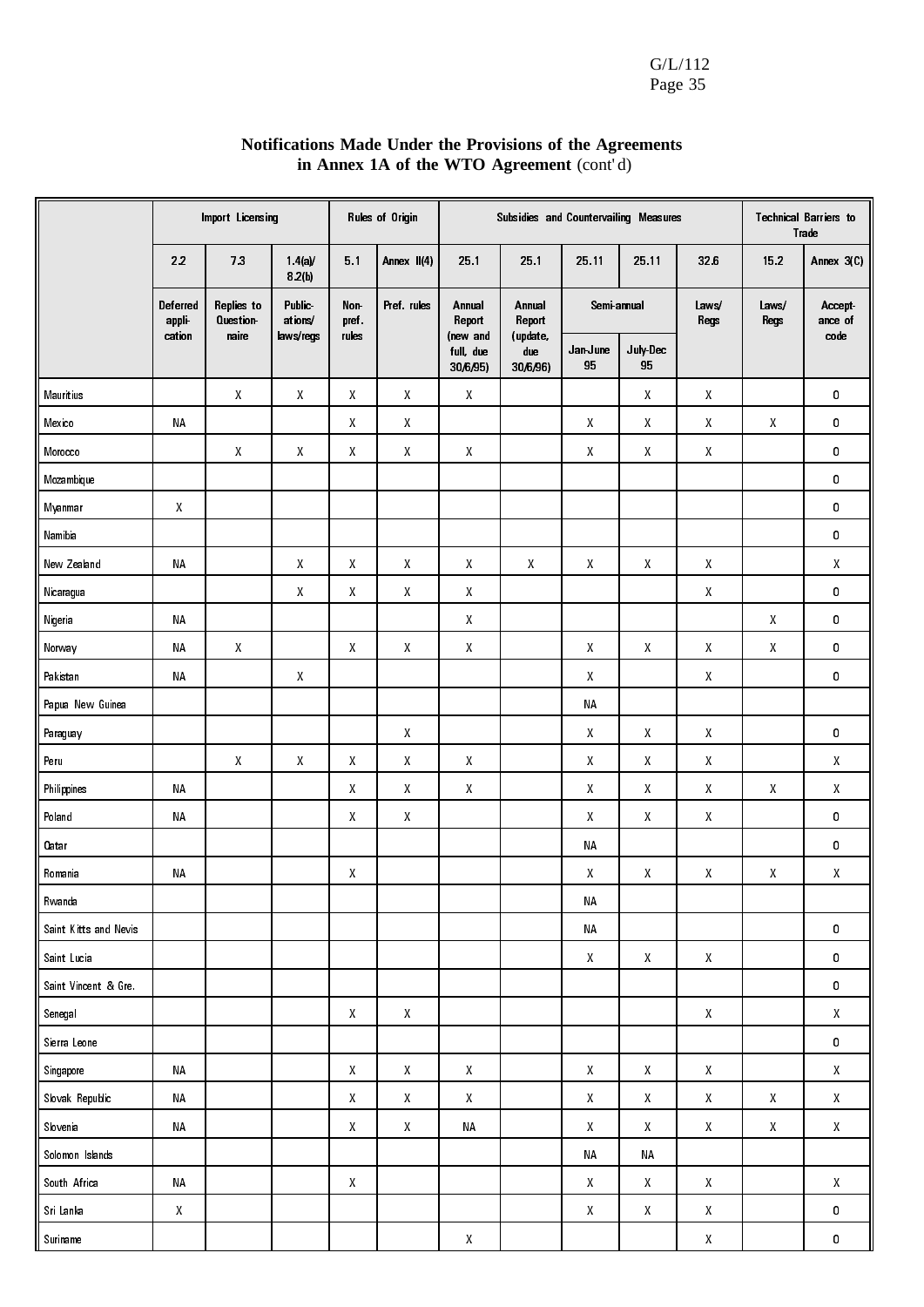|                      |                    | Import Licensing              |                          |                                                     | Rules of Origin |                                                     | Subsidies and Countervailing Measures |                    |                    |                    |               | <b>Technical Barriers to</b><br>Trade               |  |
|----------------------|--------------------|-------------------------------|--------------------------|-----------------------------------------------------|-----------------|-----------------------------------------------------|---------------------------------------|--------------------|--------------------|--------------------|---------------|-----------------------------------------------------|--|
|                      | 22                 | 73                            | 1.4(a)<br>8.2(b)         | 5.1                                                 | Annex II(4)     | 25 1                                                | 25 1                                  | 25.11              | 25.11              | 326                | 152           | Annex 3(C)                                          |  |
|                      | Deferred<br>appli  | Replies to<br><b>Question</b> | <b>Public</b><br>ations/ | Non-<br>pref.                                       | Pref. rules     | Annual<br>Report                                    | Annual<br>Report                      | Semi annual        |                    | Laws/<br>Regs      | Laws/<br>Regs | <b>Accept</b><br>ance                               |  |
|                      | cation             | naire                         | laws/regs                | rules                                               |                 | (new and<br>full, due<br>30/6/95)                   | (update,<br>due<br>30/6/96)           | Jan June<br>95     | July-Dec<br>95     |                    |               | of code                                             |  |
| Swaziland            |                    |                               |                          |                                                     |                 | X                                                   |                                       |                    | Χ                  |                    |               | 0                                                   |  |
| Switzerland          | NA                 |                               |                          | $\mathsf{X}% _{0}^{\prime}=\mathsf{X}_{0}^{\prime}$ | $\mathsf{X}$    | $\mathsf{X}% _{0}^{\prime}=\mathsf{X}_{0}^{\prime}$ |                                       | $\pmb{\mathsf{X}}$ | $\pmb{\mathsf{X}}$ | $\pmb{\mathsf{X}}$ | Χ             | $\mathsf{X}% _{0}^{\prime}=\mathsf{X}_{0}^{\prime}$ |  |
| Tanzania             |                    |                               |                          |                                                     |                 |                                                     |                                       | Χ                  |                    |                    |               | 0                                                   |  |
| Thailand             | $\mathsf{X}$       |                               |                          | $\mathsf{X}$                                        | X               | X                                                   | $\mathsf{X}$                          | X                  | $\mathsf{X}$       | $\mathsf{X}$       |               | $\mathsf{X}$                                        |  |
| Togo                 |                    |                               |                          |                                                     |                 |                                                     |                                       |                    |                    |                    |               |                                                     |  |
| Trinidad and Tobago  |                    | $\mathsf{X}$                  |                          | $\mathsf{X}$                                        | $\mathsf{X}$    | X                                                   |                                       | $\mathsf{X}$       | X                  | X                  |               | X                                                   |  |
| Tunisia              | $\mathsf{X}% _{0}$ |                               |                          | $\mathsf{X}% _{0}^{\prime}=\mathsf{X}_{0}^{\prime}$ | $\mathsf{X}$    |                                                     |                                       | $\mathsf{X}$       | X                  | X                  | $\mathsf{X}$  | $\mathsf{X}$                                        |  |
| Turkey               | X                  | X                             | X                        | X                                                   | X               | X                                                   |                                       | X                  | X                  | X                  |               | $\boldsymbol{X}$                                    |  |
| Uganda               |                    |                               |                          |                                                     |                 |                                                     |                                       |                    |                    |                    |               |                                                     |  |
| United Arab Emirates | $\mathsf{X}% _{0}$ |                               |                          |                                                     |                 |                                                     |                                       | <b>NA</b>          |                    |                    |               |                                                     |  |
| <b>United States</b> | <b>NA</b>          | $\mathsf{X}$                  |                          | $\mathsf{X}$                                        | X               | X                                                   |                                       | X                  | $\mathsf{X}$       | X                  | $\mathsf{X}$  |                                                     |  |
| Uruguay              | $\mathsf{X}$       |                               |                          |                                                     | Χ               |                                                     |                                       | Χ                  | Χ                  | Χ                  |               |                                                     |  |
| Venezuela            | X                  |                               |                          | $\mathsf{X}$                                        | X               | X                                                   |                                       | $\mathsf{X}$       | X                  | X                  |               | X                                                   |  |
| Zambia               |                    |                               |                          |                                                     |                 | $\pmb{\mathsf{X}}$                                  |                                       | X                  | X                  | X                  |               |                                                     |  |
| Zimbabwe             |                    |                               | X                        |                                                     |                 |                                                     |                                       |                    | X                  | X                  |               | X                                                   |  |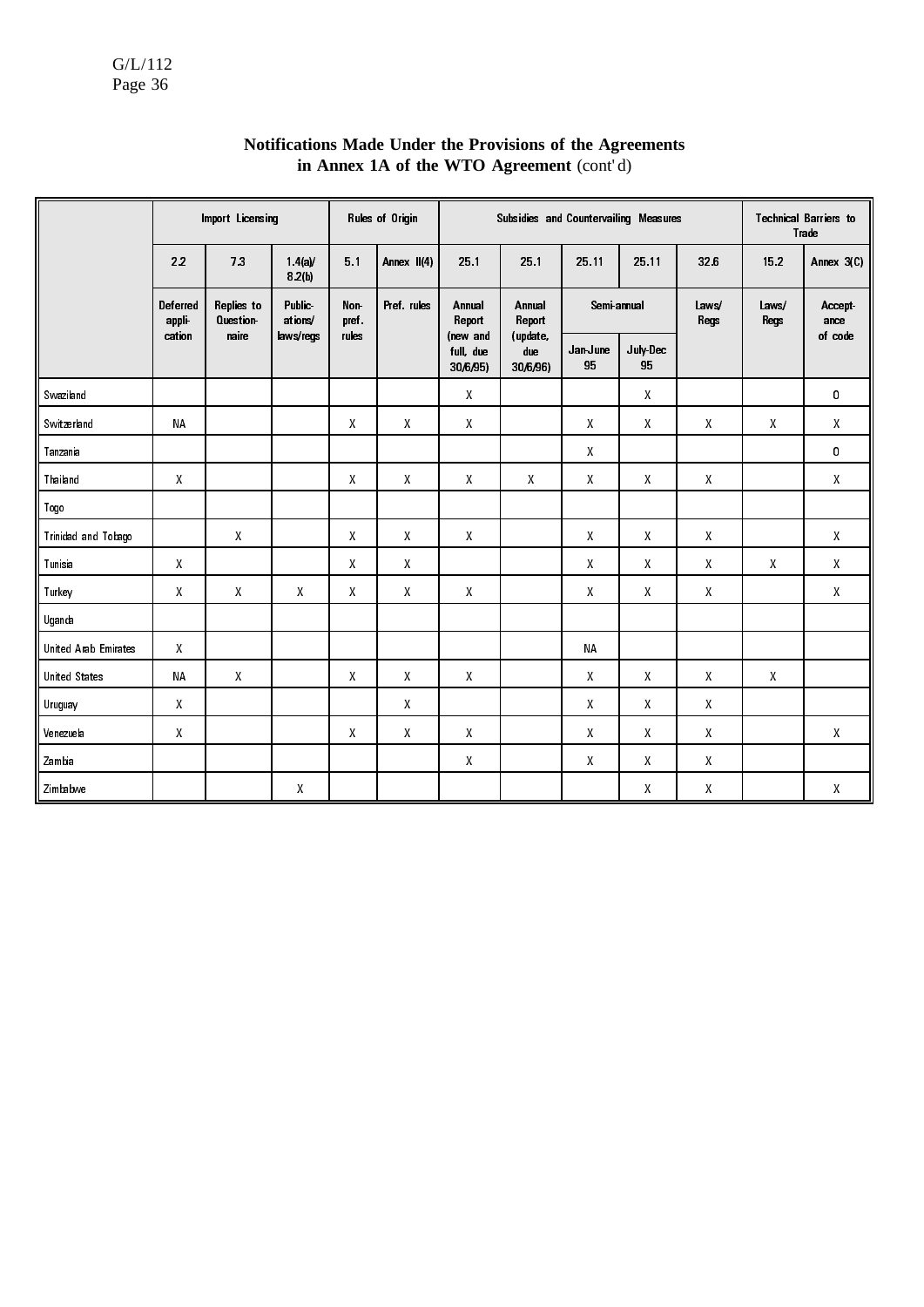|                      |                                                     |                                                     | Safeguards                   |                             | <b>State Trading</b>                                                       |                                                                      | PSI                                                 | OR <sub>s</sub>                                     |
|----------------------|-----------------------------------------------------|-----------------------------------------------------|------------------------------|-----------------------------|----------------------------------------------------------------------------|----------------------------------------------------------------------|-----------------------------------------------------|-----------------------------------------------------|
|                      | 11.2                                                | 126                                                 | 12.7                         | 12.7                        | XVII(4)(a)                                                                 | XVII(4)(a)                                                           | 5                                                   | G/L/59                                              |
|                      | <b>Phase</b><br>out<br>timetable                    | Laws/<br><b>Regs</b>                                | Existing<br>11.1<br>measures | Pre-<br>existing<br>Art XIX | Annual state<br>trading activities<br>(new and full<br>notif, due 30/6/95) | Annual state<br>trading activities<br>(update notif,<br>due 30/6/96) | Laws/<br>Regs                                       | <b>Biennial</b><br>report                           |
| Antigua and Barbuda  | 0                                                   |                                                     | 0                            | 0                           |                                                                            |                                                                      |                                                     |                                                     |
| Argentina            | 0                                                   | $\pmb{\mathsf{X}}$                                  | 0                            | 0                           | $\pmb{\mathsf{X}}$                                                         |                                                                      |                                                     |                                                     |
| Australia            | 0                                                   | $\pmb{\mathsf{X}}$                                  | 0                            | 0                           | $\mathsf X$                                                                | $\pmb{\mathsf{X}}$                                                   |                                                     | X                                                   |
| Bahrain              | 0                                                   |                                                     | 0                            | 0                           |                                                                            |                                                                      |                                                     |                                                     |
| Bangladesh           | 0                                                   |                                                     | 0                            | 0                           |                                                                            |                                                                      |                                                     |                                                     |
| <b>B</b> arbados     | 0                                                   |                                                     | 0                            | 0                           | $\mathsf{X}% _{0}^{\prime}=\mathsf{X}_{0}^{\prime}$                        |                                                                      |                                                     |                                                     |
| Belize               | 0                                                   |                                                     | 0                            | 0                           |                                                                            |                                                                      |                                                     |                                                     |
| Benin                | 0                                                   |                                                     | 0                            | 0                           |                                                                            |                                                                      |                                                     |                                                     |
| Bolivia              | 0                                                   | $\pmb{\mathsf{X}}$                                  | 0                            | 0                           |                                                                            |                                                                      |                                                     |                                                     |
| Botswana             | 0                                                   |                                                     | 0                            | 0                           |                                                                            |                                                                      |                                                     |                                                     |
| Brazil               | 0                                                   | $\pmb{\mathsf{X}}$                                  | 0                            | 0                           | $\mathsf X$                                                                |                                                                      |                                                     |                                                     |
| Brunei Darussalam    | 0                                                   |                                                     | 0                            | 0                           |                                                                            |                                                                      |                                                     |                                                     |
| Burkina Faso         | 0                                                   |                                                     | 0                            | 0                           |                                                                            |                                                                      |                                                     |                                                     |
| Burundi              | 0                                                   |                                                     | 0                            | 0                           |                                                                            |                                                                      |                                                     |                                                     |
| Cameroon             | 0                                                   |                                                     | 0                            | 0                           |                                                                            |                                                                      |                                                     |                                                     |
| Canada               | $\pmb{0}$                                           | $\pmb{\mathsf{X}}$                                  | Χ                            | X                           | $\mathsf{X}% _{0}^{\prime}=\mathsf{X}_{0}^{\prime}$                        | $\pmb{\chi}$                                                         | $\pmb{\chi}$                                        |                                                     |
| Central African Rep. | 0                                                   |                                                     | 0                            | 0                           |                                                                            |                                                                      |                                                     |                                                     |
| Chili                | $\pmb{0}$                                           | $\pmb{\mathsf{X}}$                                  | 0                            | 0                           | $\pmb{\chi}$                                                               | $\pmb{\mathsf{X}}$                                                   | $\pmb{\chi}$                                        |                                                     |
| Colombia             | 0                                                   | X                                                   | 0                            | Χ                           | $\pmb{\mathsf{X}}$                                                         |                                                                      | Χ                                                   |                                                     |
| Costa Rica           | 0                                                   | X                                                   | $\mathsf X$                  | Χ                           | $\pmb{\mathsf{X}}$                                                         |                                                                      | Χ                                                   |                                                     |
| Côte d'Ivoire        | 0                                                   | $\mathsf{X}% _{0}^{\prime}=\mathsf{X}_{0}^{\prime}$ | $\pmb{0}$                    | $\pmb{0}$                   | $\mathsf{X}% _{0}^{\prime}=\mathsf{X}_{0}^{\prime}$                        |                                                                      | $\mathsf{X}% _{0}$                                  |                                                     |
| Cuba                 | 0                                                   | $\mathsf{X}% _{0}^{\prime}=\mathsf{X}_{0}^{\prime}$ | 0                            | $\pmb{0}$                   |                                                                            |                                                                      | $\mathsf{X}% _{0}$                                  |                                                     |
| Cyprus               | $\mathsf{X}% _{0}^{\prime}=\mathsf{X}_{0}^{\prime}$ |                                                     | $\mathsf{X}$                 | $\pmb{0}$                   | $\mathsf{X}% _{0}$                                                         |                                                                      |                                                     |                                                     |
| Czech Republic       | 0                                                   | $\mathsf{X}% _{0}^{\prime}=\mathsf{X}_{0}^{\prime}$ | 0                            | $\pmb{0}$                   | $\mathsf{X}% _{0}^{\prime}=\mathsf{X}_{0}^{\prime}$                        |                                                                      | $\mathsf{X}% _{0}$                                  |                                                     |
| <b>Djibouti</b>      | $\pmb{0}$                                           |                                                     | 0                            | $\pmb{0}$                   |                                                                            |                                                                      |                                                     |                                                     |
| Dominica             | 0                                                   |                                                     | 0                            | $\pmb{0}$                   |                                                                            |                                                                      |                                                     |                                                     |
| Dominican Republic   | 0                                                   | $\mathsf{X}% _{0}^{\prime}=\mathsf{X}_{0}^{\prime}$ | $\pmb{0}$                    | $\pmb{0}$                   |                                                                            |                                                                      |                                                     | $\mathsf{X}% _{0}^{\prime}=\mathsf{X}_{0}^{\prime}$ |
| EC                   | $\mathsf{X}% _{0}^{\prime}=\mathsf{X}_{0}^{\prime}$ | $\mathsf{X}% _{0}^{\prime}=\mathsf{X}_{0}^{\prime}$ | $\mathsf X$                  | $\mathsf X$                 | $\mathsf{X}% _{0}^{\prime}=\mathsf{X}_{0}^{\prime}$                        | $\mathsf{X}$                                                         | $\mathsf{X}% _{0}^{\prime}=\mathsf{X}_{0}^{\prime}$ | $\mathsf{X}% _{0}^{\prime}=\mathsf{X}_{0}^{\prime}$ |
| Ecuador              | 0                                                   | $\mathsf{X}% _{0}^{\prime}=\mathsf{X}_{0}^{\prime}$ | $\pmb{0}$                    | $\pmb{0}$                   |                                                                            |                                                                      |                                                     |                                                     |
| Egypt                | 0                                                   | $\mathsf{X}% _{0}^{\prime}=\mathsf{X}_{0}^{\prime}$ | 0                            | $\pmb{0}$                   |                                                                            |                                                                      |                                                     |                                                     |
| El Salvador          | 0                                                   | $\mathsf{X}% _{0}^{\prime}=\mathsf{X}_{0}^{\prime}$ | 0                            | $\pmb{0}$                   |                                                                            |                                                                      |                                                     |                                                     |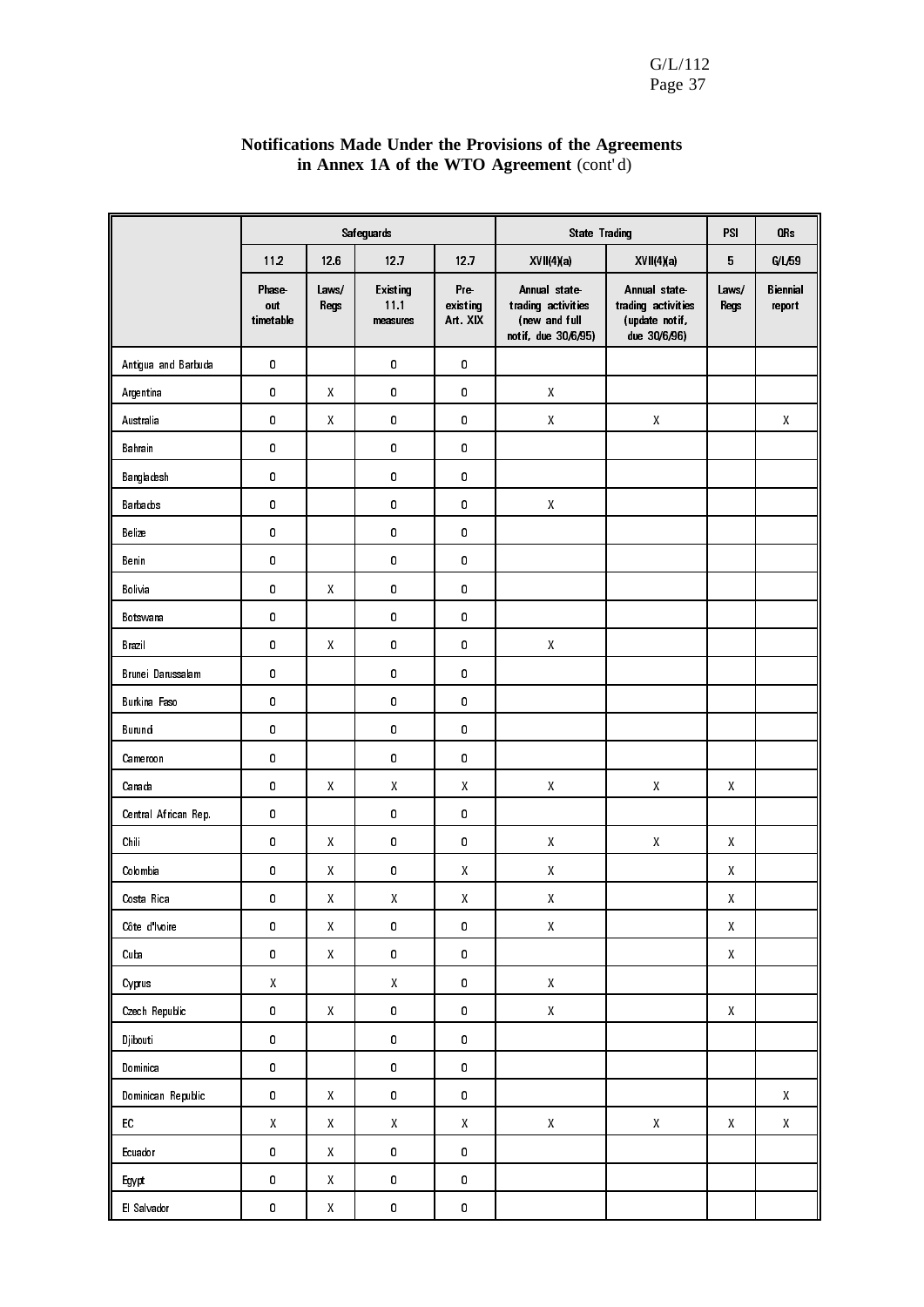|                     |                           |                                                     | Safeguards                                          |                             | <b>State Trading</b>                                                       |                                                                      | PSI                  | OR <sub>s</sub>                                     |
|---------------------|---------------------------|-----------------------------------------------------|-----------------------------------------------------|-----------------------------|----------------------------------------------------------------------------|----------------------------------------------------------------------|----------------------|-----------------------------------------------------|
|                     | 112                       | 12.6                                                | 12.7                                                | 12 <sub>7</sub>             | XVII(4)(a)                                                                 | XVII(4)(a)                                                           | 5                    | G/L/59                                              |
|                     | Phase<br>out<br>timetable | Laws/<br><b>Regs</b>                                | Existing<br>11.1<br>measures                        | Pre-<br>existing<br>Art XIX | Annual state<br>trading activities<br>(new and full<br>notif, due 30/6/95) | Annual state<br>trading activities<br>(update notif.<br>due 30/6/96) | Laws/<br><b>Regs</b> | <b>Biennial</b><br>report                           |
| Fiji                | 0                         |                                                     | 0                                                   | $\mathbf 0$                 |                                                                            |                                                                      |                      |                                                     |
| Gabon               | 0                         |                                                     | 0                                                   | 0                           |                                                                            |                                                                      |                      |                                                     |
| Ghana               | $\pmb{0}$                 |                                                     | 0                                                   | 0                           |                                                                            |                                                                      |                      |                                                     |
| Grenada             | 0                         |                                                     | 0                                                   | 0                           |                                                                            |                                                                      |                      |                                                     |
| Guatemala           | $\mathbf 0$               | $\mathsf{X}% _{0}^{\prime}=\mathsf{X}_{0}^{\prime}$ | 0                                                   | 0                           |                                                                            |                                                                      |                      |                                                     |
| Guinea Bissau       | 0                         |                                                     | 0                                                   | 0                           |                                                                            |                                                                      |                      |                                                     |
| Guinea, Republic of | $\pmb{0}$                 | $\mathsf{X}$                                        | 0                                                   | 0                           | $\pmb{\mathsf{X}}$                                                         |                                                                      |                      |                                                     |
| Guyana              | 0                         |                                                     | 0                                                   | $\pmb{0}$                   |                                                                            |                                                                      |                      |                                                     |
| Haiti               | $\pmb{0}$                 |                                                     | 0                                                   | 0                           |                                                                            |                                                                      |                      |                                                     |
| Honduras            | 0                         | $\pmb{\mathsf{X}}$                                  | 0                                                   | 0                           | $\pmb{\mathsf{X}}$                                                         |                                                                      |                      |                                                     |
| Hong Kong           | $\pmb{0}$                 | $\pmb{\mathsf{X}}$                                  | $\mathsf{X}$                                        | X                           | $\pmb{\mathsf{X}}$                                                         | $\mathsf{X}% _{0}^{\prime}=\mathsf{X}_{0}^{\prime}$                  | X                    | $\mathsf{X}% _{0}^{\prime}=\mathsf{X}_{0}^{\prime}$ |
| Hungary             | 0                         | $\pmb{\mathsf{X}}$                                  | 0                                                   | 0                           | $\pmb{\mathsf{X}}$                                                         |                                                                      | X                    |                                                     |
| lceland             | $\pmb{0}$                 | $\mathsf{X}% _{0}^{\prime}=\mathsf{X}_{0}^{\prime}$ | 0                                                   | $\pmb{0}$                   |                                                                            |                                                                      | X                    | $\mathsf{X}% _{0}^{\prime}=\mathsf{X}_{0}^{\prime}$ |
| India               | 0                         | X                                                   | X                                                   | Χ                           | $\pmb{\mathsf{X}}$                                                         |                                                                      | X                    | X                                                   |
| Indonesia           | $\pmb{0}$                 | X                                                   | X                                                   | Χ                           | $\pmb{\mathsf{X}}$                                                         |                                                                      | X                    |                                                     |
| Israel              | 0                         | $\mathsf{X}% _{0}^{\prime}=\mathsf{X}_{0}^{\prime}$ | 0                                                   | 0                           | $\pmb{\mathsf{X}}$                                                         |                                                                      |                      |                                                     |
| Jamaica             | $\pmb{0}$                 |                                                     | 0                                                   | $\pmb{0}$                   | $\pmb{\mathsf{X}}$                                                         |                                                                      |                      |                                                     |
| Japan               | 0                         | X                                                   | 0                                                   | 0                           | $\pmb{\mathsf{X}}$                                                         |                                                                      | Χ                    |                                                     |
| Kenya               | 0                         | X                                                   | 0                                                   | 0                           |                                                                            |                                                                      |                      |                                                     |
| Korea               | $\pmb{\mathsf{X}}$        | $\mathsf{X}% _{0}^{\prime}=\mathsf{X}_{0}^{\prime}$ | $\mathsf{X}% _{0}^{\prime}=\mathsf{X}_{0}^{\prime}$ | $\mathsf X$                 | $\mathsf X$                                                                |                                                                      |                      |                                                     |
| Kuwait              | $\pmb{0}$                 |                                                     | 0                                                   | 0                           |                                                                            |                                                                      |                      |                                                     |
| Lesotho             | $\pmb{0}$                 |                                                     | 0                                                   | $\pmb{0}$                   |                                                                            |                                                                      |                      |                                                     |
| Liechtenstein       | 0                         |                                                     | 0                                                   | 0                           |                                                                            |                                                                      |                      |                                                     |
| Macau               | $\pmb{0}$                 | X                                                   | 0                                                   | 0                           | Χ                                                                          |                                                                      |                      | $\mathsf{X}% _{0}^{\prime}=\mathsf{X}_{0}^{\prime}$ |
| Madagascar          | $\pmb{0}$                 |                                                     | 0                                                   | 0                           |                                                                            |                                                                      | Χ                    |                                                     |
| Malawi              | $\pmb{0}$                 |                                                     | 0                                                   | 0                           |                                                                            |                                                                      |                      |                                                     |
| Malaysia            | 0                         | $\pmb{\mathsf{X}}$                                  | $\mathsf{X}% _{0}^{\prime}=\mathsf{X}_{0}^{\prime}$ | $\pmb{\mathsf{X}}$          | $\pmb{\mathsf{X}}$                                                         |                                                                      | X                    |                                                     |
| Maldives            | $\pmb{0}$                 | $\pmb{\mathsf{X}}$                                  | 0                                                   | 0                           |                                                                            |                                                                      |                      |                                                     |
| Mali                | $\pmb{0}$                 |                                                     | 0                                                   | $\pmb{0}$                   |                                                                            |                                                                      |                      |                                                     |
| Malta               | $\pmb{0}$                 | $\pmb{\mathsf{X}}$                                  | 0                                                   | $\pmb{0}$                   | $\pmb{\mathsf{X}}$                                                         | $\mathsf{X}% _{0}^{\prime}=\mathsf{X}_{0}^{\prime}$                  |                      | $\mathsf{X}% _{0}^{\prime}=\mathsf{X}_{0}^{\prime}$ |
| Mauritania          | $\pmb{0}$                 |                                                     | 0                                                   | $\pmb{0}$                   |                                                                            |                                                                      |                      |                                                     |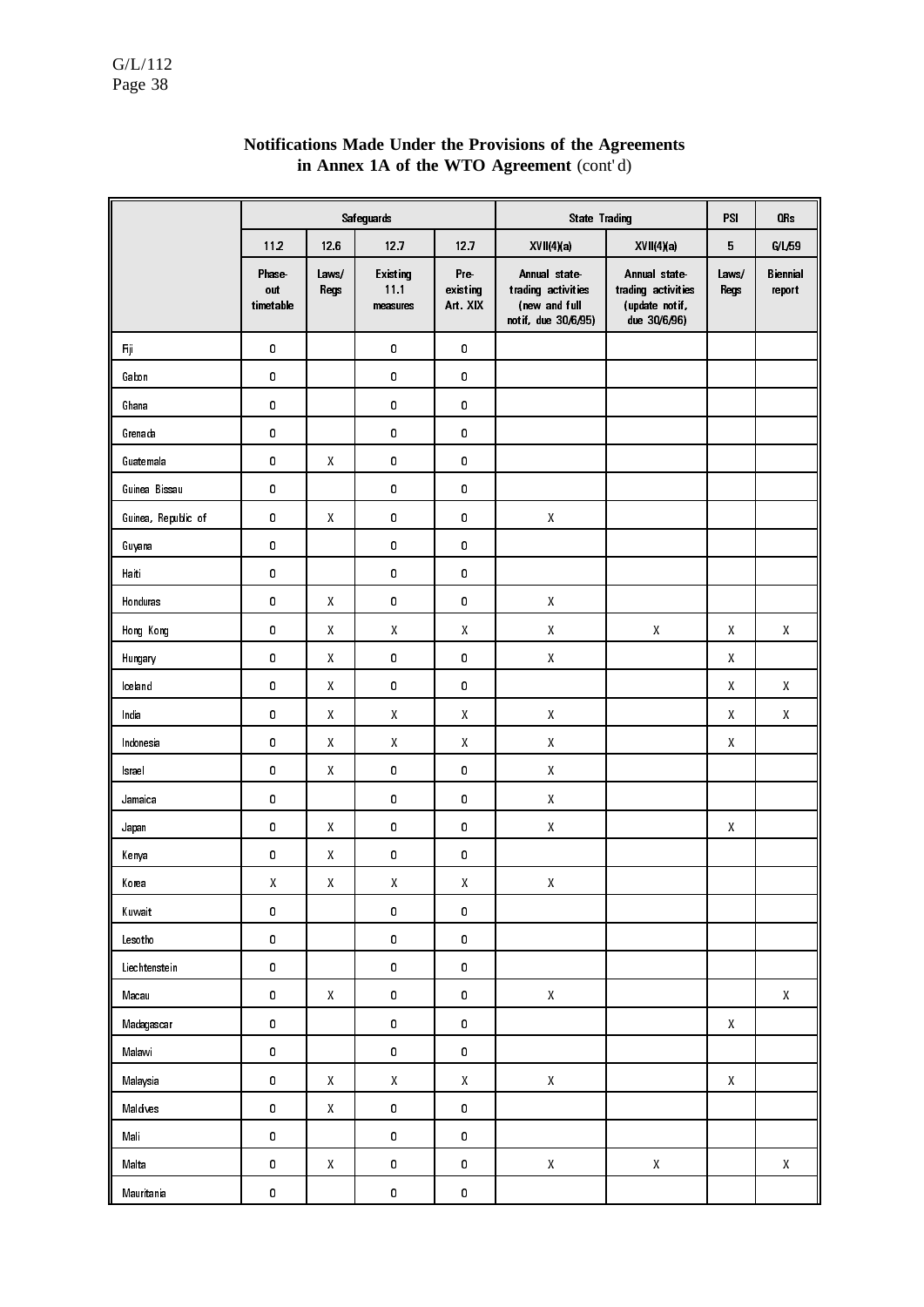|                       |                                  |                                                     | Safeguards                   |                                                     | <b>State Trading</b>                                                       |                                                                      | PS.                                                 | OR <sub>s</sub>                                     |
|-----------------------|----------------------------------|-----------------------------------------------------|------------------------------|-----------------------------------------------------|----------------------------------------------------------------------------|----------------------------------------------------------------------|-----------------------------------------------------|-----------------------------------------------------|
|                       | 112                              | 126                                                 | 12.7                         | 127                                                 | XVII(4)(a)                                                                 | XVII(4)(a)                                                           | 5                                                   | G/L/59                                              |
|                       | <b>Phase</b><br>out<br>timetable | Laws/<br><b>Regs</b>                                | Existing<br>11.1<br>measures | Pre<br>existing<br>Art XIX                          | Annual state<br>trading activities<br>(new and full<br>notif, due 30/6/95) | Annual state<br>trading activities<br>(update notif,<br>due 30/6/96) | Laws/<br>Regs                                       | Biennial<br>report                                  |
| Mauritius             | Χ                                | X                                                   | X                            | Χ                                                   | $\pmb{\mathsf{X}}$                                                         |                                                                      |                                                     |                                                     |
| Mexico                | 0                                | X                                                   | 0                            | $\pmb{0}$                                           |                                                                            |                                                                      |                                                     |                                                     |
| Morocco               | 0                                | X                                                   | 0                            | $\pmb{0}$                                           | $\pmb{\mathsf{X}}$                                                         |                                                                      |                                                     |                                                     |
| Mozambique            | 0                                |                                                     | 0                            | $\pmb{0}$                                           |                                                                            |                                                                      |                                                     |                                                     |
| Myanmar               | 0                                | X                                                   | 0                            | $\pmb{0}$                                           |                                                                            |                                                                      |                                                     |                                                     |
| Namibia               | 0                                |                                                     | 0                            | $\pmb{0}$                                           |                                                                            |                                                                      |                                                     |                                                     |
| New Zealand           | 0                                | Χ                                                   | 0                            | 0                                                   | Χ                                                                          | $\pmb{\mathsf{X}}$                                                   |                                                     | X                                                   |
| Nicaragua             | 0                                | X                                                   | 0                            | 0                                                   |                                                                            |                                                                      | X                                                   |                                                     |
| Nigeria               | 0                                | X                                                   | 0                            | 0                                                   |                                                                            |                                                                      |                                                     |                                                     |
| Norway                | 0                                | $\mathsf{X}% _{0}^{\prime}=\mathsf{X}_{0}^{\prime}$ | 0                            | $\pmb{0}$                                           | $\pmb{\mathsf{X}}$                                                         |                                                                      | $\mathsf{X}% _{0}^{\prime}=\mathsf{X}_{0}^{\prime}$ | Χ                                                   |
| Pakistan              | 0                                | $\mathsf{X}% _{0}^{\prime}=\mathsf{X}_{0}^{\prime}$ | X                            | $\pmb{\mathsf{X}}$                                  | $\pmb{\mathsf{X}}$                                                         |                                                                      | $\mathsf{X}% _{0}^{\prime}=\mathsf{X}_{0}^{\prime}$ |                                                     |
| Papua New Guinea      |                                  |                                                     |                              |                                                     |                                                                            |                                                                      |                                                     |                                                     |
| Paraguay              | 0                                | $\pmb{\chi}$                                        | 0                            | $\pmb{0}$                                           |                                                                            |                                                                      |                                                     |                                                     |
| Peru                  | 0                                | $\pmb{\mathsf{X}}$                                  | $\mathsf{X}$                 | $\pmb{\mathsf{X}}$                                  | $\pmb{\mathsf{X}}$                                                         |                                                                      | $\pmb{\mathsf{X}}$                                  | X                                                   |
| Philippines           | 0                                | $\pmb{\chi}$                                        | 0                            | 0                                                   | $\pmb{\chi}$                                                               |                                                                      | $\pmb{\mathsf{X}}$                                  | Χ                                                   |
| Poland                | 0                                | $\pmb{\chi}$                                        | 0                            | 0                                                   | $\pmb{\chi}$                                                               |                                                                      | $\mathsf{X}$                                        |                                                     |
| Oatar                 | 0                                |                                                     | 0                            | 0                                                   |                                                                            |                                                                      |                                                     |                                                     |
| Romania               | 0                                | Χ                                                   | 0                            | 0                                                   | $\pmb{\mathsf{X}}$                                                         |                                                                      |                                                     |                                                     |
| Rwanda                |                                  |                                                     |                              |                                                     |                                                                            |                                                                      |                                                     |                                                     |
| Saint Kitts and Nevis | 0                                |                                                     | 0                            | 0                                                   |                                                                            |                                                                      |                                                     |                                                     |
| Saint Lucia           | 0                                | $\pmb{\mathsf{X}}$                                  | 0                            | $\pmb{0}$                                           |                                                                            |                                                                      | $\mathsf{X}% _{0}$                                  |                                                     |
| Saint Vincent & Gre.  | 0                                |                                                     | 0                            | $\pmb{0}$                                           |                                                                            |                                                                      |                                                     |                                                     |
| Senegal               | 0                                |                                                     | 0                            | $\pmb{0}$                                           |                                                                            |                                                                      | $\mathsf{X}$                                        |                                                     |
| Sierra Leone          | 0                                |                                                     | 0                            | $\pmb{0}$                                           |                                                                            |                                                                      |                                                     |                                                     |
| Singapore             | 0                                | $\mathsf{X}% _{0}$                                  | $\mathsf X$                  | $\mathsf{X}% _{0}^{\prime}=\mathsf{X}_{0}^{\prime}$ | $\mathsf{X}% _{0}^{\prime}=\mathsf{X}_{0}^{\prime}$                        | $\mathsf{X}% _{0}$                                                   | $\mathsf{X}% _{0}$                                  |                                                     |
| Slovak Republic       | 0                                | $\mathsf{X}% _{0}^{\prime}=\mathsf{X}_{0}^{\prime}$ | 0                            | 0                                                   | $\mathsf{X}% _{0}^{\prime}=\mathsf{X}_{0}^{\prime}$                        |                                                                      |                                                     |                                                     |
| Slovenia              | Χ                                | $\mathsf{X}$                                        | $\mathsf{X}$                 | $\pmb{0}$                                           | $\mathsf{X}% _{0}^{\prime}=\mathsf{X}_{0}^{\prime}$                        |                                                                      | $\mathsf{X}% _{0}$                                  |                                                     |
| Solomon Islands       |                                  |                                                     |                              |                                                     |                                                                            |                                                                      |                                                     |                                                     |
| South Africa          | $\mathsf{X}$                     | $\mathsf{X}$                                        | $\mathsf{X}^-$               | $\mathsf{X}% _{0}$                                  | $\mathsf X$                                                                |                                                                      |                                                     | $\mathsf{X}% _{0}^{\prime}=\mathsf{X}_{0}^{\prime}$ |
| Sri Lanka             | 0                                | X                                                   | 0                            | 0                                                   |                                                                            |                                                                      |                                                     |                                                     |
| Suriname              | 0                                |                                                     | 0                            | 0                                                   |                                                                            |                                                                      | $\mathsf{X}$                                        |                                                     |